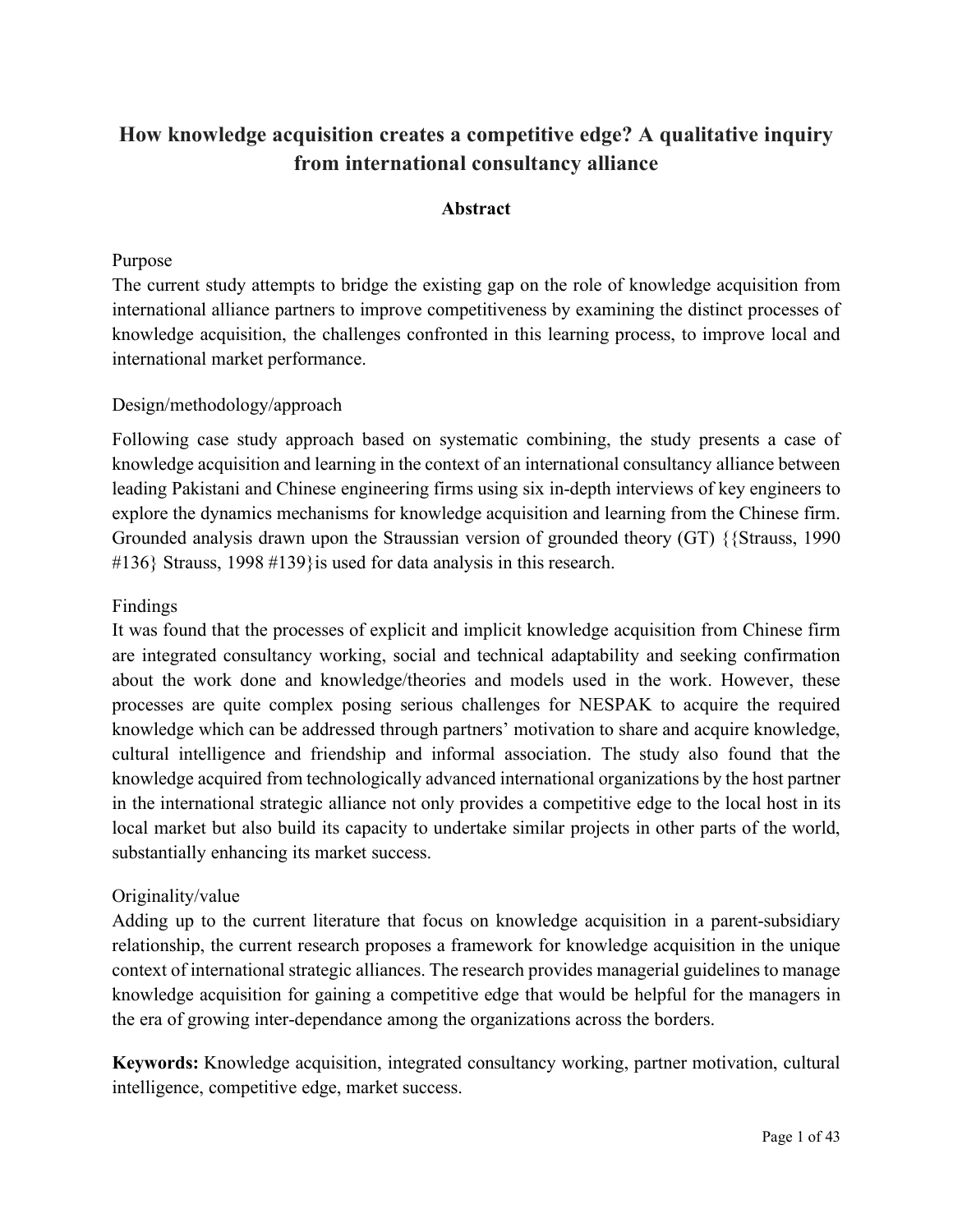### **1. Introduction**

Knowledge has become an inevitable resource and key to success in today's business environment. The knowledge-based view encourages organizations to emphasize knowledge as an imperative resource to gain and sustain competitive advantage (Giju, Badea, Ruiz, & Peña, 2010), particularly for service industries (Scuotto, Del Giudice, Bresciani, & Meissner, 2017). Knowledge management help organizations improve their capabilities in market analysis, innovation, strategies formulation and implementation and branding development. An important domain of knowledge management, marketing knowledge management (MKM) addresses the issues related to the acquisition and management of knowledge that can potentially augment marketing capabilities and consequent market success. A large body of marketing literature suggests that effective MKM is associated with improving organizational performance, market success and sustainable growth (Perez & de Pablos, 2003; Siraphatthada, 2021). Although knowledge management is important for all forms and types of organizations(Cong & Pandya, 2003; Gunasekaran & Ngai, 2007; uit Beijerse, 2000; Zhou, He, Ma, & Mahto, 2020), the organizations operating in knowledgesensitive industries are in greater need of managing knowledge more effectively than their competitors to outcompete them (Jeon, 2009).Success for the organizations in such knowledgesensitive industries comes through creating, learning and using knowledge better than its competitors. Therefore, realizing the importance of knowledge as a key asset, organizations not only endeavour to create knowledge within the organization but also network with other organizations who can potentially offer them unique and valuable knowledge required to gain a competitive advantage in the market. Such knowledge would enhance organizations capability to offer innovative solutions to its clients, reduce operational cost, and resultantly deliver better value to its customers.

Despite the evidence that knowledge management literature is growing (Bamel, Pereira, Bamel, & Cappiello, 2021; Pereira, Bamel, Temouri, Budhwar, & Del Giudice, 2021) knowledge management, there has been relatively been less focus on marketing knowledge management (MKM) (Tsai & Shih, 2004) Marketing knowledge management (MKM) addresses a wide array of knowledge management issues that are linked with marketing including customer analysis, market forecasts, product and concept development, pricing strategies, distribution and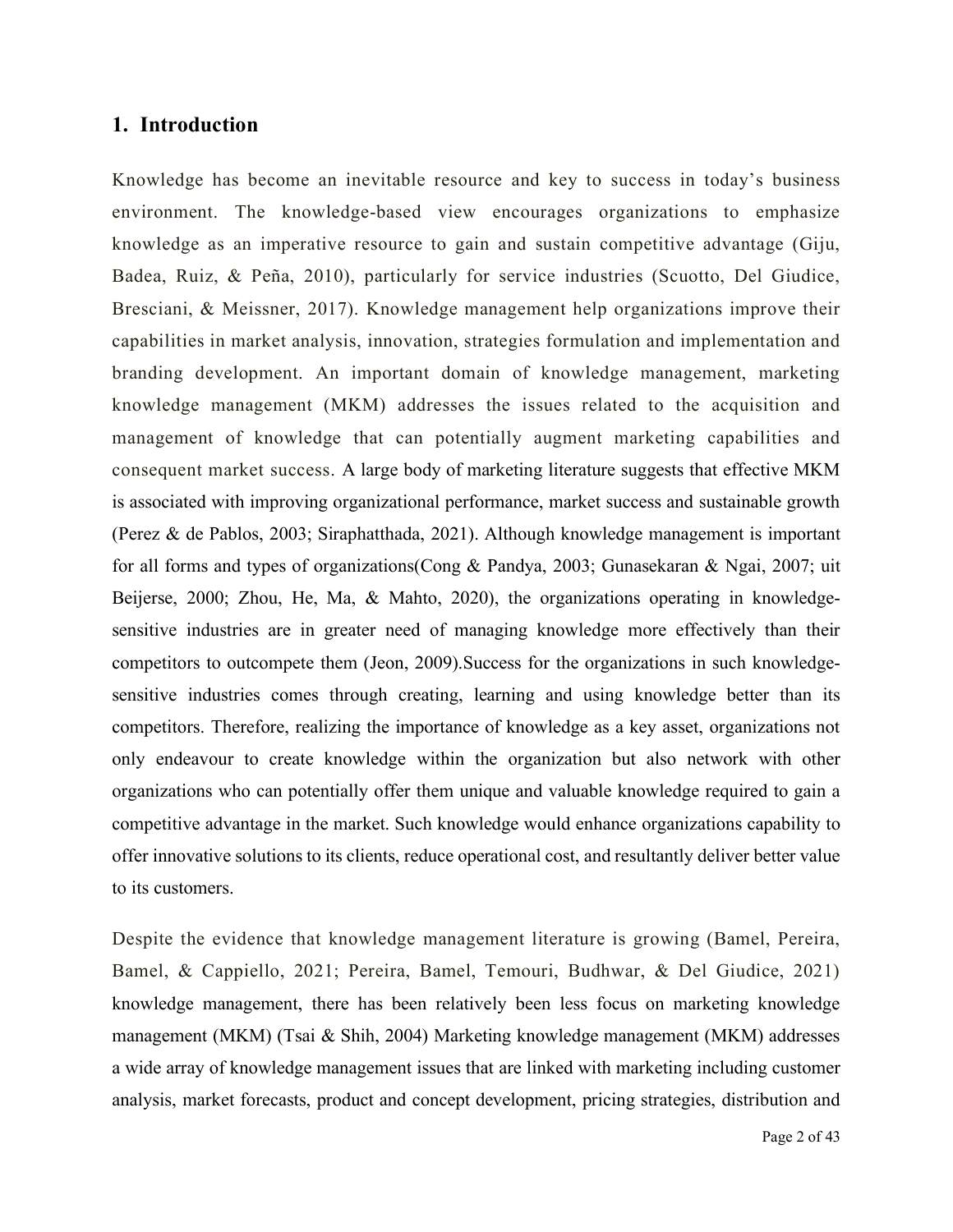promotion strategies, and market expansion and success. The literature suggests that marketing knowledge management enable organizations to perform various marketing tasks in a unique way that is difficult for competitors to follow(Akroush & Al-Mohammad, 2010). By developing such a knowledge management system that is difficult to copy, organizations distinguish themselves from competitors. For example, knowledge gained about designing a technologically advanced product or technically advanced construction project enhance the competitiveness of the organization and differentiate it from its competitors. However, learning such unique and rare knowledge is not straightforward, rather learning knowledge is highly complex and challenging particularly when knowledge is external and is shared across cultures (Del Giudice, Arslan, Scuotto, & Caputo, 2017; McDermott & O'dell, 2001).

Effective knowledge management is pivotal not only to succeed in the local market but also in the international market. Despite, majority of current research in knowledge management explains the role of knowledge as a key driver of internationalization, competitiveness (Del Giudice & Della Peruta, 2016) and innovation (Pereira et al., 2021), there is sparse research available on how companies can use marketing knowledge management to improve their market performance. In addition, the literature paid more attention to the intra-organization knowledge management in the context of multinational companies, however the cross boarder sharing. Particularly, it is important to examine how organizations can use their internalization strategy to learn and acquire important knowledge from companies from technologically advanced countries to improve their knowledge base and later use this 'knowledge resource' to improve their marketing strategies in the local and international markets and enhance their market performance. During recent years, international alliancing is continuously increasing (Zhao & Priporas, 2017) suggesting that contemporary organizations focus their strategic orientation to improve their business success in the international marketing arena (Cadogan, 2012). Knowledge accumulation, exploitation, and enhancing organizational learning is very pertinent for success in the internalization process (Kogut & Zander, 1993; Scuotto, Garcia-Perez, Nespoli, & Petruzzelli, 2020). Even organizations of developing less advanced countries *"access, develop and absorb or commercialize new technologies"* (Coluccia, Dabić, Del Giudice, Fontana, & Solimene, 2020,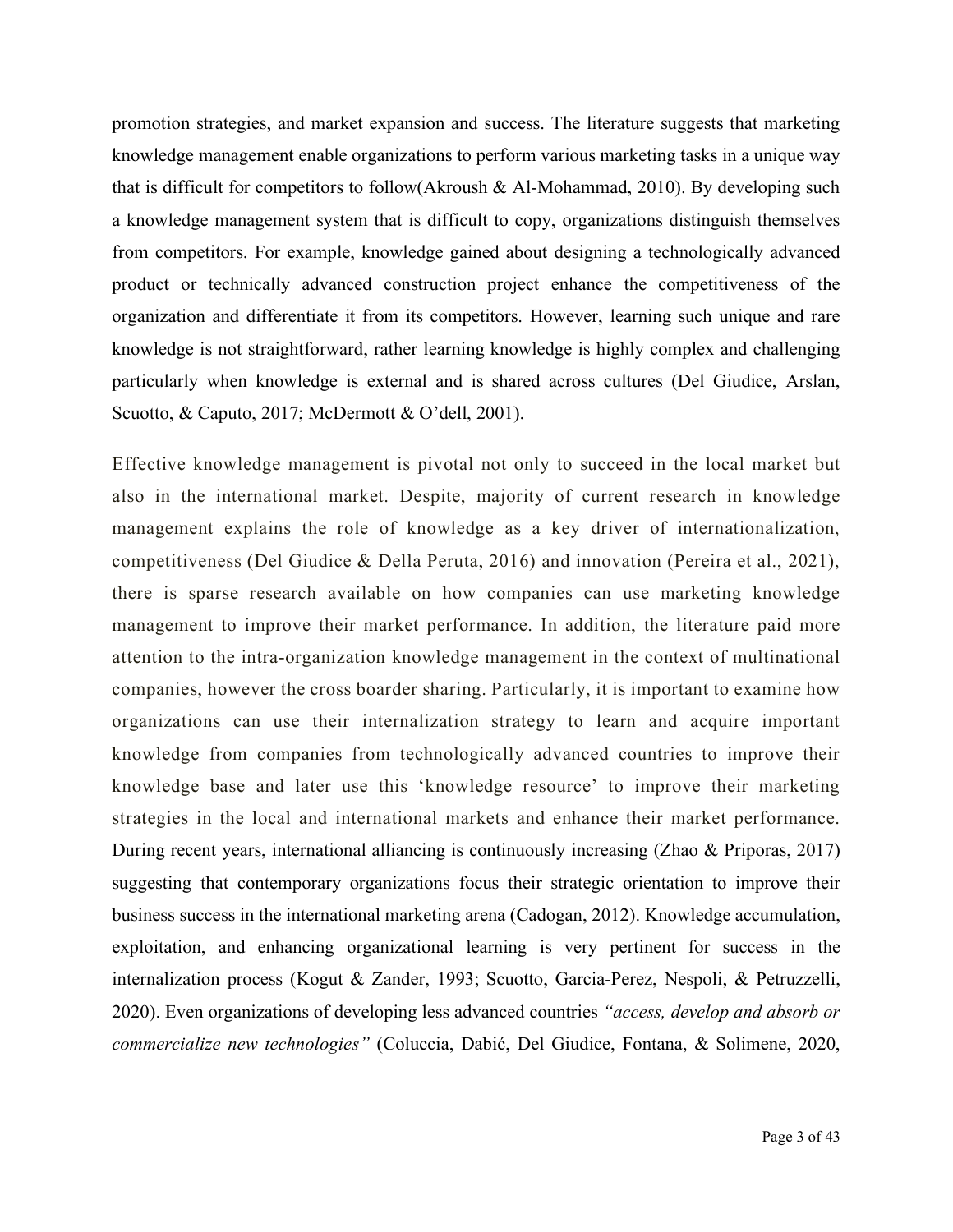p.259) through forming alliances with the firms of technologically advanced countries to and improve their competitiveness and market success (Fu, Pietrobelli, & Soete, 2011; Pan, 2007).

The companies in technologically less-advanced countries particularly realize that knowledge is a vital resource for them to promote innovativeness and achieve organizational success in today's dynamic environment. Since organizations in technologically less advanced countries are at a relative disadvantage due to scarcity of advanced knowledge in the less developed world, they try to seek innovative ways to improve their knowledge base. To improve competitiveness, successful organizations in less developed countries not only invest in learning and acquiring state-of-the-art knowledge but also have their strategic orientation to make alliances with foreign companies offering knowledge transfer and learning opportunities and intending to enhance their profitability (Cadogan, 2012; Jafari-Sadeghi, Dutta, Ferraris, & Del Giudice, 2020; Jelenic, 2011) who are also looking for international opportunities. Although knowledge-sharing is indispensable for organizational innovativeness and competitiveness, it is much more than the mechanical distribution or shifting of information from one place to another (Del Giudice & Della Peruta, 2016; Del Giudice & Maggioni, 2014; Oliveira, Curado, Balle, & Kianto, 2020; Xu, 2007). Rather, knowledge is acquired through personal exchanges between individuals during routine collective work (Nonaka & Takeuchi, 1995; Spender, 1996). Knowledge acquisition could also be more complex when international companies are dealing across different cultures (Del Giudice, Carayannis, & Della Peruta, 2011; Del Giudice, Della Peruta, & Maggioni, 2013), it is quite challenging for host-country firms to collaborate with internationalized Chinese firms because of a range of factors, largely arising from cultural differences (Del Giudice, Scuotto, Garcia-Perez, & Petruzzelli, 2019; Ma, Huang, Wu, Dong, & Qi, 2014). Chinese culture originates from a deeprooted Confucius philosophy which preaches the values of loyalty, righteousness, friendship, filial piety, and the importance of education (Xu, 2007). Host-countries firms learn from Chinese firms to increase their knowledge competitiveness, and to exploit this strength in local and international markets.

The inherent complexities involved in knowledge sharing across the border are well recognized in the literature (Massa & Testa, 2009; Sharkie, 2003; Storey & Kahn, 2010; Tsai & Shih, 2004), yet little is known about the process through which knowledge is learnt from a foreign partner from a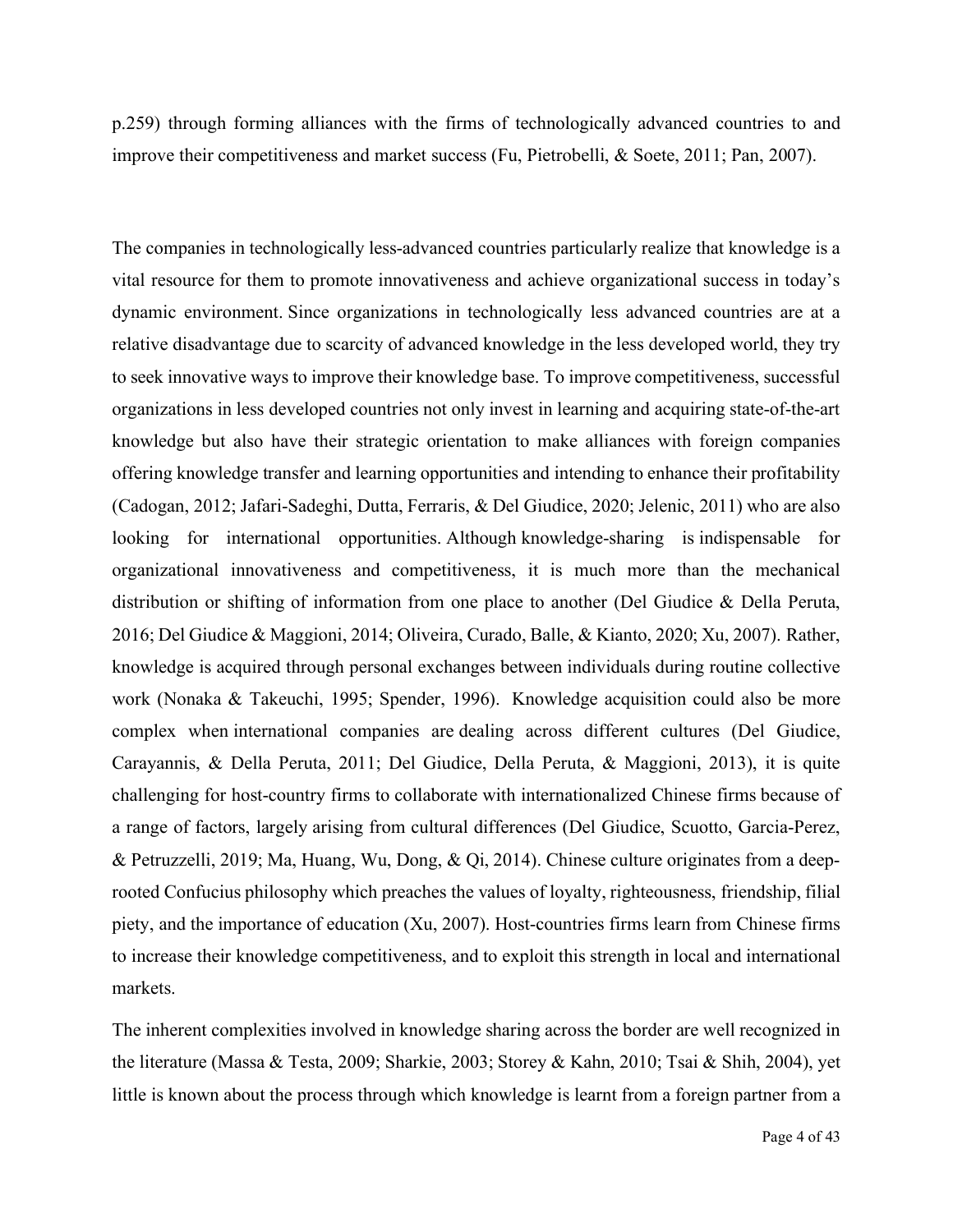technologically advanced country, what are the processes and complexities involved in knowledge learning, how dynamic challenges of knowledge acquisition occur and how learners overcome those complexities, and how learnt knowledge becomes a source of competitive advantage by overcoming these challenges. To fill these important deficiencies in the literature, the current research uses a qualitative approach where an in-depth investigation is undertaken to address these gaps by studying an international consultancy alliance between a Chinese and a Pakistani company (host company). The current study attempts to address these deficiencies in the literature and attempts to integrate knowledge management with marketing literature to examine how knowledge recourse is used to improve marketing capabilities. Second, it examines how companies acquire knowledge from organizations with better knowledge resources from technologically advanced countries in the international strategic alliances to improve their knowledge resources. Third, how knowledge-intensive organizations can leverage the knowledge acquired through an international strategic alliance to improve their marketing knowledge management capabilities to achieve superior performance outcomes in the local and international markets. To the best of our knowledge, no study in the current literature provides such a detailed, in-depth understanding of the learning and knowledge acquisition framework between internationalized Chinese and host country firms that augment the latter to improve its marketing knowledge management capability to improve its competitiveness.

In the light of these research gaps, the following research objectives central to this study include understanding the processes and dynamic challenges of knowledge acquisition from international firms from the technologically advanced country in the international strategic alliance. and exploring how knowledge resource acquired through the international strategic alliance to improve marketing knowledge management capabilities for improving performance in the local and international markets. Although the current study is undertaken in the context of a specific strategic alliance between a Chinese and a Pakistani company, the lessons drawn from the study may be a source of guidance to deal with the complexities involved in knowledge acquisition for other crossborder strategic alliances particularly having an Asian partner.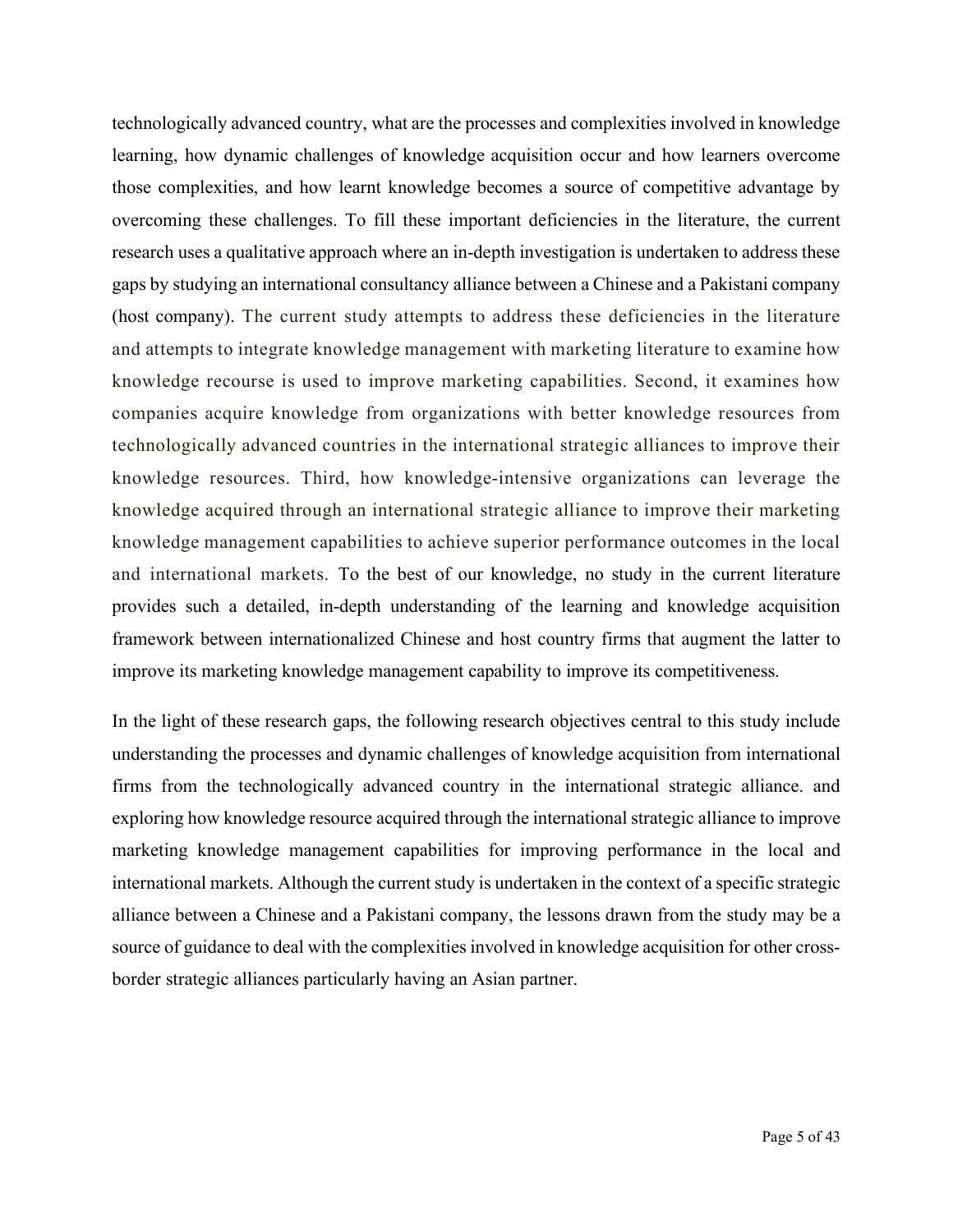### **2. Theory and conceptual development**

### **2.1 Marketing knowledge management – A key competitive advantage**

The literature has documented a variety of resources including financial, technological, marketing and human resources as a source of competitive advantage (Henard & McFadyen, 2012; McKelvie, Wiklund, & Davidsson, 2006; Wang, Lin, & Chu, 2011). Building on the resource-based view (Wernerfelt, 1995), marketing knowledge management is increasingly recognized as a vital resource for organizational success and competitive advantage and sustainable growth (Akroush & Al‐Mohammad, 2010; Muddaha, Yeoh, & Sulaiman, 2018). In this dynamic and rapidly changing environment, the organizations are subject to a variety of challenging environmental contingencies. Resource-based view proffers that competitive advantage for an organization largely arises from the internal resources that enable the organization to adapt with the environmental contingencies and deal with the competitive challenges (Liu, Turel, & Bart, 2019; Wright, Dunford, & Snell, 2001). Some authors have categorized resources as tangible and intangible resources (Galbreath & Galvin, 2004; Heirman & Clarysse, 2007; Meso & Smith, 2000). Early literature on resource-based view paid more attention to tangible resources in developing firms competitiveness, the recent literature increasingly acknowledges the greater role of intangible resources for strategic success (Maiti, Krakovich, Shams, & Vukovic, 2020). As tangible

assets can either be imitated or acquired, they are not generally sustainably strategic while intangible assets being difficult to acquire or develop are more likely to be strategic (Meso & Smith, 2000). Among different intangible assets, many authors believe that knowledge is the most important asset for an organization(Andreou & Bontis, 2007; Hesami & Rad, 2020; Jennex & Durcikova, 2020). Other intangible assets like intellectual property, organizational reputation, etc are indeed a result of knowledge management in an organization. Recognizing the importance of knowledge, some authors categorized assets into property based and knowledge based asset instead of clubbing knowledge with other intangible assets (Chi, Zhang, & Deng, 2021; Hoetker & Mellewigt, 2009; Zhao & Wang, 2011).

In recent years, knowledge-based industries are observed to be amongst the fastest growing industries. In this globalized world, where the movement of physical assets, investments, and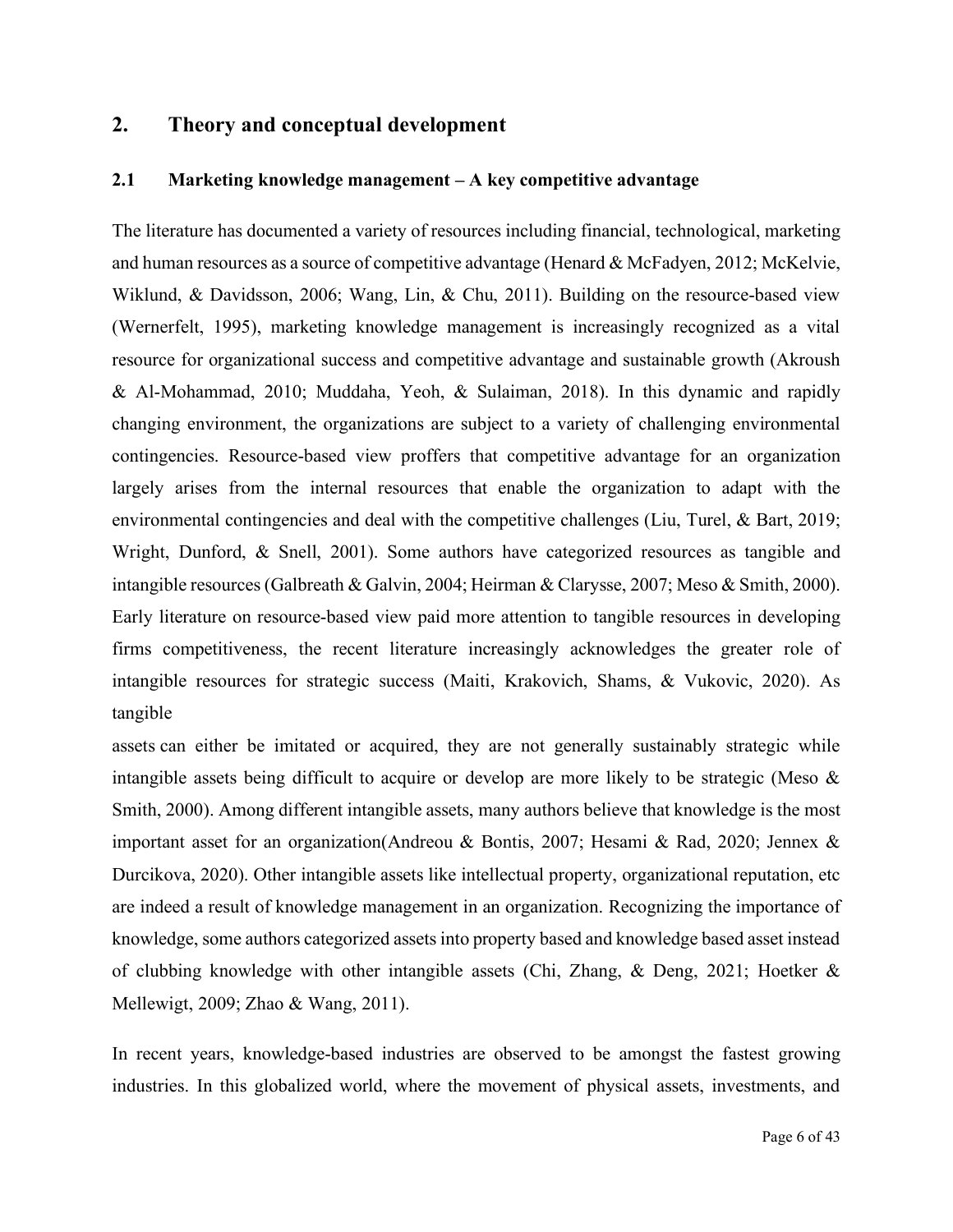technologies is much easier after the removal of trade barriers under World Trade Organization (WTO) arrangements, the importance of knowledge and knowledge-based capabilities is increasing. Thus, organizations are much eager to acquire knowledge and knowledge-based capabilities to improve their competitiveness and sustainability (Pan, 2007). With increasing customer's expectations, knowledge acquisition is increasingly focused on marketing knowledge acquisition and its management (Park, Whitelock, & Giroud, 2009). Although the literature has generally paid more attention to knowledge acquisition by subsidiaries from their parent companies, international joint-ventures, supplier-buyer networks, etc., (Christopher, 2017; Lei & Slocum Jr, 1991), knowledge acquisition is taking place in consultancy alliances is relatively less explored. Knowledge acquisition in tightly coupled formats like parent-subsidiary relationships, supplier-buyer networks or joint ventures is facilitated by long term association and supporting formal structures (Boussebaa, Sturdy, & Morgan, 2014; Steiner, 2005a). In the context of interorganizational knowledge acquisition, empirical evidence over the last few decades support the idea that firms can significantly share their knowledge and innovative capabilities by leveraging knowledge resources within and across firms (Easterby-Smith, Lyles, & Tsang, 2008; Hong, Easterby‐Smith, & Snell, 2006; Meier, 2011; Salk & Simonin, 2011). However, knowledge sharing is a complicated process, and the successful transfer of knowledge is quite difficult, particularly across borders (Easterby-Smith et al., 2008; Hong et al., 2006; Salk & Simonin, 2011). In a loosely coupled alliance particularly an international consultancy alliance (Steiner, 2005b), knowledge acquisition is much more complex and socially challenging owing to the diversity of objectives that alliance partners pursue (Bamel et al., 2021; Meier, 2011). Compared with subsidiaries, where a lot of information is designed by the headquarters in a well-coded format, knowledge acquisition in international consultancy alliance is largely unwritten, contextdependent and sometimes unplanned.

#### **2.2 Processes of Knowledge Acquisition in International Consultancy Alliance**

Although marketing knowledge acquisition has widely been recognized as a vital resource, yet the literature does not fully encompass knowledge acquisition dynamics and complexities in international consultancy alliances that offer a unique inter-organizational context of knowledge sharing. Compared with the cross-cultural knowledge sharing in a subsidiary and parent MNC where both organizations pursue similar strategic objectives, knowledge sharing and acquisition is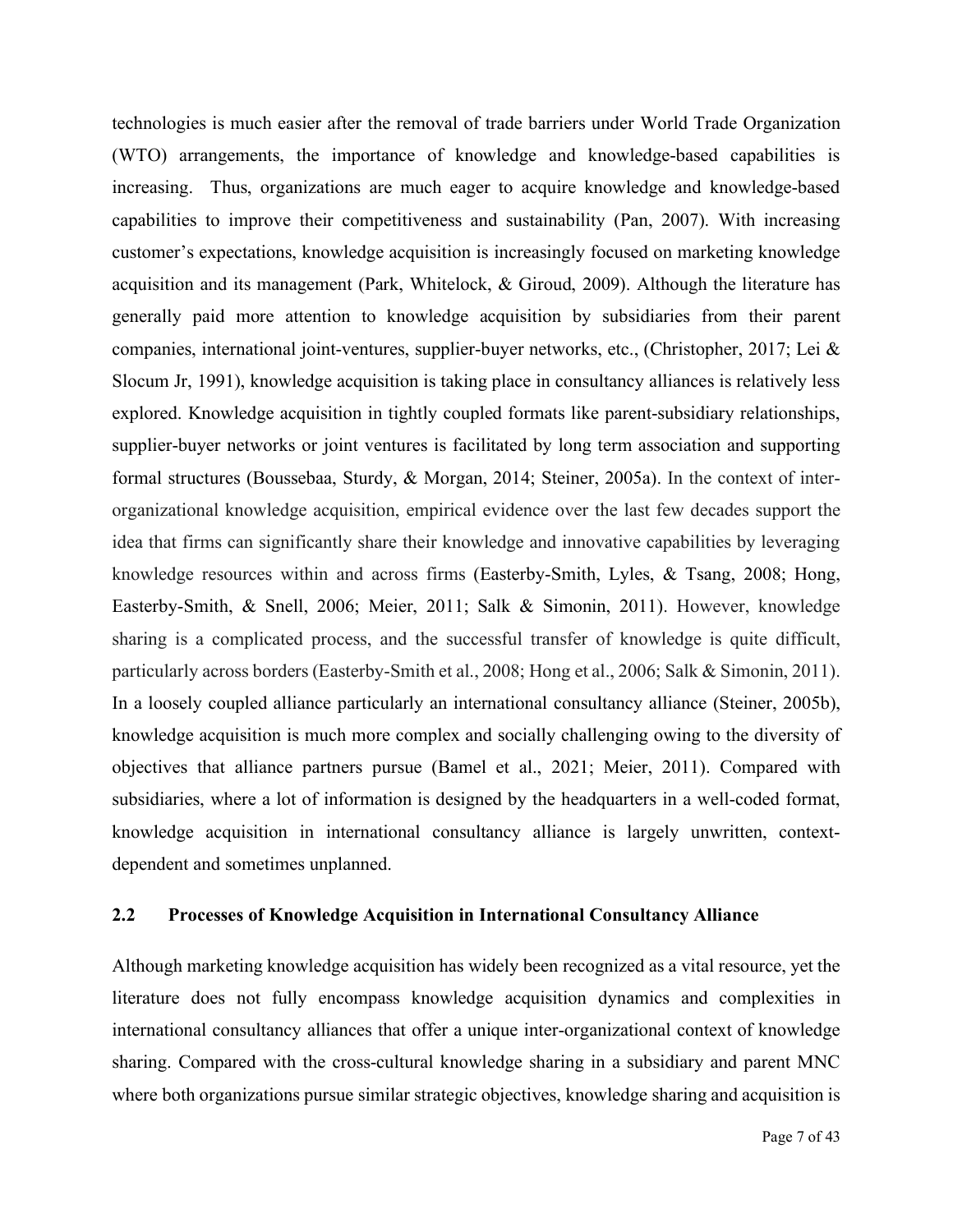fundamentally different in an international consultancy alliance. International alliance partner and the local host both have different strategic and marketing objectives (Kale, Singh, & Perlmutter, 2000; Yoshingo & Rangan, 1995). International partner is more interested in successful fulfilment of the project and the contract and increasing the list of international clients to showcase it for marketing purposes. Thus, the inclination is to share knowledge that is necessary for the fulfilment of the contact and not enable the local host to become attain self-reliant for future projects. Consistent with its objectives, international partners share their well-documented processes (explicit knowledge) with the local host for the successful completion of the project. In contrast, the strategic objective of the local host is to learn knowledge not only for the successful completion of the project at hand but also to build long term capability to perform similar projects independently and to build its corporate profile for bidding on future projects (Lupton & Beamish, 2016). Therefore, the local host is eager to learn and acquire as much knowledge as possible through both explicit and tacit means.

The current study focuses on the acquisition of both types of knowledge, namely explicit and implicit or tacit knowledge as both types of knowledge are instrumental in achieving strategic and marketing objectives for the local host. Explicit knowledge can be easily learnt and acquired by sharing documents, reports, presentations, and formulas (Nonaka & Takeuchi, 1995), whereas implicit or tacit knowledge is deeply rooted in experience, skills, and gut feelings (Zhang, 2020). Implicit knowledge is difficult to articulate (Polanyi, 1962) as it is deeply rooted in experience and actions which are tied to specific contexts (Nonaka, 1994). Implicit or tacit knowledge is strategically more important because it is harder to imitate particularly across national boundaries (Barney & Hansen, 1994; Nonaka, 1994). To learn tacit knowledge, Nonaka and Takeuchi (1995) propose knowledge seekers to work as an apprentice and socialize with knowledge donor, and take on-the-job training while collectively working.

Such learning of advanced knowledge of state-of-the-art engineering methods and technology can only serve the purpose of forming the consultancy alliance with an advanced foreign firm not only to complete the current project but also to gain self-reliance by having such knowledge to undertake future projects. On the other hand, when the recipient finds that there is little or no further knowledge to be learned from the donor the basis of strategic cooperation may deteriorate (Easterby‐Smith et al., 2008). Kale and Anand (2006) examined international strategic cooperation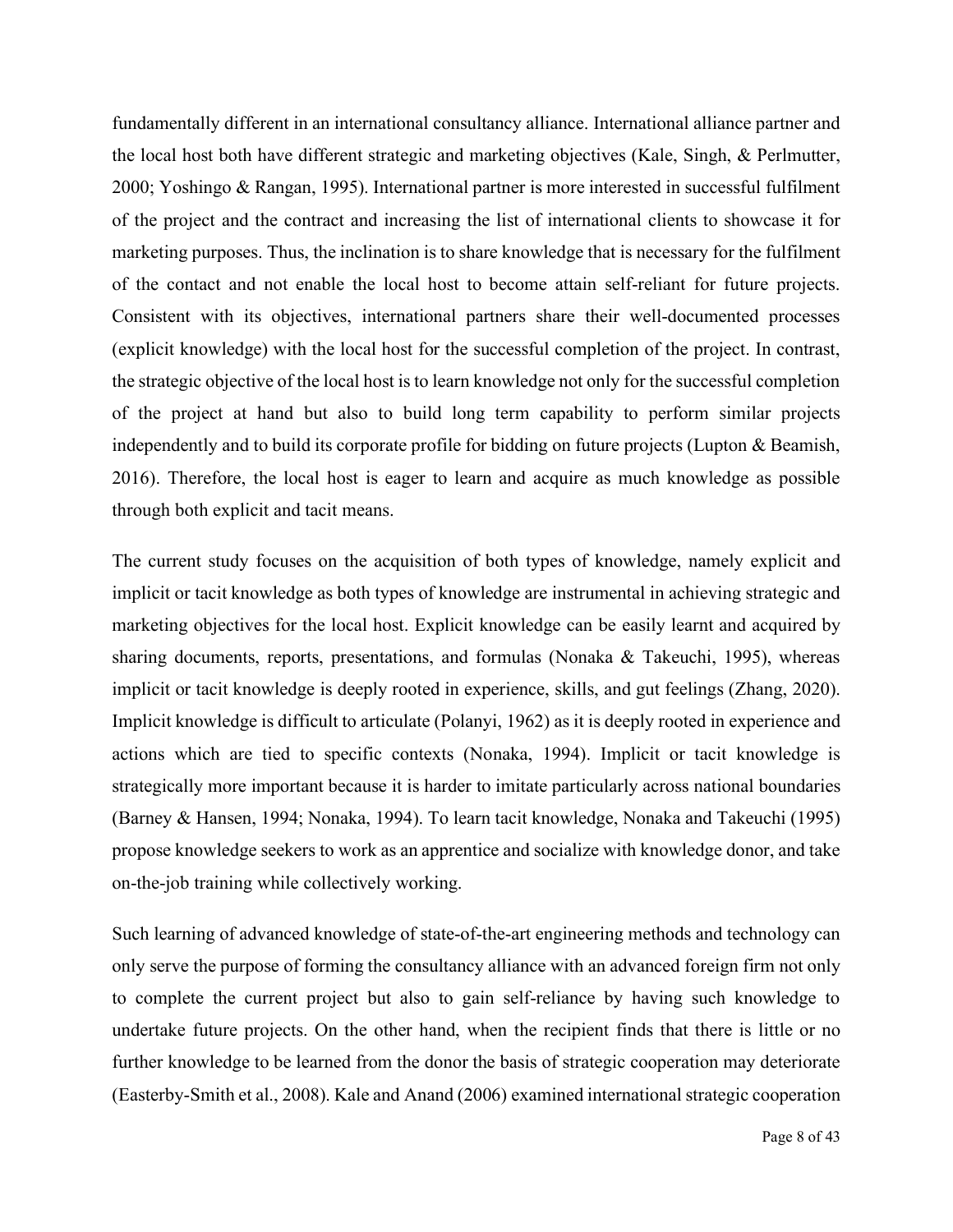alliances in India and found that the rationale for cooperation diminishes unless the firms are receiving knowledge from their partners in the alliance.

Owing to the unique knowledge acquisition context of international consultancy alliance and scarcity of studies addressing this unique but increasingly important context, in-depth investigation of factors influencing knowledge acquisition in international consultancy alliance is likely to address an important area currently underemphasized in the literature.

### **2.3 Factors influencing knowledge sharing**

Knowledge sharing between people from diverse cultural backgrounds is a complex process because knowledge is developed in certain socio-cultural, organizational, historical settings (Agostini, Nosella, Sarala, Spender, & Wegner, 2020; Hong et al., 2006). Cultural differences between international partners such as language, social norms and other social attitudes can hamper knowledge sharing between local and expatriate employees (Ali, Ali, Leal-Rodríguez, & Albort-Morant, 2019; Ismail, Sobri, Zulkifly, Hamzah, & Yamato, 2016). Easterby‐Smith et al.

(2008) also suggest that transferring knowledge between organizations brings complexity because of differences in backgrounds and the socio-cultural processes involved. To address such barriers, employees with having higher cultural intelligence can understand, socialize, and work efficiently with expatriate employees, which can enhance the knowledge sharing process. Ang and Van Dyne (2008) define cultural intelligence as the ability to work effectively in culturally diverse work environments.

Engineers from both partners need to overcome their own 'ethnocentrism' (Hammond & Axelrod, 2006) and understand the cultural values, vocabulary, terminologies, norms, and ways of working of other partners which are developed in different socio-cultural and national settings. Failure to which can impede information flows during collective work. Thus, being knowledge seekers, local engineers need to be culturally aligned with foreign engineers following an integration acculturation strategy (IAS) (Berry, Kim, Power, Young, & Bujaki, 1989) for effective learning and knowledge acquisition. The two IAS strategies i.e. assimilation and integration (Berry, 1997) seem to have significant implications for knowledge sharing across cultural and national boundaries. Cultural assimilation takes place when an individual gives up his/her own cultural identity and adopts the values of the dominant culture (Barney & Hansen, 1994), while integration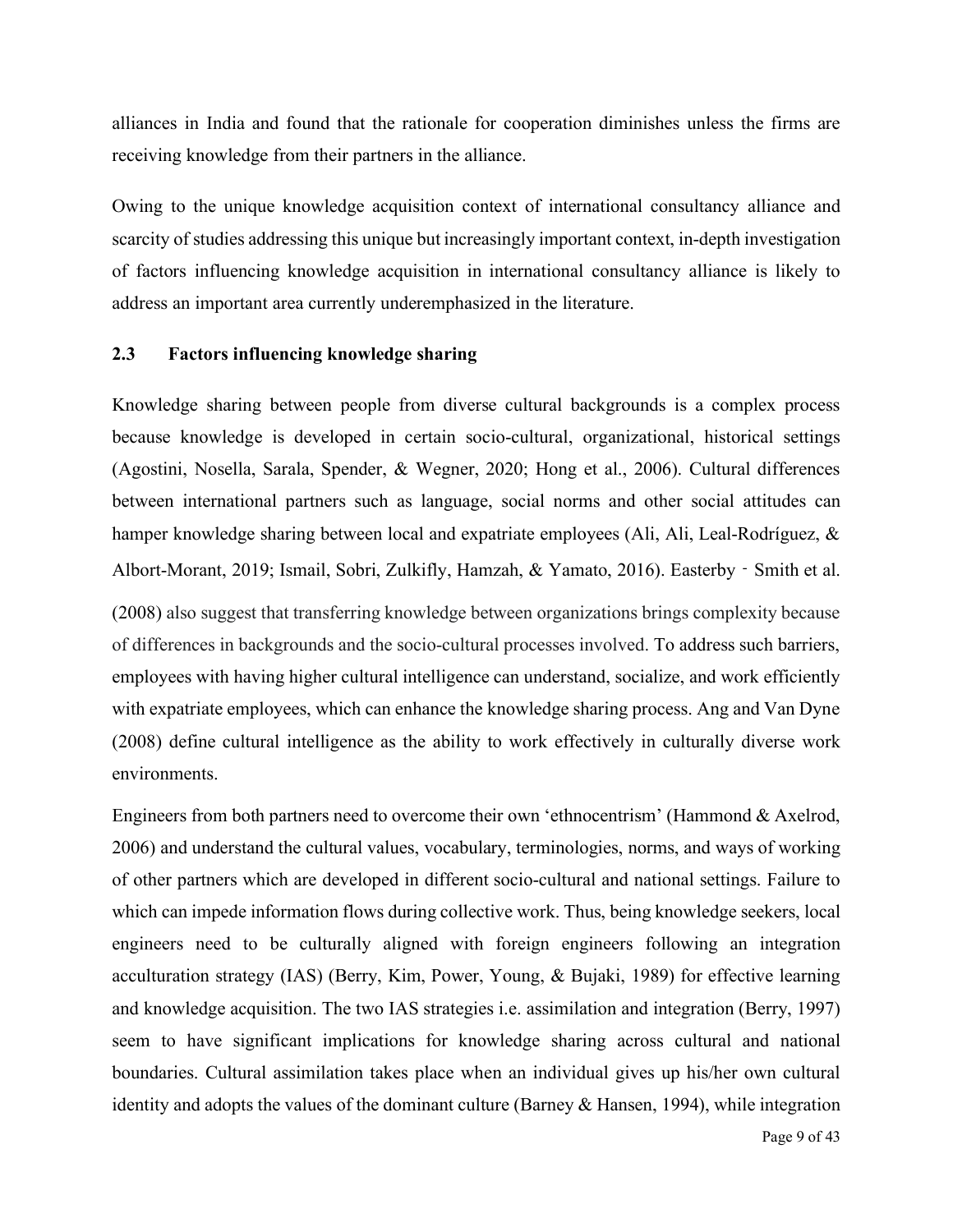takes places when an individual maintains his/her own cultural identity and at the same time adopts the values of the dominant culture as well (Barney & Hansen, 1994). In other words, local and foreign partners should adopt each other's socio-cultural processes and technological ways of working to achieve a certain level of acculturation (Berry et al., 1989) and develop common ground so that the required knowledge sharing and acquisition can be taken place (Damanpour, Devece, Chen, & Pothukuchi, 2012). For this purpose, local engineers should have sufficient understanding of the socio-cultural processes of the foreign counterpart to develop common socio-cultural and technological working processes and persuade them to share the required knowledge.

Companies from less developed countries are always excited to learn and to collect both explicit and implicit knowledge from their partners from technically advanced countries and to internalize the new knowledge in their organization and country as they consider the learnt knowledge as a source of competitive advantage and market success (Fu et al., 2011; Liu, 2008). The conventional wisdom in knowledge sharing research holds that the knowledge recipient needs to be extra motivated to learn new knowledge (Bhatti, Larimo, & Servais, 2020; Easterby‐Smith et al., 2008; Hamel, 1991; Wang & Tarn, 2018) and offer something worthwhile to the donor in exchange. The knowledge recipient may offer context-related information to their foreign partner - knowledge donors from technically advanced countries to transform and customize technology to make it fit for the specific local context for successful application. By offering contextual knowledge to the international partner, the local host enters into an exchange relationship and develops a moral obligation on the international partner to reciprocate by donating knowledge to the local host. The knowledge recipient can also demand contractual safeguards (in the ToRs of the alliance) to bind the donor to share knowledge; however, it might still be difficult to collect the required knowledge as it is difficult to include all possible knowledge sharing dimensions in the ToRs. Even if the ToRs specify certain types of knowledge sharing, the donor may transfer only a minimum level of knowledge to fulfill the contractual obligation and may not be enthusiastic to share intricacies and extended technical or procedural details. In such scenarios, knowledge seekers may use different ways to convince knowledge donor to share the required knowledge. For instance, they should develop informal relationship and friendship (Bell & Zaheer, 2007; Hansen & Løvås, 2004) with the employees of foreign partners by extending support for them to live in the local context, particularly while travelling and working on the site where people are likely to be more informal.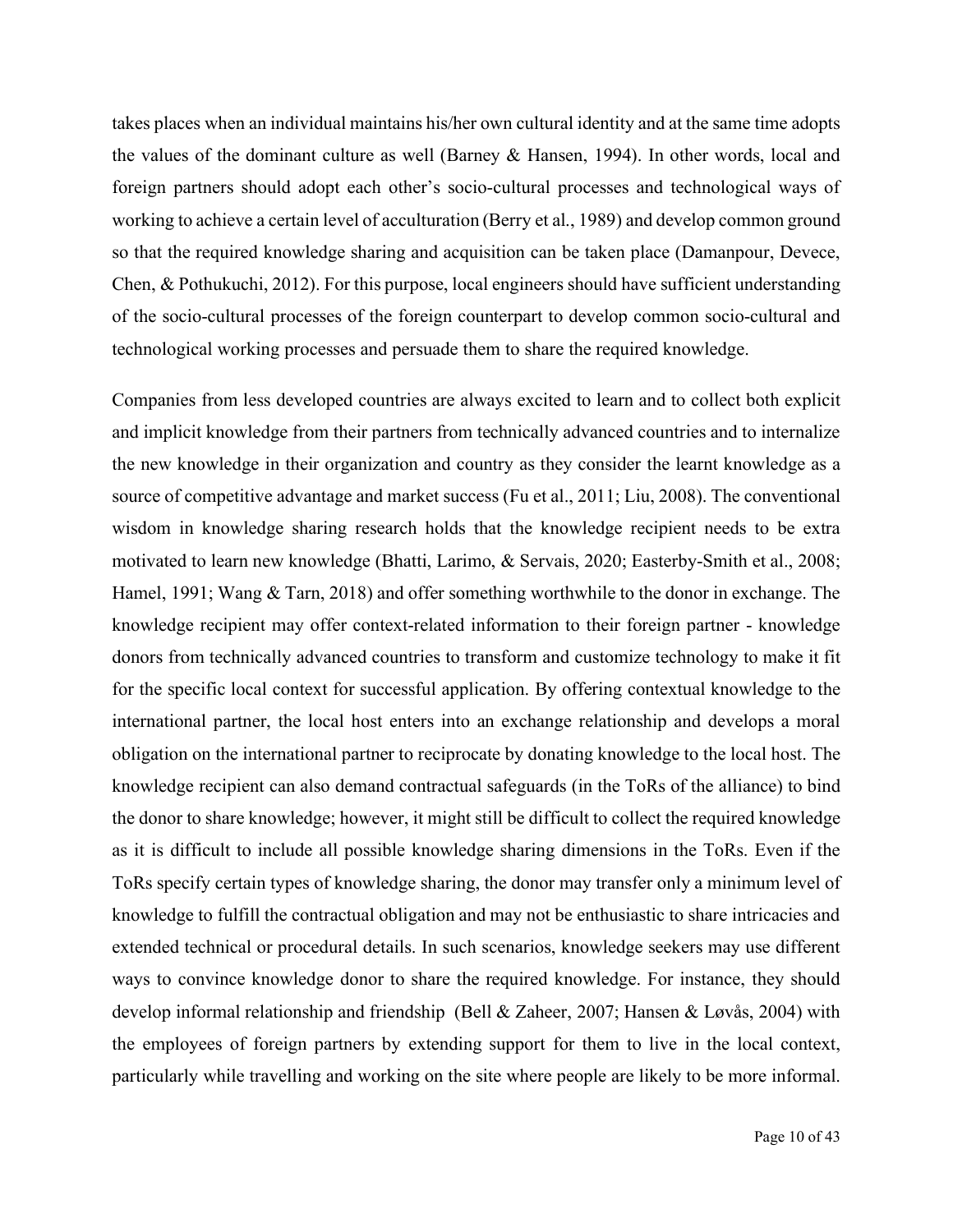In this way, they alleviate cultural differences to encourage employees from the donor firm to share their explicit and implicit knowledge.

The motivation of both the donor and the recipient firms is also considered a key factor for improving the speed of knowledge sharing and the quality and depth of the knowledge being shared (Steensma, Tihanyi, Lyles, & Dhanaraj, 2005). The motivation of the knowledge recipients will be high if the subject knowledge is rare, valuable, and inimitable, because these characteristics make knowledge more attractive in the eyes of knowledge seekers (Pérez‐Nordtvedt, Kedia, Datta, & Rasheed, 2008), who therefore become more eager to obtain such knowledge. On the other hand, motivation for knowledge donor may be low if the knowledge is rare and valuable as the knowledge donor may fear losing the knowledge power that is exclusive to knowledge donor and their core competencies.

Many factors increase the motivation of partnering firms to donate and collect knowledge with their partners in strategic alliances. The key purpose of a strategic alliance is for each partner to exploit the knowledge and competencies of the other and thus address their own weaknesses and collectively achieve business objectives (Holmqvist, 2004; Levitt & March, 1988) which could not be achieved individually. The accomplishment of the alliance's objectives reinforces both partners' willingness to share the required knowledge in the alliance. Further, trust is also one of the key factors which can influence their motivation (Bock, Zmud, Kim, & Lee, 2005; Ford, 2004; Nygaard & Russo, 2008; Politis, 2003). These authors are of the view that knowledge sharing may be improved when partnering firms develop a certain level of trust and feel that their knowledge will not be used/exploited unethically. Still, the donor firm might be reluctant to donate key knowledge and core competencies because of potential threats to its competitive advantage (Becerra, Lunnan, & Huemer, 2008), and employees may not share core competencies outside the organization for fear of violating the ethical code of the organization. Organizations that have such fears establish gatekeepers and shields to filter the information to be shared with their partnering organizations in order to maintain their bargaining position (Dussauge, Garrette, & Mitchell, 2000; Inkpen, 2000) and privileges and ownership (Hau & Evangelista, 2007). However, the key motivation of the knowledge-seeking firm is to learn knowledge that can help improve the market success and competitiveness by being knowledgeable to undertake such projects in future.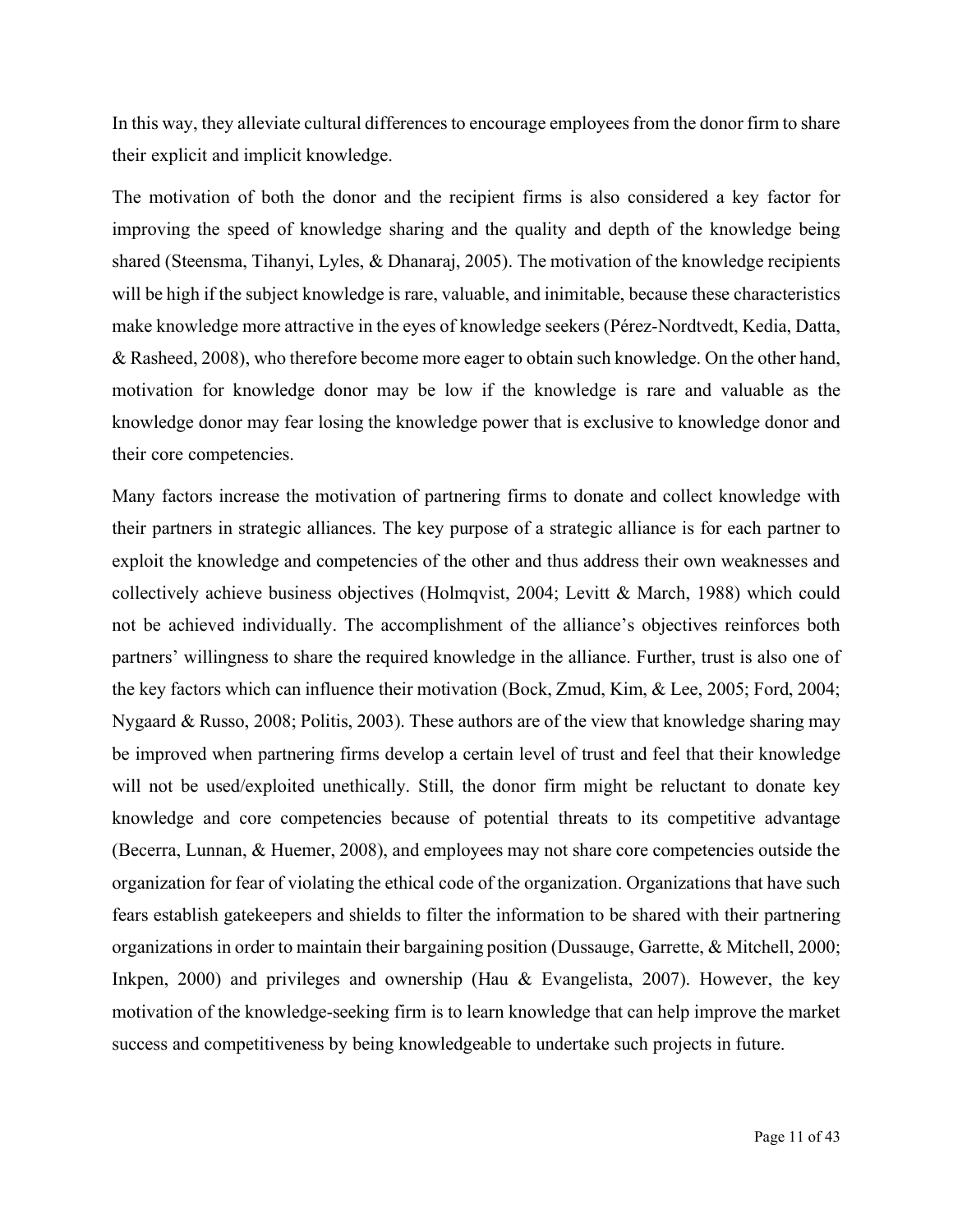Despite that, trust and fairness between partners can enhance the knowledge recipient's understanding of the ethical code regarding the exchange of knowledge. On the other hand, if there is a trust deficit, partners should increase their commitment to collaboration, develop trust, remove cultural barriers, decrease opportunistic behavior and minimize conflicts between allies, all of which may subsequently facilitate inter-organizational knowledge sharing in the alliance (Tsang, Nguyen, & Erramilli, 2004; Uzzi & Lancaster, 2003). Regarding the motivation level of the knowledge-seeking firm, their employees are motivated not only because they seek a potential upgrading of their personal profile, but also to improve the organizational competitiveness, effectiveness and market success (Yang, 2007). Such motivated knowledge seekers even remove the barriers for knowledge sharing (Bereznoy, Meissner, & Scuotto, 2021; Kalling, 2003) and increase their efforts to collect advanced knowledge from their international counterpart (Park & Vertinsky, 2016). On the other hand, if the recipient firm realizes that there is little gain in the form of knowledge from foreign partners, they may not be interested in working collectively and the basis for alliance may disappear.

Knowledge recipient firms should be very cautious in adapting new knowledge and processes from their international partners. On the one hand, gaining knowledge from an international partner and following it unquestioningly may be counter-productive (Van Wijk, Jansen, & Lyles, 2008) because the new knowledge and processes may be quite incompatible with the conditions on the ground. On the other hand, sticking completely to the existing working processes and methods will not result in learning of modern knowledge and upgrading the organization's profile. In such situation, partnering organizations need to adopt standardization/adaptation strategy (Ryans, Griffith, & White, 2003; Zou, Andrus, & Norvell, 1997). Knowledge-seeking firms should therefore be intelligent enough to strike a balance between the exploitation of existing (internal) knowledge and the exploration of new (external) knowledge (Van Wijk et al., 2008). Such a balance or combination of existing and new knowledge may not only be beneficial for the project but may also increase the knowledge base of the recipient firm (Katila & Ahuja, 2002). This view is endorsed by researchers who conclude that excessive exploitation may limit the firm's ability to adjust to a dynamic environment, whereas excessive exploration by continuously acquiring new knowledge and changing organizational practices accordingly may be costly and even impossible (Katila & Ahuja, 2002; Puranam, Singh, & Zollo, 2006). This balancing is in line with the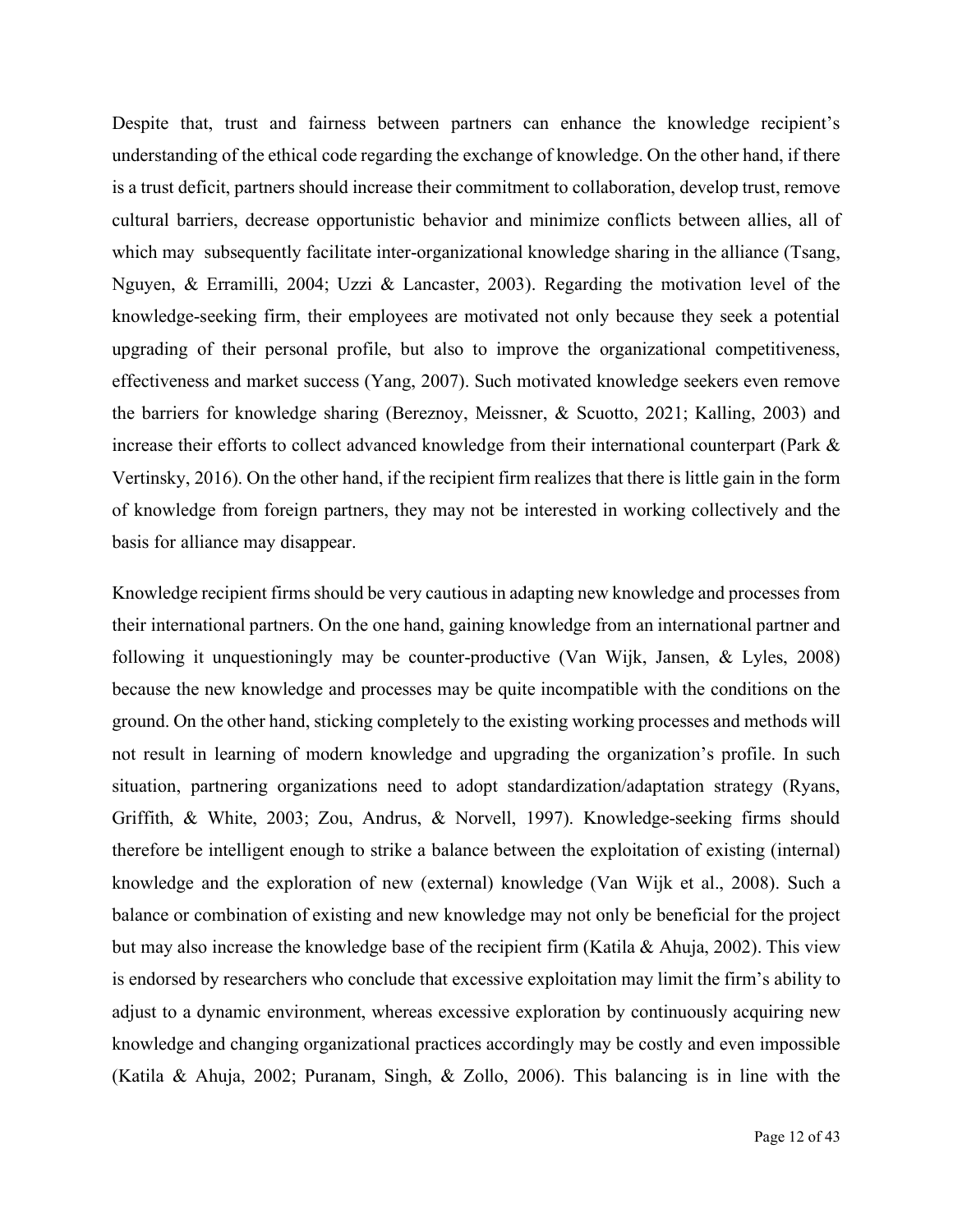'consistency' and 'adaptability' cultural traits described by Denison and Mishra (1995), who suggest that adapting a balance between consistency and adaptability can improve both a firm's ability to follow its founding philosophy as well as to innovate according to the changing context. So, in the current case study, it is expected that the knowledge seeking firm (i.e. NESPAK) may not apply foreign knowledge as it is in its projects, but rather exploit their existing knowledge and explore new knowledge and merge the two to make it fit and well-applicable in the current project conditions. However, such adaptability is not straightforward: both partners need to socialize extensively, share knowledge through both formal and informal processes while working together to ensure they are on the same page in terms of developing common social practices and technical working methods (Grant, 1996).

While the current literature documents certain factors influencing knowledge acquisition (Hora & Klassen, 2013; Strayer & Beitz, 2010), most of these studies are quantitative in nature and in-depth investigation into the factors influencing knowledge acquisition needs further development. A thorough insight into the factors is likely to enhance knowledge acquisition potential which may in turn help organizations to develop a competitive advantage.

#### **2.4 Knowledge Acquisition and Competitive Edge**

The modern literature on marketing largely recognizes now that marketing is far beyond designing selling strategies and advertising a product. Integrated marketing encompasses a wide array of activities including understanding markets, product/project design, market development through technological advantage, building brands and better service delivery (Kotler, Keller, & Manceau, 2016; Le Meunier-FitzHugh & Piercy, 2007). These vital aspects of marketing require building dynamic capabilities that can be used to build competitive advantage and to outcompete the competitors (Betz, 2003; Kotler, Armstrong, Harris, & He, 2019). Taking the integrated view of marketing, the knowledge management in building dynamic capabilities from the idea conception to the aftersales service, are linked with generating the competitive edge and business success. Such modern knowledge can be developed through both experimentation or learning it from an experienced partner (Pisano, 1994). However, developing the knowledge base for the organizations is costly particularly for the organizations operating in technologically less developed countries that lack access to modern knowledge and technologies. Thus, organizations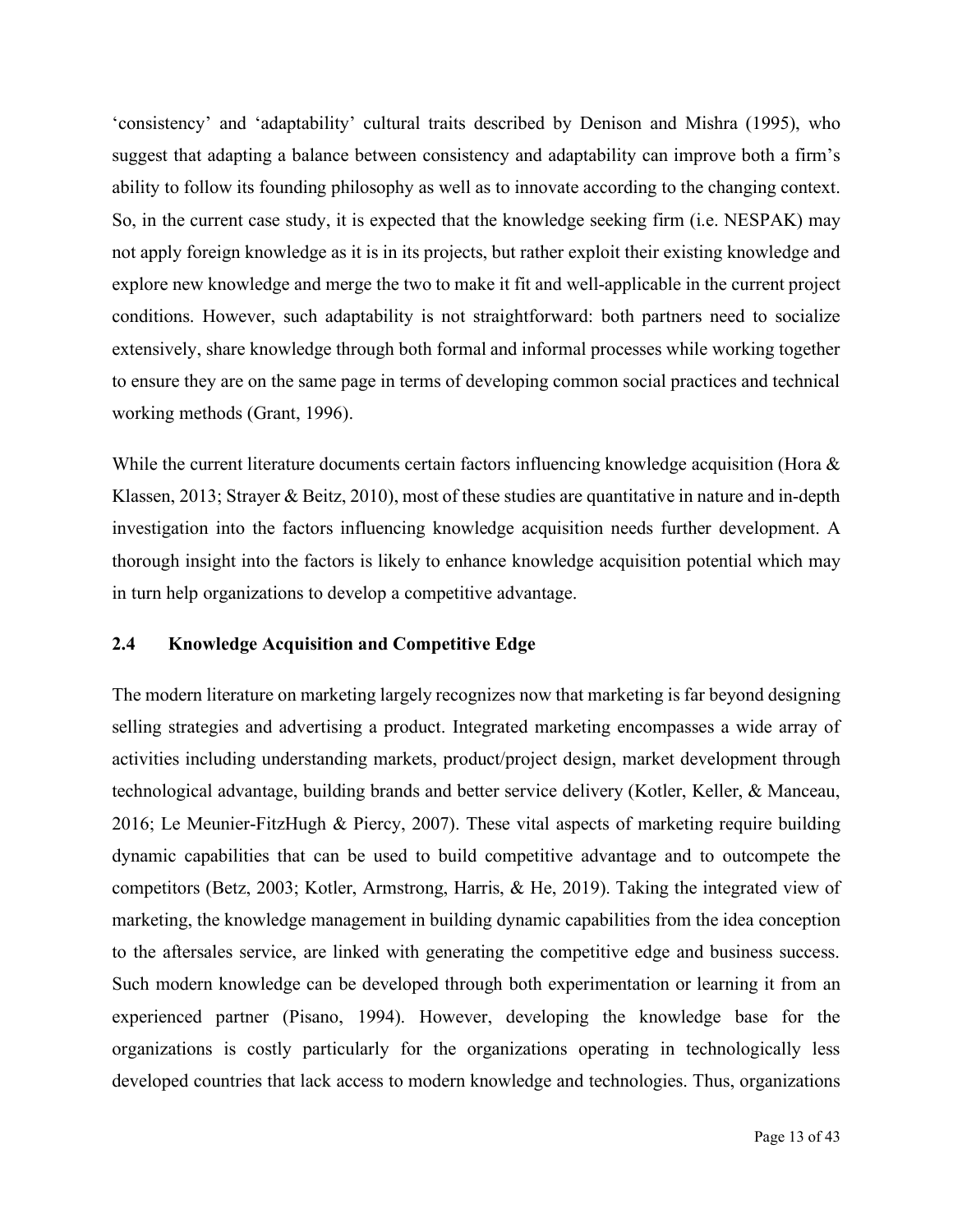in developing and less developed countries generally find it more efficient to work with companies from advanced countries and learn knowledge from them for market success and competitiveness in the market (De Marchi, Giuliani, & Rabellotti, 2018; Wang, Arnett, & Hou, 2016). Although the literature examining the relationship between knowledge acquisition and competitive advantage is limited yet some studies did document the relationship (Alrawi & Elkhatib, 2009; Diugwu, 2011). However, there are a handful of studies that have tested this relationship and those too paid little attention to the process that leads the knowledge acquisition to the competitive edge. In addition, the international consultancy alliance's unique context requires investigation into the process that help knowledge acquisition translate into competitive advantage.

In an international consultancy alliance, the knowledge learnt not only builds the technical and marketing capacity of the organization but also promotes innovative behaviors among employees (Khan & Khan, 2019). Stonehouse and Pemberton (1999) proffer that knowledge acquisition also improves the decision making capacity of the mangers that is positively linked to organizational performance and market success (Wang et al., 2016). When international alliance partners work together, the international donor shares knowledge in form of new procedures, new technologies, new efficient ways of project troubleshooting, and efficient ways to deliver services to the clients. Learning these techniques enables local host to improve its capabilities from design to service delivery (Landaeta, 2008). Since the aim of the local partner is to develop competitive advantage and improve business success by learning new knowledge from international partner, the local partner is keen to learn everything that can potentially enhance their competitiveness and selfreliance. As most of the other companies in the local market do not have opportunities to build international consultancy alliance, they rely on their local knowledge and thus unable to compete those companies who have learnt state-of-the-art knowledge from international partners belonging to the advanced countries (Minbaeva, Park, Vertinsky, & Cho, 2018; O'Donnell & Blumentritt, 1999).

In addition to building capacity, learning knowledge from international partner builds a brand reputation for the local partner (Storey & Kahn, 2010). The local partner not only learns state-ofthe-art knowledge, but it also promotes its association with leading international partners that in turn build a reputation that the local partner has learnt modern knowledge from international companies of advanced countries which is superior than its local competitors. The perception of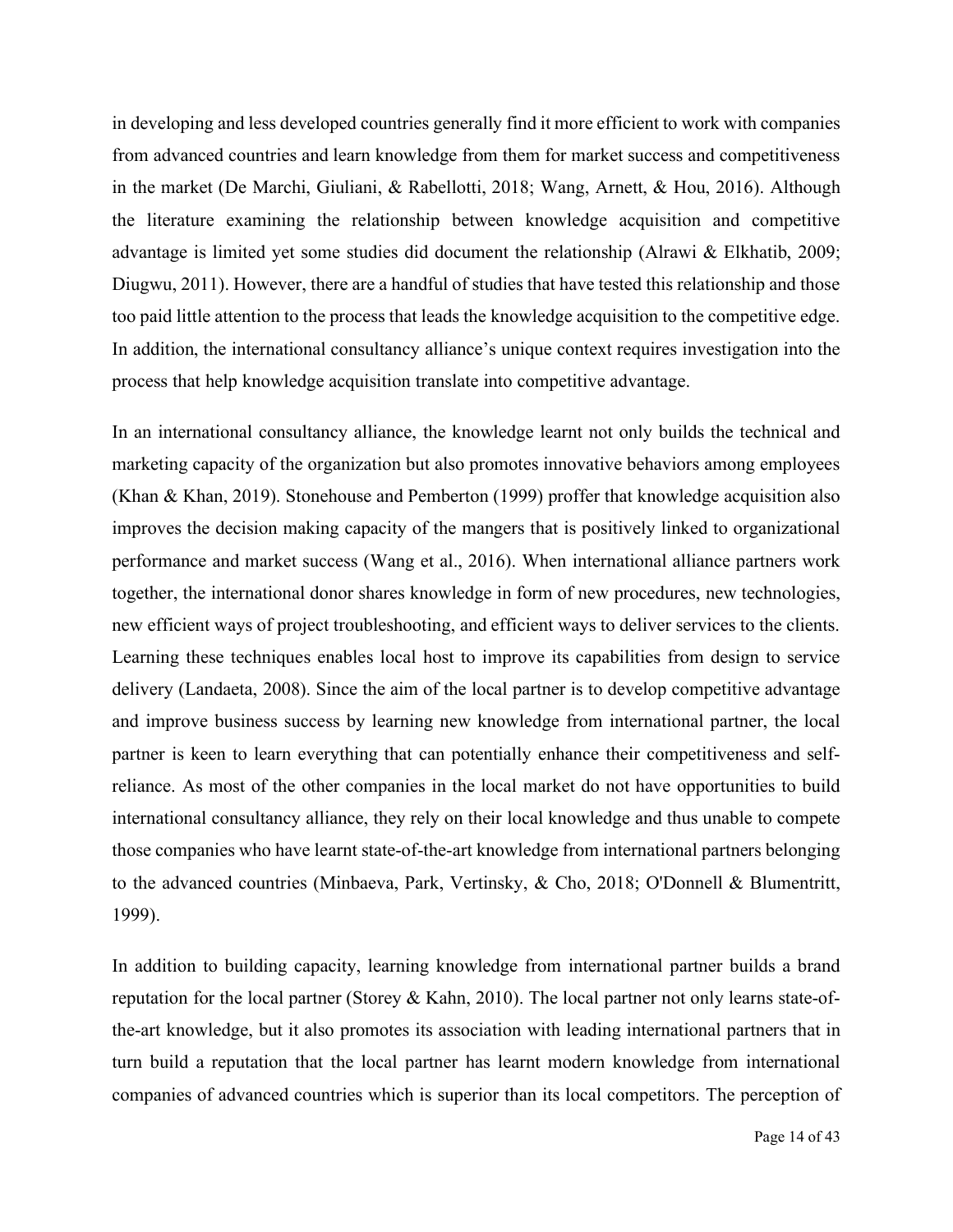having superior knowledge builds a brand reputation of the company and thus offers a competitive advantage and an improved market success subsequently (Sharkie, 2003). By building corporate profile and brand reputation, the local host earns the trust of its clients and thus possibility of winning future contracts increases compared with its competitors (de Chernatony, 1999) eventually offering a competitive edge and long term business success for the company.

### **3. Methodology**

The single case-study strategy based upon systematic combining (Dubois & Gadde, 2002) is used for this research. Systematic combining is defined as *"a non-linear, path-dependent process of combining efforts with the ultimate objective of matching theory and reality"* (Dubois & Gadde, 2002, p.556). Systematic combining is informed by abduction research approach that is based on two main tenets, i.e. 'tight' and 'emerging', taken from competing research approaches i.e. induction (loose and emergent) and deduction (tight and pre-structured). The reason why this type of case research seeks to be tight is that *"tightness reflects the degree to which the researcher has articulated his preconceptions"*, and the reason why the framework should evolve as the empirical study is being carried out is that *"empirical observations inspire changes of the view of theory and vice versa"* (Dubois & Gadde, 2002, p. 558). The single case study design allows the researcher to capture better stories, not better constructs, from single but rich cases which are invaluable to generate a theory. On the other hand, with the multiple case study design, the researcher may capture the understudied phenomenon from multiple cases but the meanings of that phenomenon may be different and contradict across cases (Dyer Jr & Wilkins, 1991; Siggelkow, 2007). Further, the single case study design based upon systematic combining allows the researcher to move forth and back between theory and data, make necessary inclusion/exclusion in the theoretical framework driven by shocks, surprises and revised boundaries of the phenomenon that emerged from the field and create a match between theoretical framework and empirical findings (Dubois & Gadde, 2002). Glaser (1978) emphasizes the significance of matching between the theoretical framework and the empirical world, and contends that a researcher should not force empirical data to fit the theoretical model. Rather, the theoretical model, theories, research questions, data collection and data analysis co-evolve once a researcher interacts with the empirical world because of the complex and emergent nature of a case and its boundaries. This approach thus offers the flexibility during data collection and analysis to modify the theory and the theoretical framework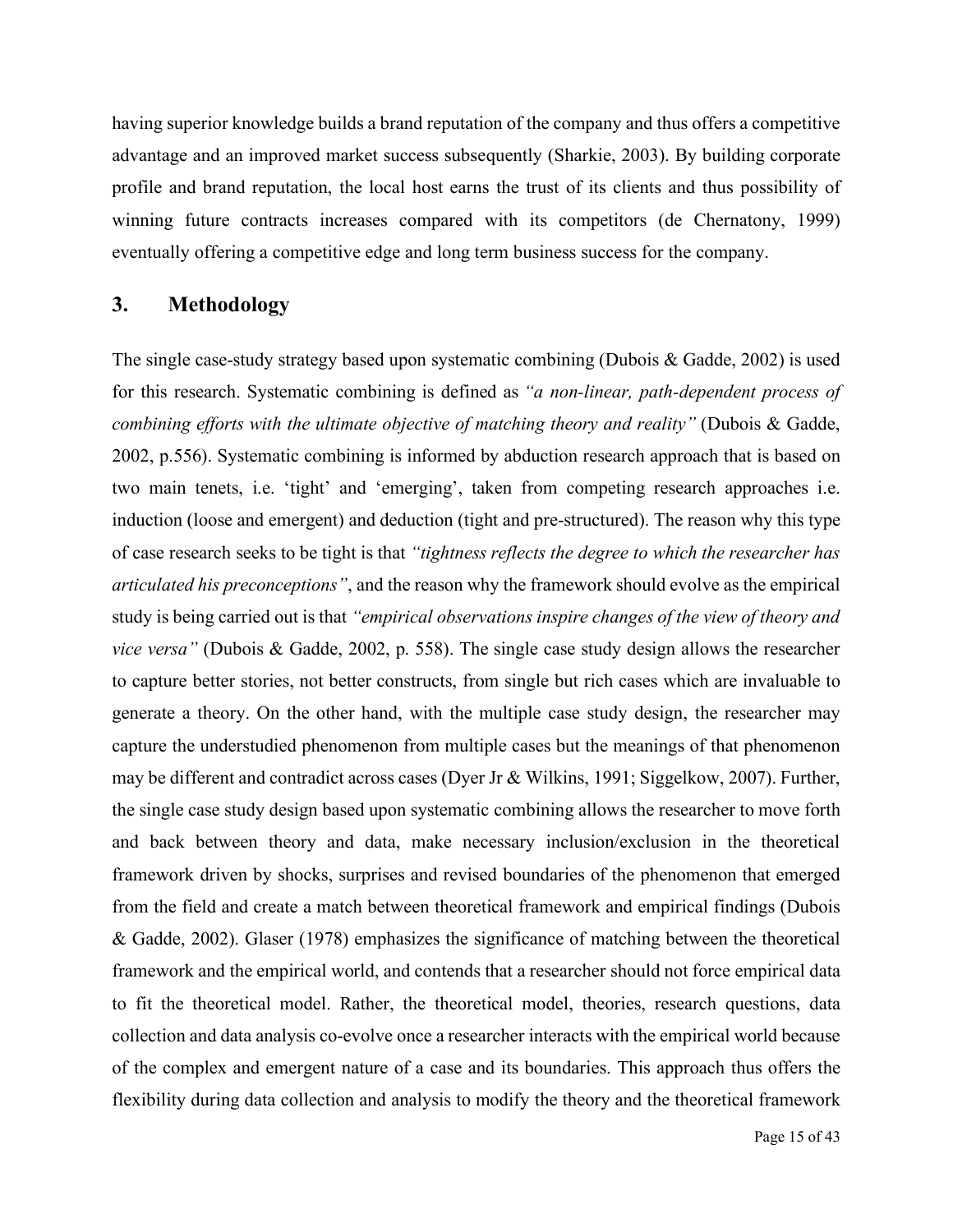as well as the boundaries of the case and to discover new relationships and variables in the phenomena being investigated, i.e. knowledge acquisition in international strategic alliances. In other words, this approach allows back and forth movement during the different stages of the study to make necessary modification in the research questions and theories according to the emergent nature of the case.

The research is conducted on National Engineering Services, Pakistan (NESPAK), the largest engineering consultancy company in Pakistan. In collective work, NESPAK provides engineering consultancy services such as "*pre-feasibility and feasibility studies, survey and ground investigations, planning and design, tender and contract documents, construction supervision and contract management, and post-construction services"* (NESPAK, n.d.-c, p.1)*.* Pakistan, being a developing country, is behind the developed world in terms of innovating modern engineering technologies. The companies of developing countries like Pakistan are less likely to innovate engineering methods and technologies while they are more often learning and using modern technologies innovated in the technologically advanced countries through international collaborations. Thus, NESPAK forms alliances with high-tech engineering consultancy companies of the advanced world, as and when the required knowledge does not exist locally, to fulfil the unique requirements of the project and attain self-reliance to perform similar projects in future. At present, NESPAK is currently engaged in an ongoing project of Lahore Orange Line Metro Train Project (LOLMTP). This is the first metro train project in Pakistan for which the full range of expertise required for complex engineering methods, models, and technologies are not available in Pakistan. To address this limitation, an international alliance is formed between NESPAK Pakistan and CR-Norinco China to acquire the required knowledge, provide engineering consultancy for the project and successfully complete the project (Masood, 2020).

The NESPAK engineers who have worked or are working with the Chinese partners on the project are therefore participants in this research. In total, six engineers were approached and interviewed through semi-structured interviews using purposive and snowball sampling (Easterby-Smith, Thorpe, & Jackson, 2015). These informants were qualified engineers having undergraduate and graduate engineering degrees and having long experience (ranging from 5-25 years) of working on such infrastructural projects. The informants have long experience of working in different alliances of NESPAK thus they are deeply rooted in the context i.e. working with foreign partners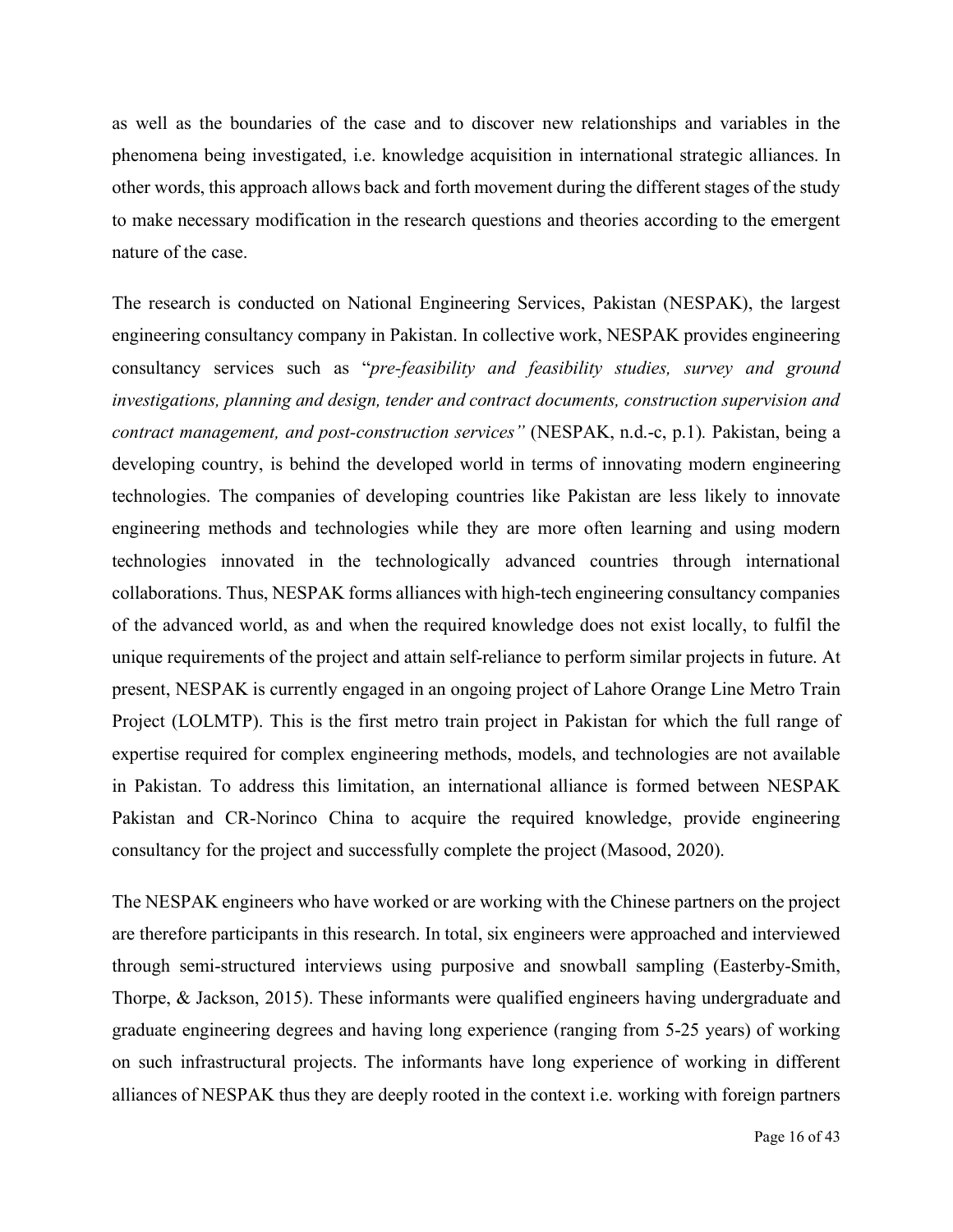on infrastructural projects to learn the required state-of-the-art knowledge for project completion and improving the corporate profile of the company. Each interview lasted from one to two hours, and the transcript of each interview is between 2,000 and 5,000 words in length, with an average word count of 3,100. Issues of research ethics were dealt with appropriately, as the study was conducted as part of a PhD project and was approved by the Lancaster University Research Ethics Committee. The lead author has thus followed Patton's 'Ethical Issue Checklist' comprising *"explain the purpose of the research, promise and reciprocity, risk assessment, confidentiality, informed consent, data access and ownership, interviewer mental health, advice, data collection boundaries and ethics vs. legal"* (Patton, 2002, p.408-09). Participants were accordingly informed about the purpose and process of the research, and confidentiality of the data and anonymity of the participants were strictly maintained.

The lead author used laddering and probes (Easterby-Smith et al., 2015) related to the processes through which the required knowledge is learnt and acquired by NESPAK's engineers. Questions about social, technical and contextual factors influencing NESPAK's knowledge acquisition from Chinese counterparts have also been asked. Further, the participants were asked about how do they learn and acquire knowledge from their Chinese counterparts, and how do they market as well as utilize such knowledge to improve NESPAK's competitive edge and enhance business/market success subsequently. In addition, because the study followed the abductive research approach (Dubois & Gadde, 2002), the participants were encouraged to discuss their conjectures about these factors and their relationship with the phenomenon under study (which were not included in the preliminary theoretical lens of this research and therefore not preconceived). As a result, some novel findings and factors such as technical and social adaptability and cultural intelligence emerged which substantially affect knowledge acquisition by NESPAK's engineers. Following this, the literature review was modified to incorporate relevant theories and literature to ensure a systematic combining – a match between theory and data, as proposed by the abductive research approach (Dubois & Gadde, 2002).

The Straussian version of grounded theory (GT) (Strauss & Corbin, 1990) was used for data analysis in this research. Easterby-Smith et al. (2015) present a comprehensive grounded analysis process that is aligned with the Straussian version and which was followed in this research to analyse the data (see Figure 1 below). Analysis protocols have been developed through computer-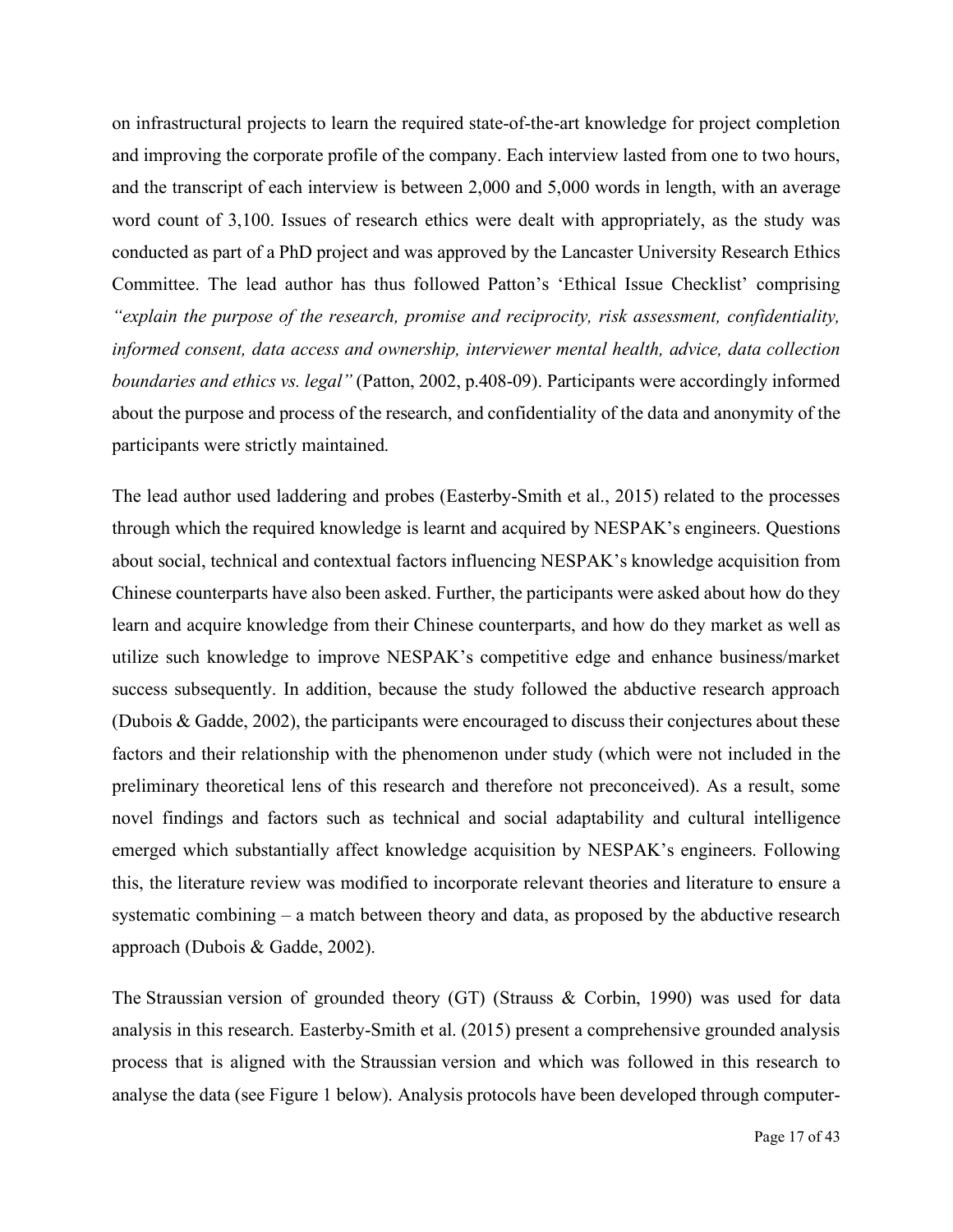aided qualitative data-analysis software (CAQDAS) NVivo11 viewing *"the computer's capacity for recording, sorting, matching and linking",* which *"can be harnessed by researchers to assist in answering their research questions for the data, without losing access to the source data or contexts from which the data have come"* (Bazeley & Jackson, 2013, p.2). The first step involves the *familiarization* of the researcher with all available data and began during the field work. Further, the lead author conducted and transcribed all the interviews, which helped to develop his further familiarity with the data. The interview guide was in English however the interviews were conducted in the local language i.e. Urdu. Although, a great variety of words of the English language (taken from the guide) were used because of having knowledge of both languages but the actual sense of talk could be achieved by conducting interviews in the Urdu language. The transcription was done while taking great care of the politics of language and ensured the use of the right words/sentences of the English language to translate the interviews. Further, the transcripts were read out time and again that led to a thinking process known as *reflection.* During this process, extensive evaluations of the data were made in relation to the preliminary theoretical lens and research questions. The next step was *open coding,* for which the transcripts were uploaded in NVivo11. The data were initially broken down into open codes by reading each word, line, and sentence of the transcripts. Coding methods used in this step included descriptive, in-vivo, process, evaluation and causation coding (Saldana, 2012).

At the next level, i.e. *conceptualization,* which is part of *open coding,* patterns in the codes were identified and categories were developed through grouping *"similar events, happenings, and objects under a common heading or classification"* (Strauss & Corbin, 1998, p.103). Using Saldana's (2013) focused and pattern, categories were built around concepts grounded in the data, and their respective characteristics are their properties. In the next stage, i.e. *axial coding (focused re-coding),* categories were linked to each other based on similarities among them and their respective properties, so similar categories were grouped and collapsed under suitable labels that carry the meanings of a maximum of the data in it. Next, *selective coding* (linking), which is *"the process of integrating and refining the theory"* (Strauss & Corbin, 1998, p.143) was undertaken to decide on the central or core categories, which are defined as *"the main theme(s) of the research … (they) consist( ) of all the products of analysis condensed into a few words that seem to explain what 'this research is all about'"* (Strauss & Corbin, 1998, p.146). Core categories are umbrella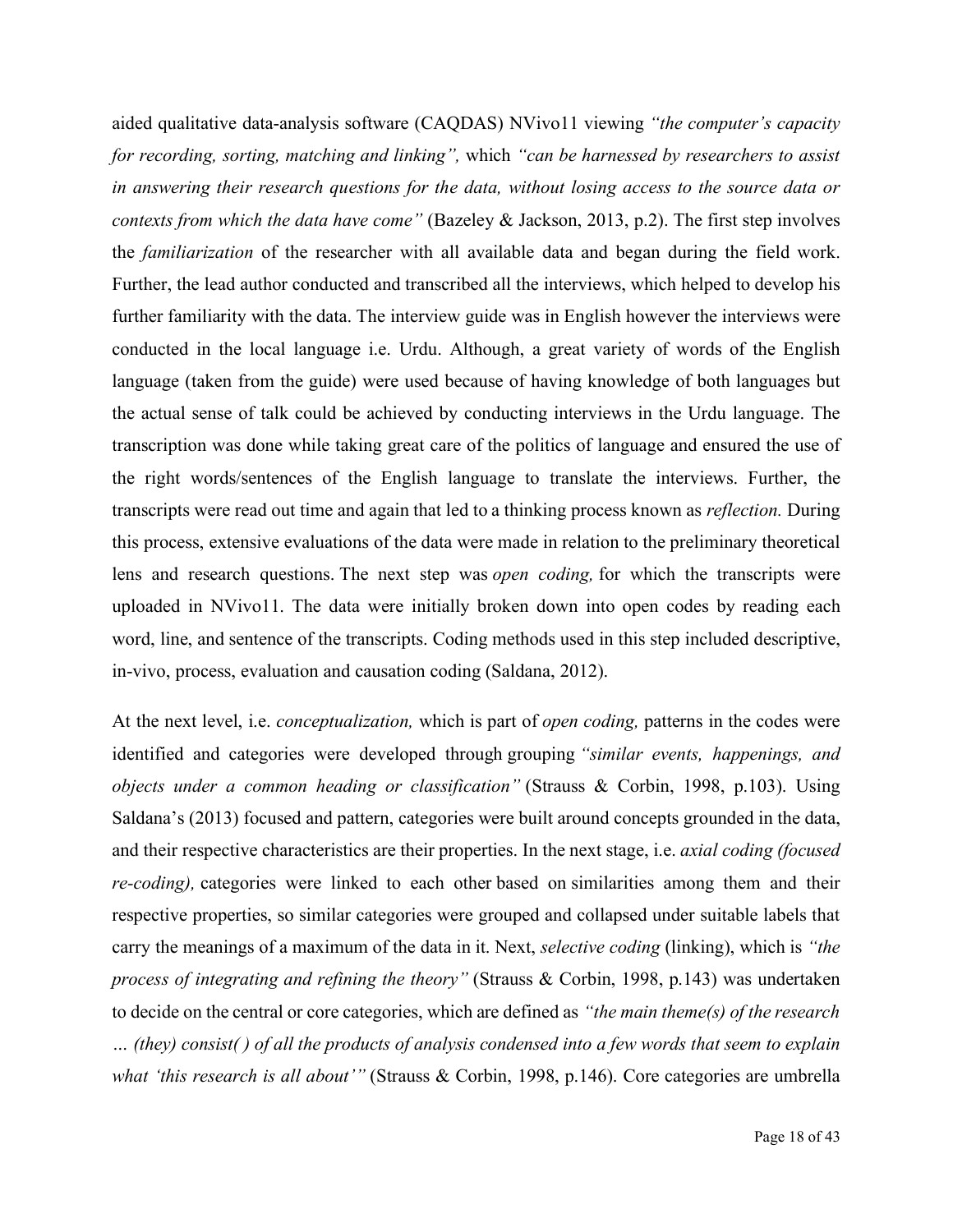terms representing all the codes from initial open codes (Saldana, 2012) which move the *"analytic story to theoretical direction"'* (Charmaz, 2006, p.63). Lastly, while re-evaluating the whole analysis, it is ensured that all key concepts and properties are considered and given due emphasis in data analysis (Easterby-Smith et al., 2015). These core categories are presented and analysed in the next section.

**Figure 1: Grounded Analysis**



# **4. Findings**

As a result of data analysis, we have four categories related to the processes of knowledge acquisition; three categories present factors affecting knowledge acquisition; and a category of organizational competitive advantage driven by its acquisition of state-of-the-art explicit and implicit knowledge from foreign partners during the project work in international consultancy alliance. These categories carry the meanings of the whole relevant data which are condensed into their corresponding categories through open and axial coding {Strauss, 1998 #139;Strauss, 1990 #136}. The following sections present these categories with their corresponding verbatim quotes and analysis.

#### *Knowledge Acquisition Processes*

#### *Integrated Consultancy Working*

In an engineering consultancy alliance, NESPAK's engineers learn and acquire knowledge through customization of the concept design and drawing to make it compatible with on-theground conditions. CR-Norinco was supposed to share experience and expertise in terms of stateof-the-art engineering methods and models related to the metro train infrastructure, while NESPAK was supposed to share input regarding on-the-ground project site conditions to which the concept design was to be customized. The alliance thus involves a great deal of input by both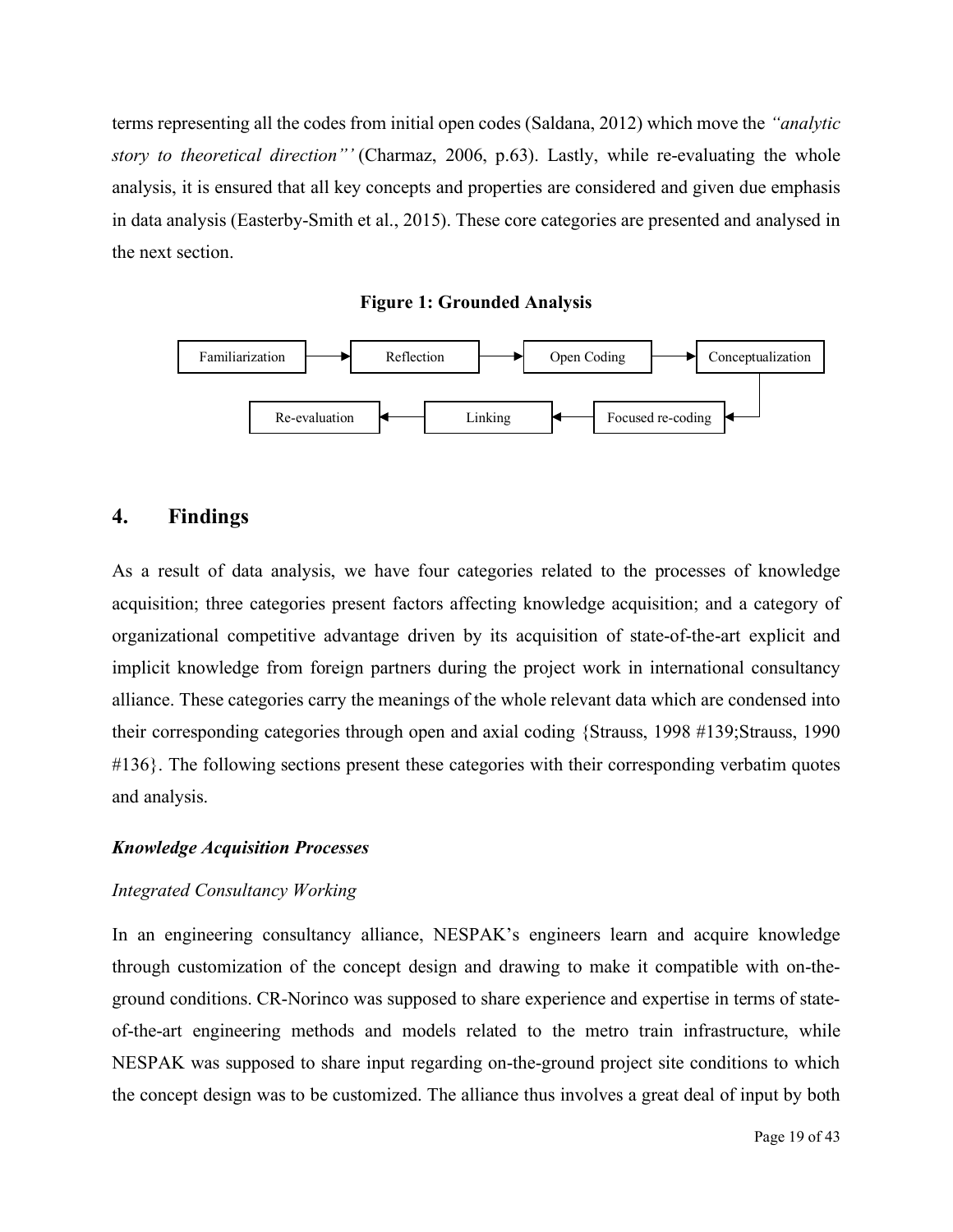partners, as the host firm is sharing knowledge about the on-the-ground conditions while the foreign firm is sharing knowledge of modern engineering methods, models and technologies through their application in the development of concept design. An engineer reports how the sharing of knowledge occurs in integrated working.

We are currently reviewing the concept design prepared by them. In the concept design, there are civil works, E&M works, drainage issues, highway issues and geotech issues. So, every department is reviewing the design of its area, and we have meetings with the Chinese engineers daily. We raise various concerns regarding the compatibility of the concept design/drawings with on-the-ground conditions. Then, in line with what we have discussed and still working closely [with the Chinese engineers], we modify the concept design according to the on-the-ground site conditions. [P1]

Implicit knowledge of complex engineering is acquired by NESPAK's engineers during the integrated working for the project. A participant describes it as below:

We sit together for a manual calculation. They make calculations in their way and we make in our way and at the end, we compare the results. Even we got their software and learnt it from them, so that, we may see how they are making softwarebased calculations. We collectively developed an Excel sheet equipped with macros which were very useful for us to make calculations. Without such collective working, we could not have learnt to operate their software [P6].

# *Technical Adaptability*

Another data-driven category reflecting the process of knowledge acquisition is termed 'Technical Adaptability'. As NESPAK depends upon the knowledge shared by CR-Norinko, NESPAK's engineers tend to adhere to the ways and methods proposed by their Chinese counterparts. Knowledge of the complex engineering technology is acquired and learnt by NESPAK's engineers through following the work proposed by the Chinese, discussion and collectively working in close collaboration to develop a concept design compatible with the on-the-ground conditions and modern electro-mechanical technologies. A participant describes the process thus:

It is an electrically operated train, so we follow their [Chinese] ways of cabling, ducting, taking safety measures from water, seepage, lightning, etc. To understand this, we are having long discussion sessions with them and working in close collaboration to ensure that there should be nothing in the structure that can cause seepage to the structure and E&M wiring. While for lightning, we are connecting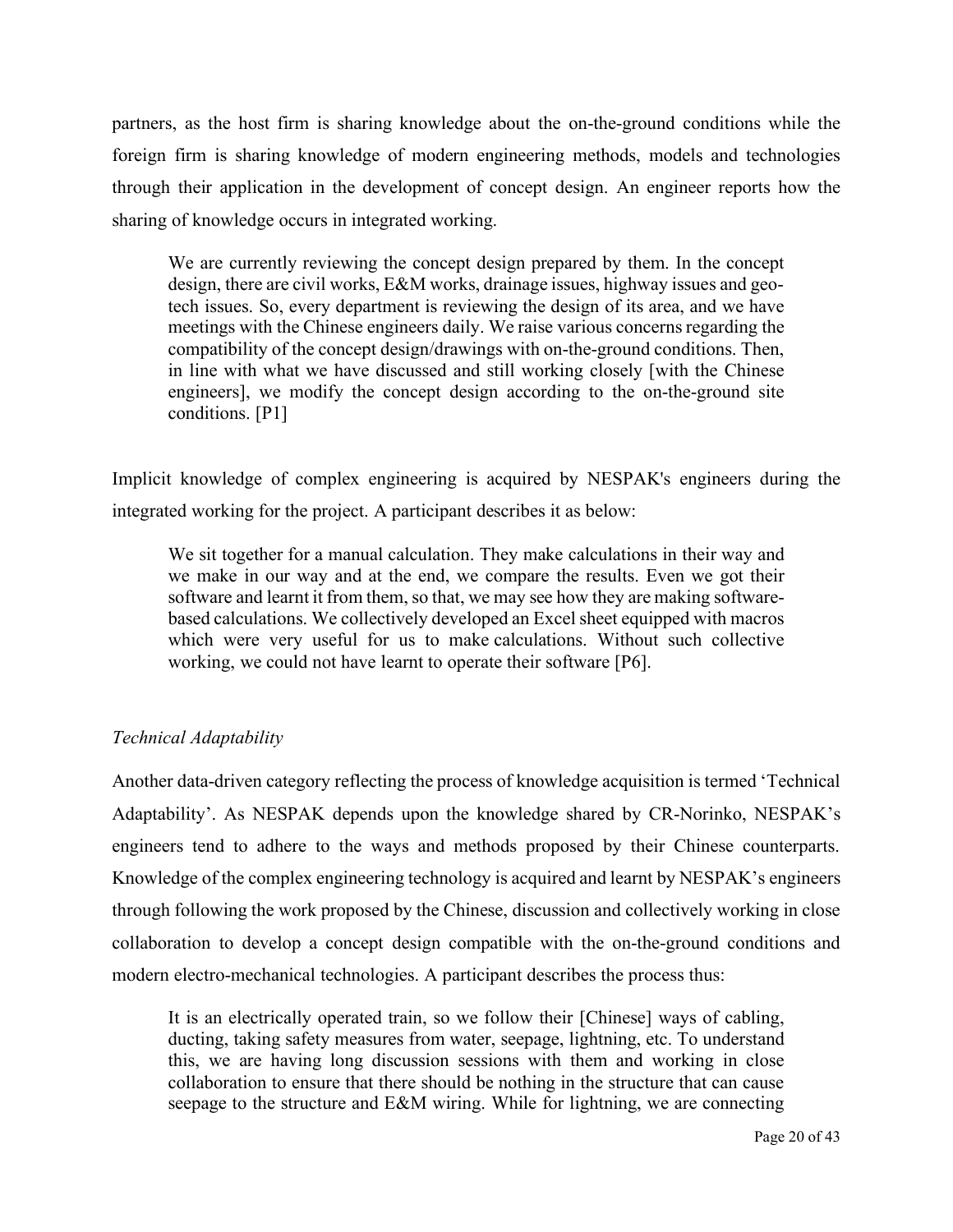earthing connection to every pile, pier and structure and taking it down into the earth so that the lightning may not affect the train structure [P2].

Another participant also describes knowledge acquisition through the adaptability of Chinese engineers' working practices as follows:

In the beginning, we were worried about the construction of the piles 55 meters deep in the soil. However, they [Chinese] proposed a self-compacting concrete method according to which the concrete becomes dense/compact by itself. This was new for us. Under their close supervision, we made required calculations using relevant formulas, run its simulations and completed the concept design for compact concreting that could not have been completed without the collaboration with and support by Chinese partner [P3]

Such *technical adaptability* resulted in the substantial learning of NESPAK's engineers and knowledge acquisition from foreign engineers. Had NESPAK's engineers stuck to their methods, this learning of modern engineering knowledge could not have taken place. The adoption of new/additional measures in the project work following Chinese partners is reported as below:

We have a casual approach. For instance, we do not verify results after calculation. Practically speaking, after concept design and in the construction phase, when we tie up the iron bar, the next phase is concreting with concrete blocks and cubes. We test the strength of blocks and cubes but after pouring and hardening, we do not test its strength to know whether it has desired strength to bear the load or not. But the Chinese check everything, so they get piling and piers tested by us after hardening too. We made this as part of our practice now [P2]

### *Social Adaptability*

In addition to the complex engineering technologies, NESPAK's engineers also learnt international safety standards from their Chinese partner which is a huge value addition to NESPAK's strategic profile. Since, the concerns for a safe workplace is increasing all over the world, learning and adapting the international safety standards will improve the company's profile in the local and global context and help it win the projects by meeting the safety requirements of the clients. This learning of NESPAK's engineers occurred because of their *'social adaptability'* as a participant explains what happened: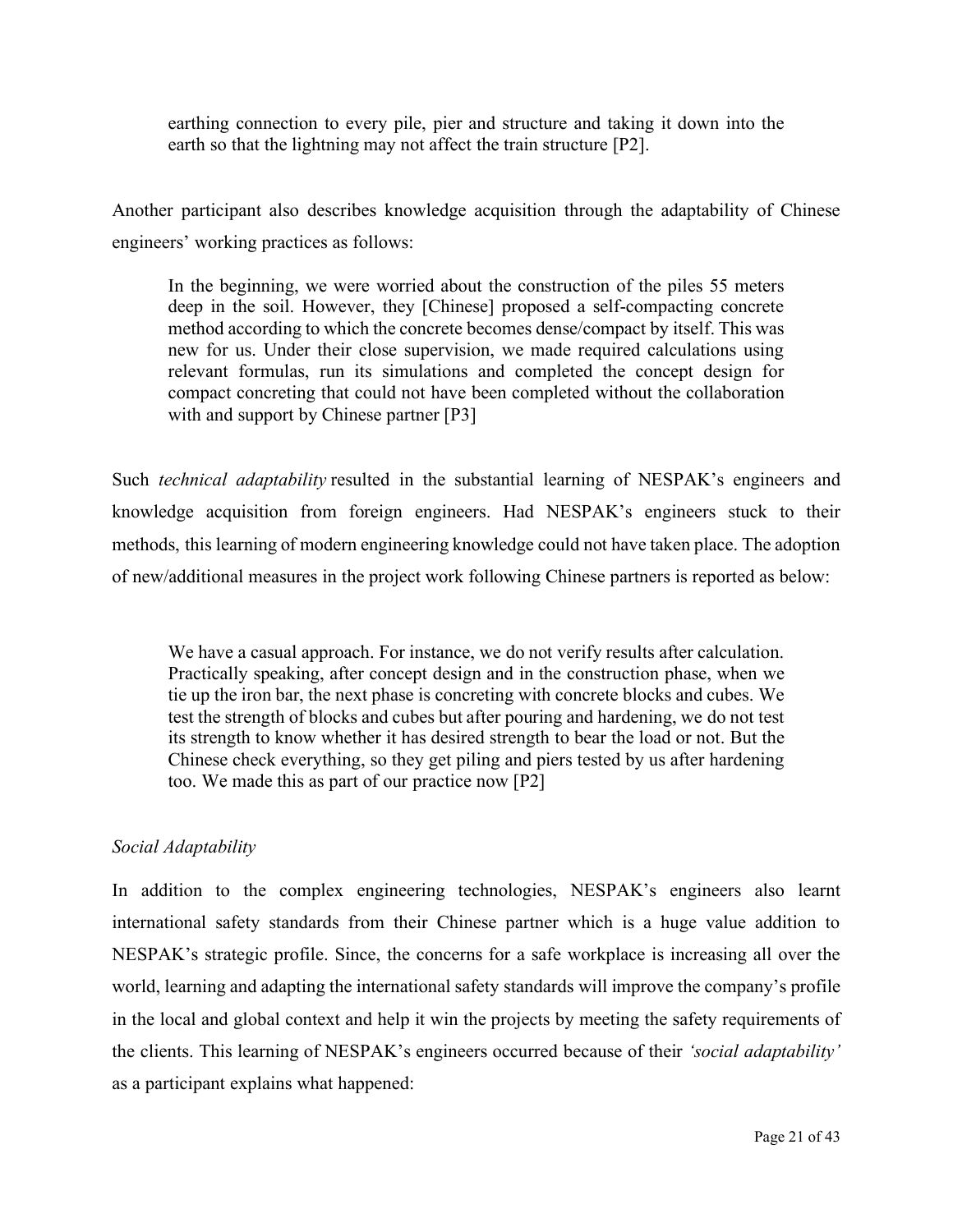We were not taking any safety measures and our labor is working in chappals (casual shoes like sandals) and without wearing shirts and helmets so there were accidents on the site almost every day. Chinese [being annoyed at this approach] asked us: *"you are working on an international project, so at least follow international standards"*. This was quite embarrassing for us as a company. They made it compulsory for every worker to wear safety helmets, jackets, and shoes in which steel spikes cannot be penetrated. We adopted these standards. Upon their instructions, we bond the contractor to fix a fence around the working area so nobody can fall in diggings [P1]

#### *Seeking Confirmation*

In this complex engineering work, being knowledge-seekers, NESPAK's engineers face different uncertainties about the best engineering methods, models, and technologies for the specific site conditions. Since the Chinese partner is assumed to be the final authority in this project and their decision carries more weight. Thus, local engineers always need final confirmation from their foreign expert partners which is also viewed as a process of knowledge acquisition, because such confirmation gives them confidence for applicability of the engineering methods or the counterpart may point out problems and issues in the work with their solution. A participant describes:

We want to learn new things but sometimes we do not know that which is the right things to do as we have never gone through such projects … We need final confirmation by our Chinese counterpart and corrections if there are mistakes [P5]

#### **Factors affecting Knowledge Acquisition**

#### *Partner Motivation*

In addition to the processes of knowledge acquisition, various factors improve knowledge acquisition by NESPAK's engineers while working in an international alliance. The data reflects that NESPAK's engineers worked hard to understand the concept design supplied by the Chinese, and its compatibility with local on-the-ground conditions. Similarly, Chinese engineers also listen, understand, and address the concerns raised by NESPAK's engineers, even undertaking further study and analysis of the work to address those concerns. However, NESPAK's employees do not completely rely on Chinese parnter's calculations, rather they learn the tools themselves and perform calculations on their own to gain complete expertise and learn the phenomenon in detail. Their intent may be attributed to the NESPAK's philosophy to gain self-reliance for future projects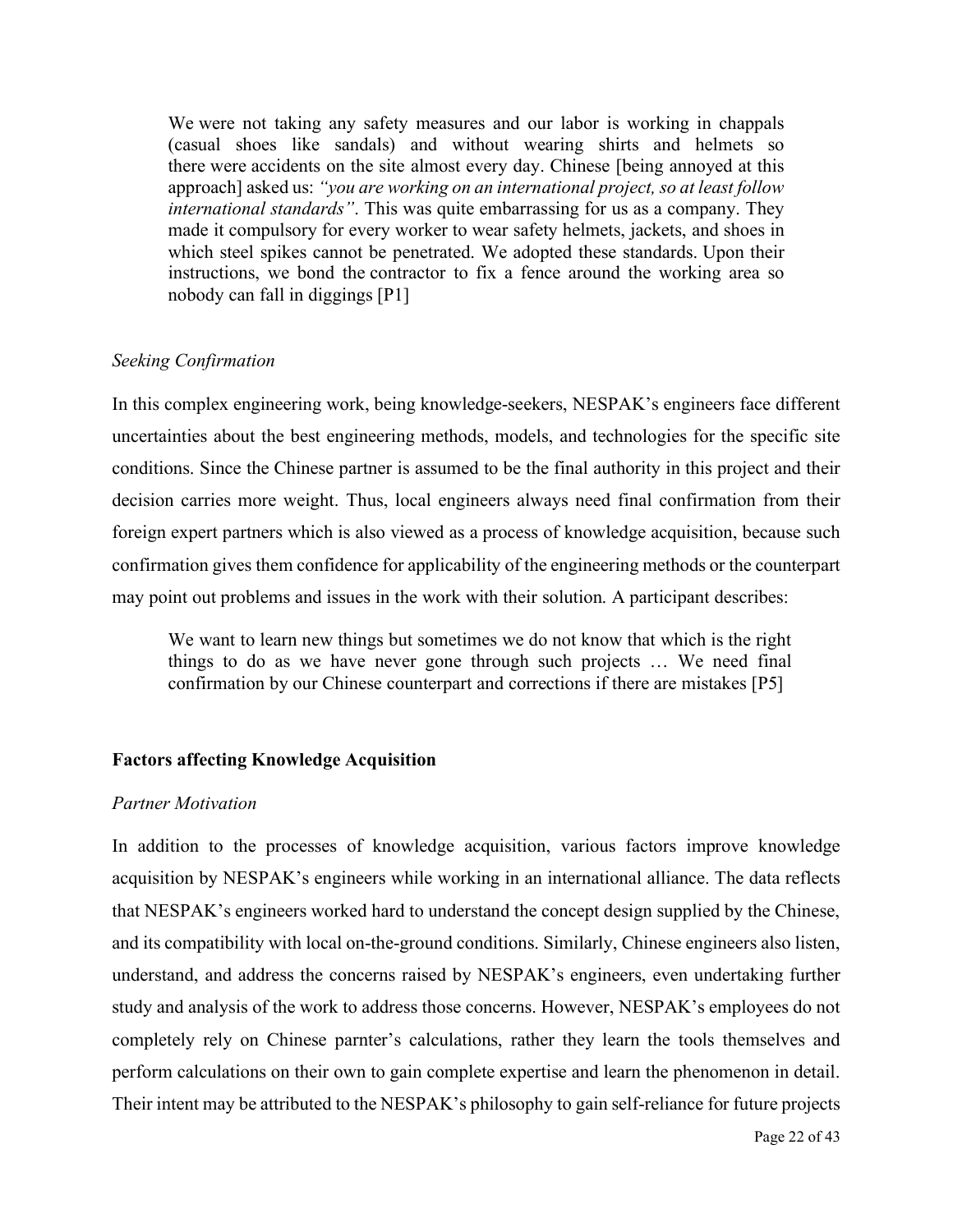to improve its competitiveness (NESPAK 2021a). An engineer holds a similar view and emphasized exploring the concept designs themselves in addition to learning from the alliance partner. He gives the following account:

We are also research-oriented and constantly learn new engineering methods and technologies, so we explore and discuss a concept design in very detail. When the Chinese came here, we raised many concerns and questions about the compatibility of their proposed design with the project on-ground conditions. Chinese engineers initially had no answer to many of our questions … [However], they addressed our questions after further analysis of the design and consultation with the vendors involved in the project. As the construction is going on, this question/answer process continues as we keep sharing site issues and problems with them and seek solutions [P4]

#### *Friendship and Personal Association / Camaraderie*

Despite Chinese engineers sharing the required knowledge because they were equally motivated to complete the project, there were occasions when Chinese engineers did not completely share the required knowledge such as logic and reason of choosing a certain engineering method, and alike. In such a situation, NESPAK's engineers use different ways such as forming a friendly and informal relationship to overcome such barriers. Chinese engineers, being informed by their sociocultural background, value the friendships and informal association initiatives by local engineers became cooperative and started sharing the required information/knowledge with them. A participant reported:

If you develop a personal association with them, you can get things done by them even that is not part of the ToRs. In return, we support them too as when they are about to leave for China, they are in hurry and get busy in packing, shopping etc. They then postpone the work that is to be done during their stay in Pakistan and ask us to send them work once they reach China. So, we facilitate them and do not surface such delays at the strategic level [P4]

#### *Cultural Intelligence*

This reflects the *'Cultural Intelligence'* of NESPAK's engineers who offer support to Chinese engineers even on a personal level to develop a relationship with them and acquire maximum knowledge for the project. NESPAK has been working on local and foreign projects in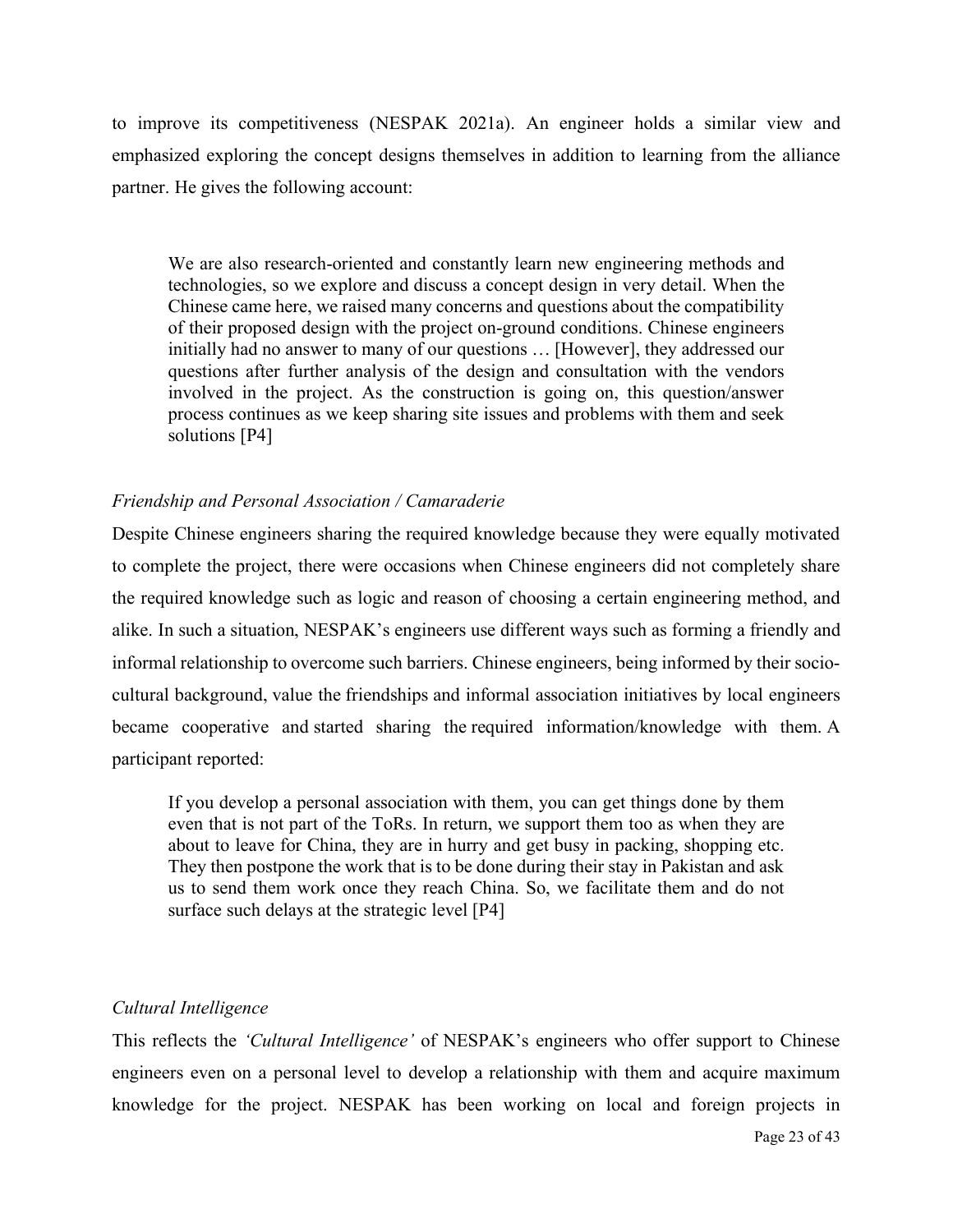collaboration with foreign partners since its inception in 1973. So, extensive working with foreign partners made NESPAK's engineers enough culturally intelligent to understand the socio-cultural values of the foreign partners. Such understanding helps them greatly to develop cordial relationships with foreign partners and acquire maximum knowledge from them. Participant 2 states that:

Our understanding of the cultures of other countries enabled us to better coordinate with foreign engineers. Over time, we have learnt why foreign engineers/companies share or protect their knowledge; how can they share maximum knowledge; and how can we develop cordial relationships with them to learn maximum during collective project work. For instance, we can sense when they need personal help and whether our initiative can make them reciprocate in terms of knowledge sharing or not. We also make them realize that the local siterelated knowledge which we share is also of great value that is not only a prerequisite of successful project completion but to enhance their knowledge base as well. This convinces them to share the knowledge they are reluctant to share [P2].

### *Competitive Advantage*

NESPAK improves its market success by using such knowledge as a key source to enhance its competitiveness, market success and sustainable growth. It has been the key philosophy of NESPAK since its inception to constantly learn ever-evolving engineering methods and technologies and develop a diverse pool of engineering specialities to replace foreign consultants (NESPAK, n.d.-b). On the other hand, the clients also expect consultancy companies to design and develop cost-efficient projects. Such expectations can only be fulfilled by being equipped with state-of-the-art engineering knowledge. Following this, NESPAK's engineers are also highly eager to learn as they always look for modern and cost-efficient engineering methods and technologies to enhance the company's market success and develop their individual profile. A participant mentions how they use such knowledge in enhancing their market success:

It [knowledge acquisition] helps us in project execution as we successfully learn the required engineering knowledge and apply it in the project, it results in the project accomplishment and improve the corporate profile of the company. In every project, we are assumed to learn something new and constantly improve the company's knowledge base. So, we are in a constant process of learning. Equipped with such knowledge, we better compete in the industry and are in a better position to win further projects in future both in Pakistan and other countries [P1].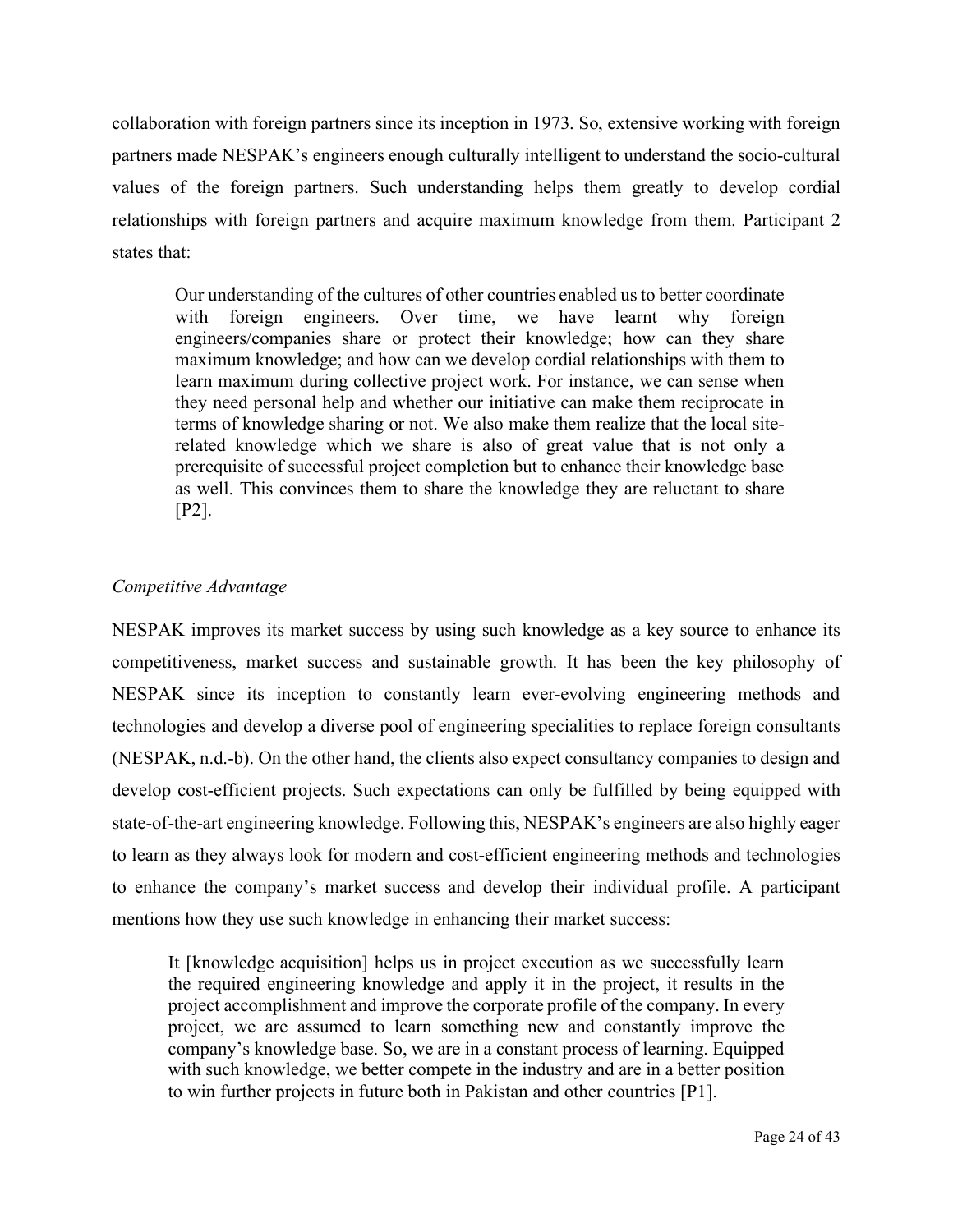NESPAK's founders envisioned an organization that can operate free from the role of foreign consultants (NESPAK, n.d.-e) by developing a diverse pool of engineering specialities and attaining self-reliance (NESPAK, n.d.-b). In one project, NESPAK learns advanced knowledge, that does not exist locally, from their foreign counterparts in collective working. Whilst, in the future projects, NESPAK becomes self-reliant to undertake project work requiring such knowledge independently and form consultancy alliances with a foreign consultant for the lesser part of the project. Indeed, there is the knowledge that foreign partners do not share to maintain their supremacy and secure their future business however, a substantial amount of knowledge is being shared with NESPAK's engineers since both local and foreign engineers work collectively on a project. With newly learnt knowledge, NESPAK advances to a better position to win further projects, undertake more parts of the projects and replace foreign partners. As a result, their market share, business success and competitiveness increase. Participant 4 mentions how they learn new knowledge from foreign partners in one project which they can use as a strategic tool to improve their market success:

As we are being developed through working on this project, we are learning so many new things such as cut and  $cover<sup>1</sup>$  $cover<sup>1</sup>$  $cover<sup>1</sup>$  based tunnel track, elevated track and elevated railway stations, U-tub girder, earthing arrangements in the tunnel, new technology to address seepage in underground track, Chinese construction codes, self-compacting concreting, new ways of testing the strength of concretes underlying the piles and many more. Once we complete the project, we will be having complete knowledge of these engineering methods and can perform these tasks independently in future projects without the involvement of any other partners. Based on this knowledge, we can also be in a better position to win such projects in future. Having such knowledge will give NESPAK a strategic edge considering the increasing involvement of Chinese companies' in Pakistani projects under CPEC [P4].

<span id="page-24-0"></span><sup>&</sup>lt;sup>1</sup> "cut and cover construction involves using excavation equipment to dig a large trench or rectangular hole in the ground which is then covered by a concrete deck" (Metro Tunnel, 2018, available at: [https://metrotunnel.vic.gov.au/construction/building-the-tunnels-and-stations/cut-and-cover.](https://metrotunnel.vic.gov.au/construction/building-the-tunnels-and-stations/cut-and-cover) Retrieved 24 June 2018)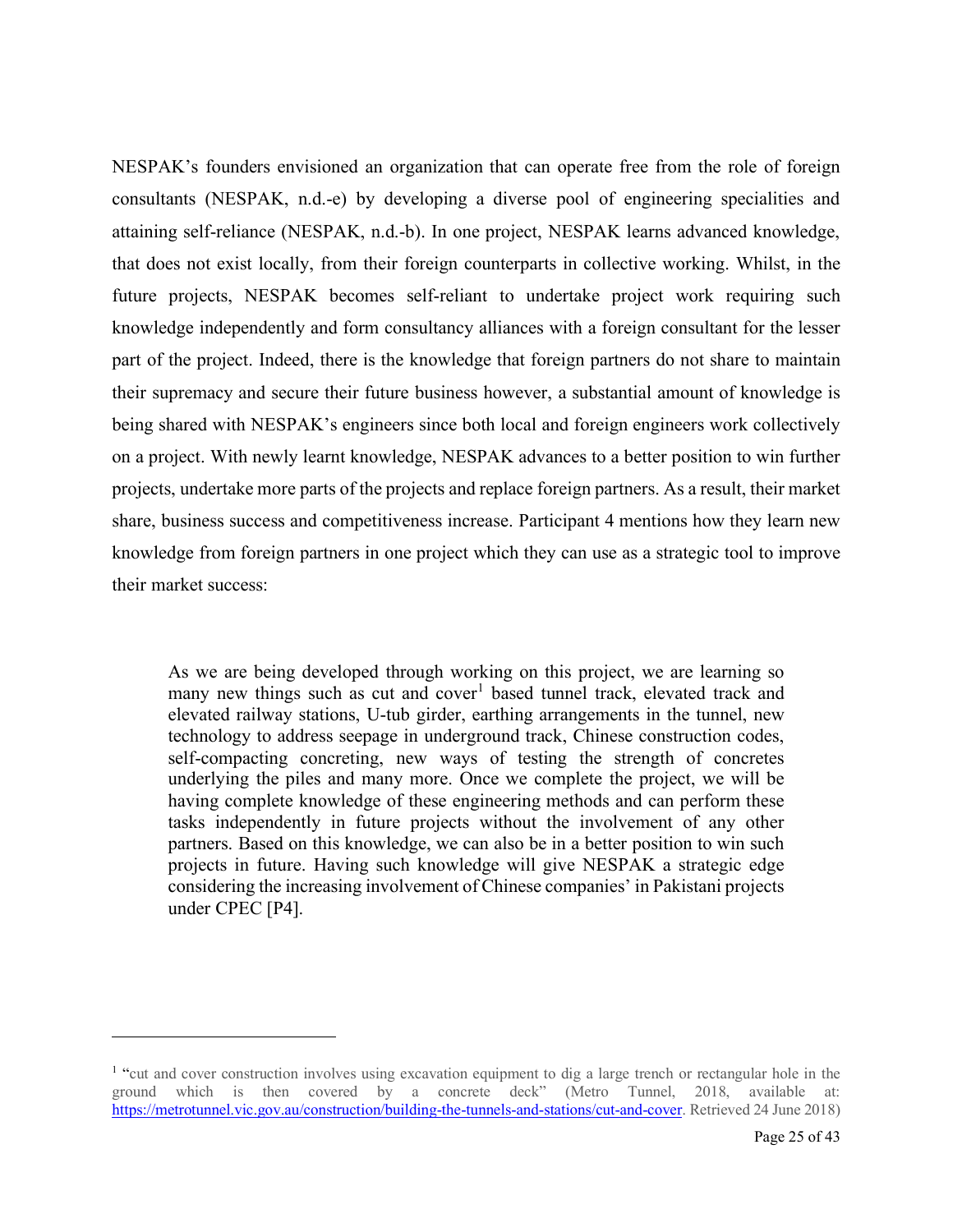A specific knowledge that improved NESPAK's strategic profile and market success is learning Chinese construction codes. NESPAK was following American and British construction codes since its inception however, CR-Norinco required NESPAK to follow Chinese construction codes for the development of concept design for the project. Thus, NESPAK is the first Pakistan-based engineering consultancy company that learn Chinese construction codes in this project and successfully apply them in the project. This caused a significant improvement in NESPAK's market potential and helped the firm gain a sustainable competitive edge over the local competitors. As mentioned above, this will also help to win further projects as it is more likely use these codes in future projects particularly infrastructural projects that are part of CPEC. Participants described this phenomenon as below:

Learning of Chinese construction codes is a huge addition to our personal and organizational profile and gives us a competitive edge, considering there is so much involvement of Chinese companies in Pakistan-based projects. We know that if we know Chinese construction codes, the client will prefer NESPAK over our competitors while awarding the contract. Other local companies will also depend on NESPAK. As NESPAK purchased Chinese construction codes and we successfully learnt and applied these, we understand that we are having a competitive edge over our rival companies [P1].

NESPAK markets such knowledge of state-of-the-art engineering (acquired through collective working with technologically advanced foreign consultants) to attain competitive advantage and subsequently improve its market success. With its philosophy of constant learning, NESPAK has completed large scale infrastructural projects in the sectors of irrigation (dam construction, dam raising, barrages, mega canals, and water downstream), power generation (hydro, thermal, RLNG and coal-based), architecture and construction (airports, industrial parks, factories and manufacturing and processing plants), seaports and harbours, oil and gas pipelines, mass-transit (metro bus and train), road network (motorways, highways, ring roads, flyovers, bypasses, interchanges, and tunnels), terminals for oil, gas and petrochemical, water treatment plants, in Pakistan as well as in almost 38 other countries of the world (NESPAK, n.d.-b, n.d.-d). The worth of 347 currently ongoing and 3117 completed local projects is US\$ 261billion while the worth of 27 currently ongoing and 534 completed overseas projects is US\$ 48 billion (NESPAK, n.d.-b). Thus, NESPAK is enjoying its market position based on its constantly improving knowledge base. Due to learning various engineering technologies such as designing the tunnel track, Chinese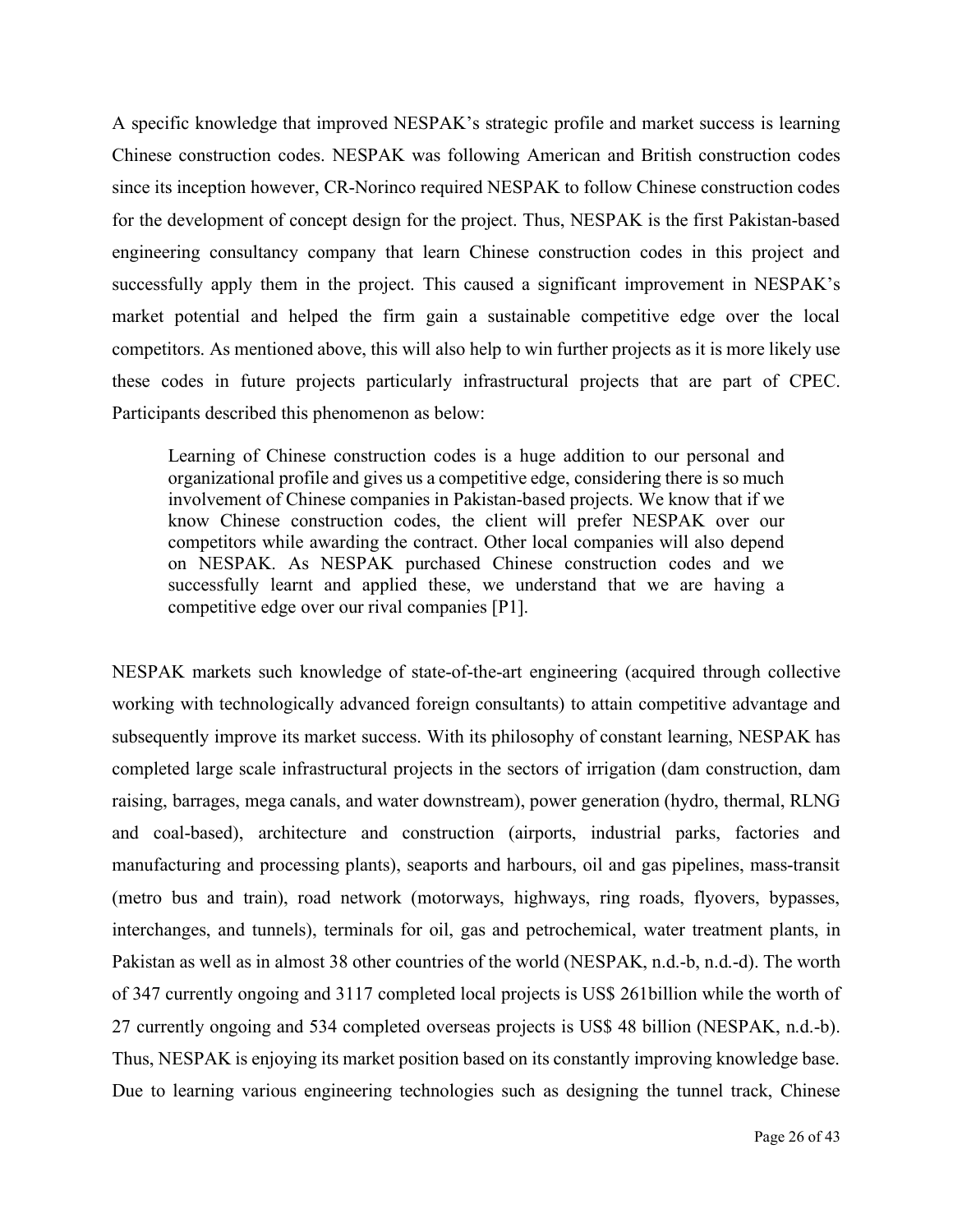construction codes, other aforementioned engineering methods as well as social learning of working with Chinese counterparts, NESPAK's involvement is increasing in CPEC's projects. Recently, The Chairman CPEC got a briefing from the Managing Director of NESPAK and showed keen interest in NESPAK's diverse specialities (NESPAK, n.d.-a) indicating the NESPAK's involvement in further CPEC's project. At present, the company also undertakes large scale local and overseas infrastructural projects in all aforementioned sectors. To name a few, these are 878-km HVDC transmission line from Matiari to Lahore; 400-km Sukkur-Gawadar Motorway; Upgradation of 1872-km Pakistan Railway Main Line 1 (ML1) from Karachi to Peshawar; 120 km Havelian-Thakot motorway; 500-kv Double Circuit Neelum-Jhelum Interconnection Transmission Line, Mohmand Dam, Dasu Dam, Diamer Basha Dam, Mangla Dam Refurbishment and Upgradation project; Al-Meera Five Malls Qatar; and Dual Carriageway Road for NR32 Phase-I Duqm Oman (NESPAK, 2020). Every project is hugely complex and requires the application/utilization of advanced engineering methods and technologies. For instance, the Havelian-Thakot motorway project involves *"seven tunnels, 102 bridges, 11 flyovers and over 500 culverts/underpasses"* and passes through the dangerous mountains of the Himalaya region indicating huge complexities and the requirement of most advanced expertise to design the project (NESPAK, 2020). NESPAK's engineers are likely to independently design a substantial portion of this project through using the knowledge learnt while working with CR-Norinco and enhance its market success and consultancy fee as compared to the previous projects. Such a substantial business success and market position is arguably led by the company's philosophy of constant learning of modern engineering technologies particularly through international consultancy alliances.

### **Figure 2: Knowledge acquisition and competitive edge in International Consultancy Alliance**

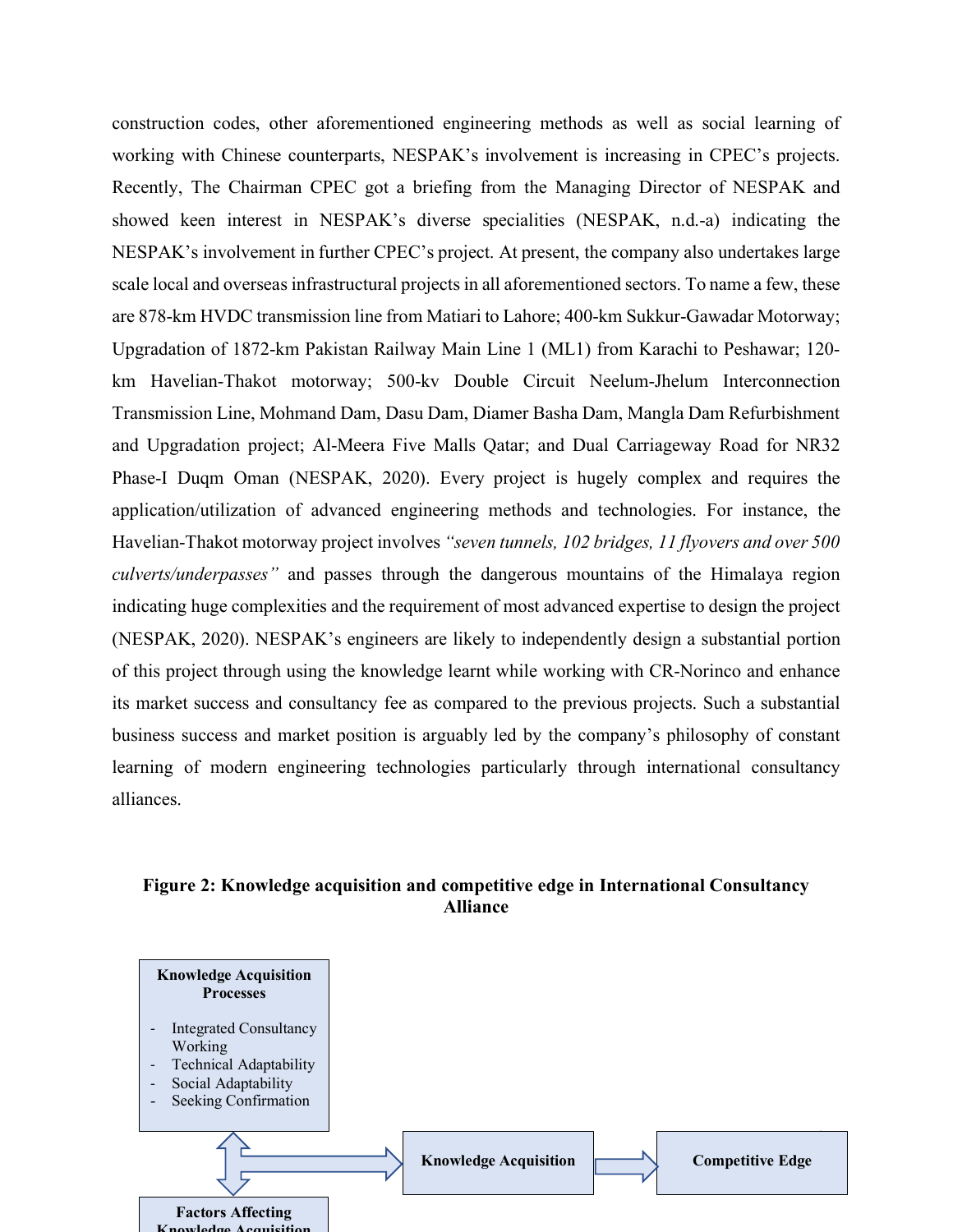# **5. Discussion and conclusion**

#### **5.1 Discussion**

Creating a competitive edge through knowledge acquisition particularly in knowledge-sensitive industries like high-tech engineering consultancy is imperative yet challenging. The knowledge that can serve as competitive edge is rare and difficulty to develop for companies operating in developing or underdeveloped countries. In order to improve competitiveness, the companies in developing countries form strategic alliances with companies from technically advanced countries, yet acquiring such knowledge is not straight forward particularly in loosely coupled strategic alliances

We built on the prior work on marketing knowledge management literature that suggest that marketing knowledge management and marketing capabilities can significantly enhance product development, promotion and pricing capabilities that help the organization to perform better than its rivals (Massa & Testa, 2009; Tsai & Shih, 2004). Although the literature provided empirical evidence from different sectors on relationship between marketing knowledge management and business success, the process through which such knowledge is gained and is used for gaining competitive edge was understudied. This current research addresses this important deficiency by examining the little explored phenomenon of knowledge acquisition and learning by a loosely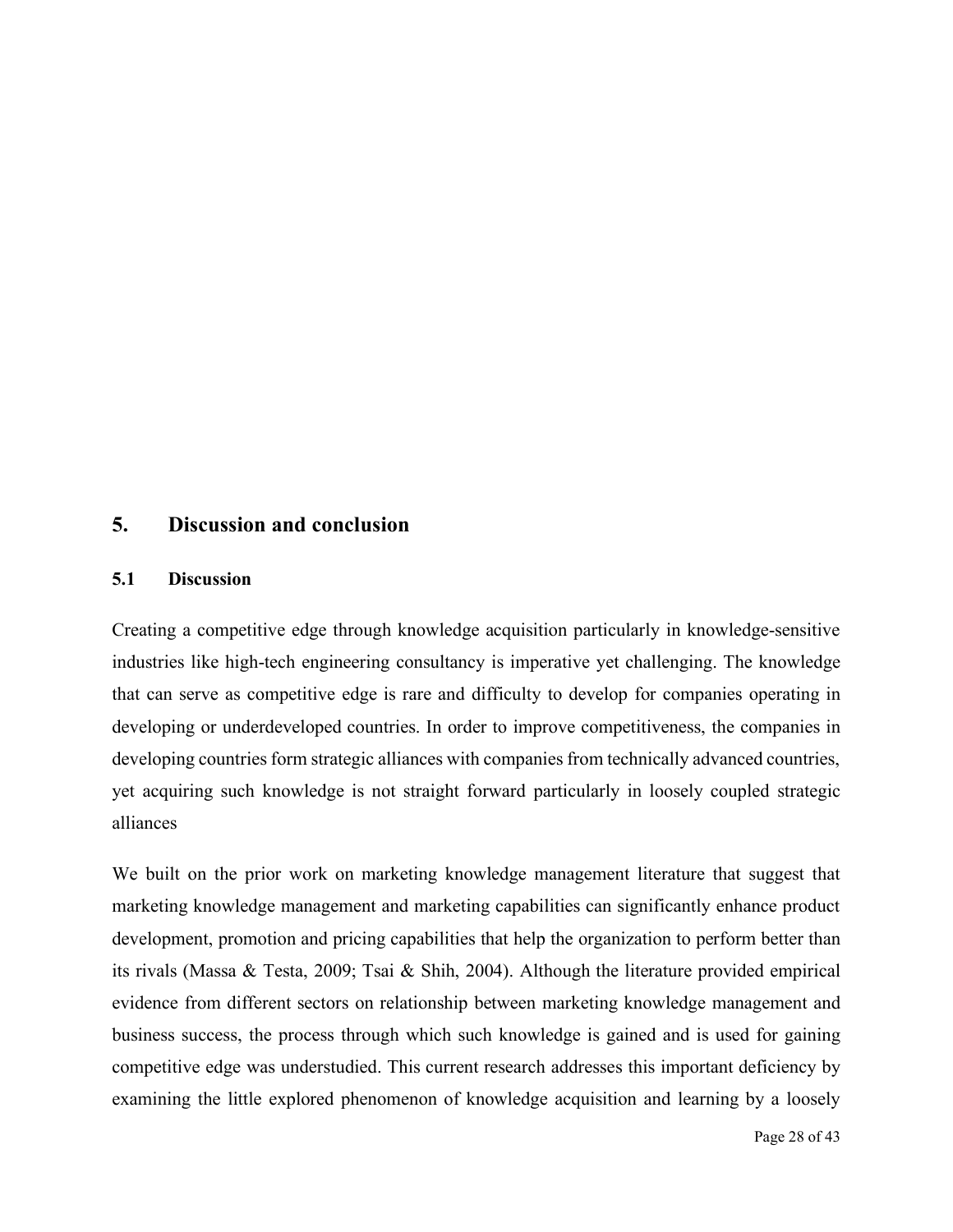coupled strategic alliance partner (NESPAK, Pakistani in this case) from its Chinese alliance partner (CR-Norinco), in an engineering consultancy alliance. The research also explores the ways NESPAK capitalize on such newly learnt knowledge and expertise to improve its corporate profile and gain a sustainable competitive edge in the industry. By presenting a data-driven conceptual model that describes acquisition of explicit and tacit knowledge by NESPAK from its Chinese partner, is invaluable for the local host yet there are a number of complexities involved in knowledge acquisition process. Employees of local host use innovative ways to tap knowledge from the foreign partner through cultural intelligence, social and technical adaptability, and collaborative working. They are highly motivated to elicit knowledge as they believe it would enhance the competitiveness of their company and will place their company in an advantaged position compared with their competitors. The findings are consistent with the knowledge management literature that suggest building trust and social ties is vital in knowledge acquisition particularly in cross cultural knowledge transfer (Meier, 2011).

The findings of the study are aligned with the models related to the types of knowledge and their respective ways of acquisitions. In other words, the process of knowledge acquisition by NESPAK's engineers from their Chinese counterpart differs according to the nature of the knowledge being acquired. Nonaka and Takeuchi's (1995) classification of explicit and implicit/tacit knowledge and their respective acquisition/sharing mechanisms is empirically substantiated in this study. For instance, the findings indicate that explicit knowledge is shared through verbal and written communication and the exchange of documents such as project reports, concept designs, drawings, calculation methods and formulas. However, most of the engineering knowledge found in this research is applied and tacit in nature such as concept design and drawing development, operating software, making calculations, running simulation, site supervision, etc. Such tacit knowledge has been learnt and acquired by NESPAK's engineers externalization and collective working, apprenticeship, and socialization by Nonaka and Takeuchi (1995). Thus, the aforementioned processes of learning and acquisition of explicit and tacit knowledge are coined as 'integrated consultancy working' which are emerged from empirical data of this research. NESPAK's engineers also adapt various new social (adapting safety measuress) and technical practices (learning and adapting testing of piles' strength after hardening of concreting) – indicating the cross-border sharing of working practices (Hong et al., 2006). It does not seem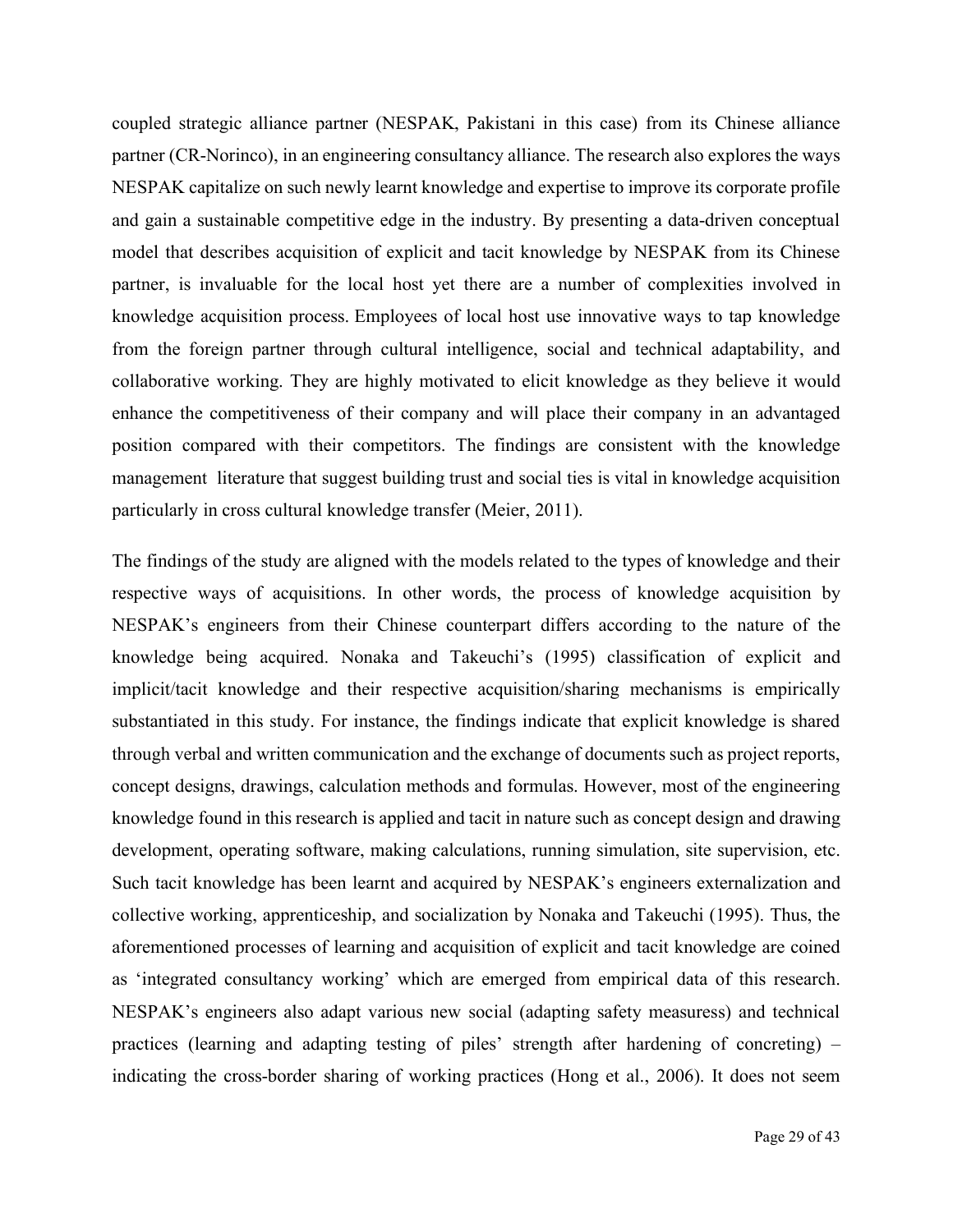practical the foreign practices can be shared in their original form to apply them in a novel context instead there is a customization and modification in those practices to make it well applicable in the context at hand. This is similar to the notion of sustained adjustment (Orlikowski, 1996) i.e. the practices remained attached with their primary focus but make adjustments according to the changing context. Finally, seeking confirmation is found as another process of knowledge acquisition because, while confirming an engineering method at hand, knowledge the donor gives confidence to the knowledge seeker about his/her knowledgeability. In case of any flaw in the subject engineering method, knowledge donor normally shares a new method, its processes and its pros and cons with respect to its application and above all a justification for preferring the new method over the existing one. Thus, seeking confirmation is both a source as well as a process of learning and acquisition/sharing of knowledge from knowledge donor.

Besides, it was also found that the sharing of explicit and implicit knowledge is dependent upon both parties (Roberts, 2000), as both knowledge seeker and donor need to have sufficient skills, knowledge and to understand and utilize the explicit and tacit knowledge in the project work. Further, having only one element of such knowledge would be of no use to the knowledge recipient. To ensure that there is complete understanding of engineering technologies or models, both types of knowledge is being shared either in a sequence or in parallel because the explicit codified knowledge is applied in the practical work to learn the tacit knowledge. For instance, a calculation formula (explicit knowledge) is applied in applied/practical engineering work of developing drawing which for learning of tacit knowledge as (Cook & Brown, 1999) argue that there is a generative dance between epistemology of possession and epistemology of knowing and one type of knowledge is used as a tool to create and learn other type of knowledge. NESPAK's engineers learn and acquire both types of knowledge in connection with each other, in close work settings, and put explicit knowledge into practice by operating software, running simulations and developing concept designs and drawings, etc. and learn tacit knowledge subsequently. Thus, the current study presents integrated collective working, social and technical adaptability and seeking confirmation as a significant source of learning and knowledge acquisition from foreign partner not only to successfully the current project but also to undertake more projects in future.

However, in addition to what was found about the knowledge sharing process, various complexities emerged which reflect the problems and issues involved in it. For instance, the study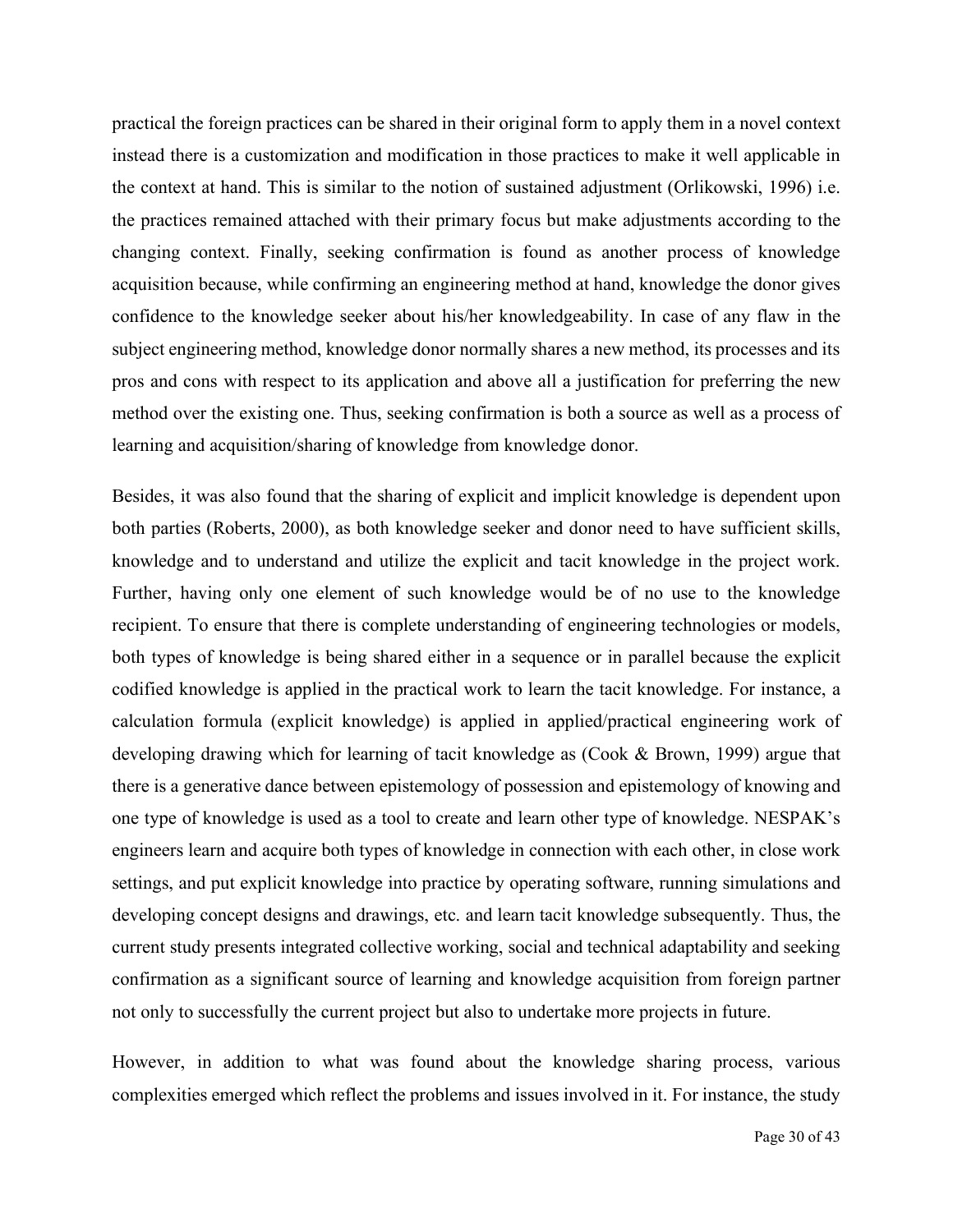found various factors which substantially moderate this sharing process. First, it was revealed that both the knowledge donor and the recipients have sufficient motivation to share and learn knowledge respectively. Their motivation arises from the accomplishment of the alliance goals i.e. successful project completion (Mowery, Oxley, & Silverman, 1996; Simonin, 2004). To achieve this goal, they eagerly acquire/share the knowledge required to develop a suitable concept design which meets the specific requirements of the client. Otherwise, they could not have completed the project, earned their consultancy fees, and avoided the sort of failure which can cause significant damage to the reputation and corporate profile of both companies. NESPAK's engineers are also found to be sufficiently motivated to learn and acquire modern knowledge from advanced foreign partners in order to create a self-reliance to undertake such projects in future and replace foreign consultants because it has been NESPAK's philosophy since its inception (NESPAK, n.d.-b). NESPAK subsequently markets such knowledge in winning more projects in future and improving market success and competitive edge (Cadogan, 2012; Tsai & Shih, 2004).

This research also found that the friendship and personal relationships between local and foreing engineers has also been developed by supporitng each other at a personal level which also helps acquisition of the required knowledge. Because of long experience of working with international partners, NESPAK engineers have a sound cultural understanding and intelligence to work with culturally diverse workforces. Such experience allowed them to develop friendship and information personal relationships with foreign engineers at personal level and encourage them to share the required knowledge and expertise particularly when foreign partners were initially reluctant to share the required knowledge (Hansen & Løvås, 2004; Ingram & Roberts, 2000; Krackhardt & Kilduff, 1990). Such cultural intelligence thus pays back considerably. Further, it was found that NESPAK's engineers also use integration and assimilation acculturation strategies (Berry et al., 1989) as they completely adopted new cabling and ducting methods, ducting, Chinese construction codes, self-compact concreting, new testing, safety measures for water, seepage and lightning in electromechanical design and safety measures for the workforce. However, in some cases, they followed an integration strategy as they made calculations in their own way, compared the results, and developed a macro-equipped Excel spreadsheet for further calculations. Engineers of both countries understand the dynamics of cultural differences and they also use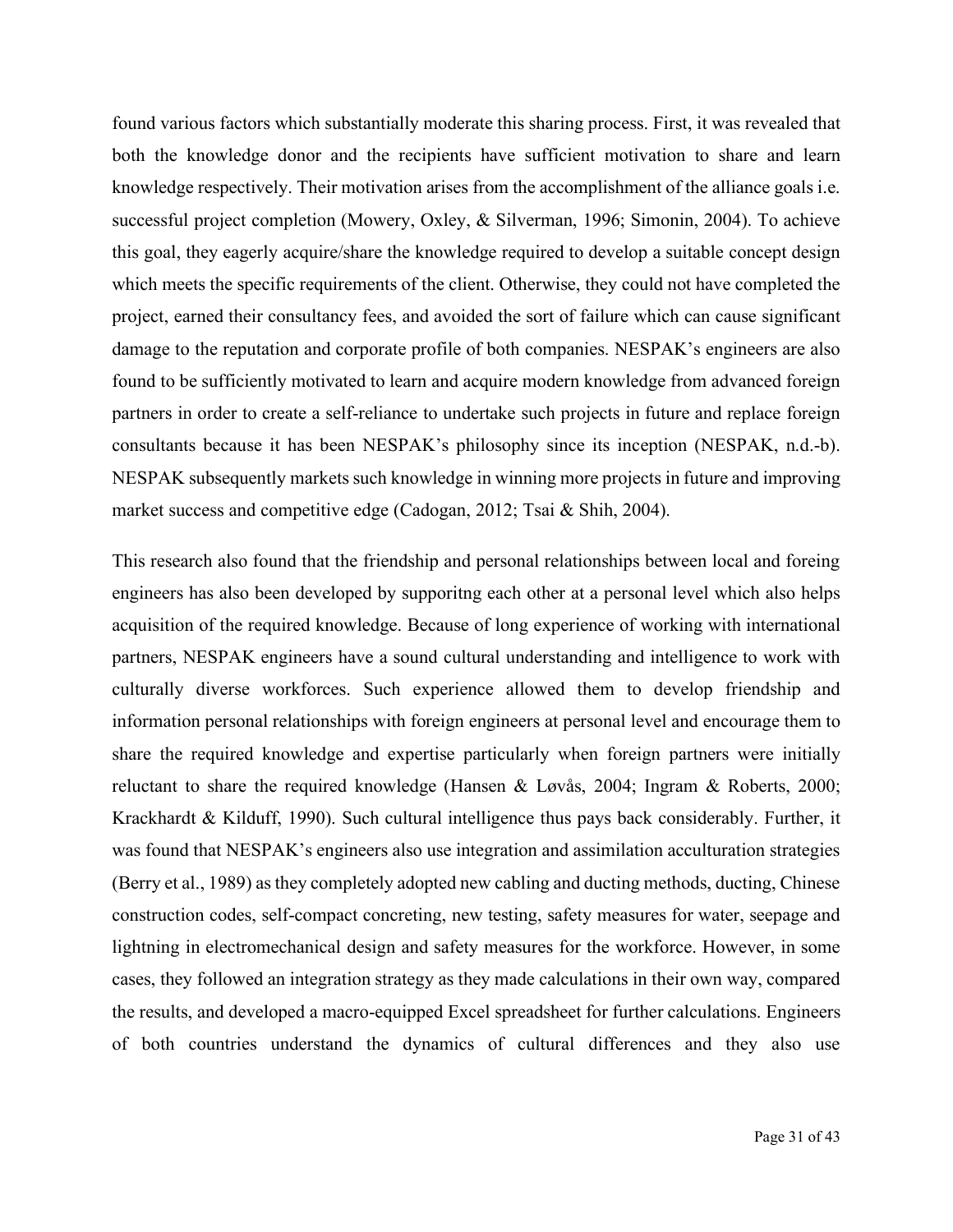standardization/adaption strategy to modify their working methods according to the given context (Ryans et al., 2003; Vrontis, Thrassou, & Lamprianou, 2009).

The findings also suggested that acquiring valuable knowledge from the foreign partner serves as a source of competitive advantage and subsequent market success. Consistent with marketing knowledge management literature, the local partner enhances its knowledge asset and capabilities in concept design (product design), concept implementation (product design), consultancy fee (pricing) and building corporate profile (promotion). Since the local partner acquires rare and invaluable knowledge from the technologically advanced partner, it is able to outcompete its competitors in the local markets who do not have access to such knowledge by marketing its knowledge-based capabilities built through knowledge acquisition. The knowledge and experience gained by the local host would also enable it to win more projects not only in the local market but also in other developing and underdeveloped countries that would be helpful in market expansion beyond its local region.

#### **5.2 Contribution to the theory**

Although there is plenty of research available in the literature that examines knowledge sharing from the companies of developed countries to those of developing countries, there is a scarcity of studies exploring local host's knowledge acquisition from Chinese partner in the context of international consultancy alliance. Acquisition and learning of such knowledge requires context as well as knowledge specific processes. Knowledge acquisition in international alliances has largely been studied in tightly coupled strategic alliances such as foreign subsidiaries, international jointventures, supplier-buyer networks, etc., (Boussebaa et al., 2014; Steiner, 2005b), while the phenomenon is relatively less explored in loosely-coupled international consultancy alliances . Thus, knowledge acquisition by local partner from its foreign partner in an international consultancy alliance and subsequent marketing of such knowledge to enhance the company's competitive edge, business volume and market share is a novel avenue explored by this research which made an invaluable contribution to the existing body of literature. Addition to that, most of the studies in this domain are quantitative in nature. However, being a rigorous and in-depth qualitative abductive approach with a single case study based on systematic combining (Dubois  $\&$ Gadde, 2002), the current study dig-down the understudy phenomenon through in-depth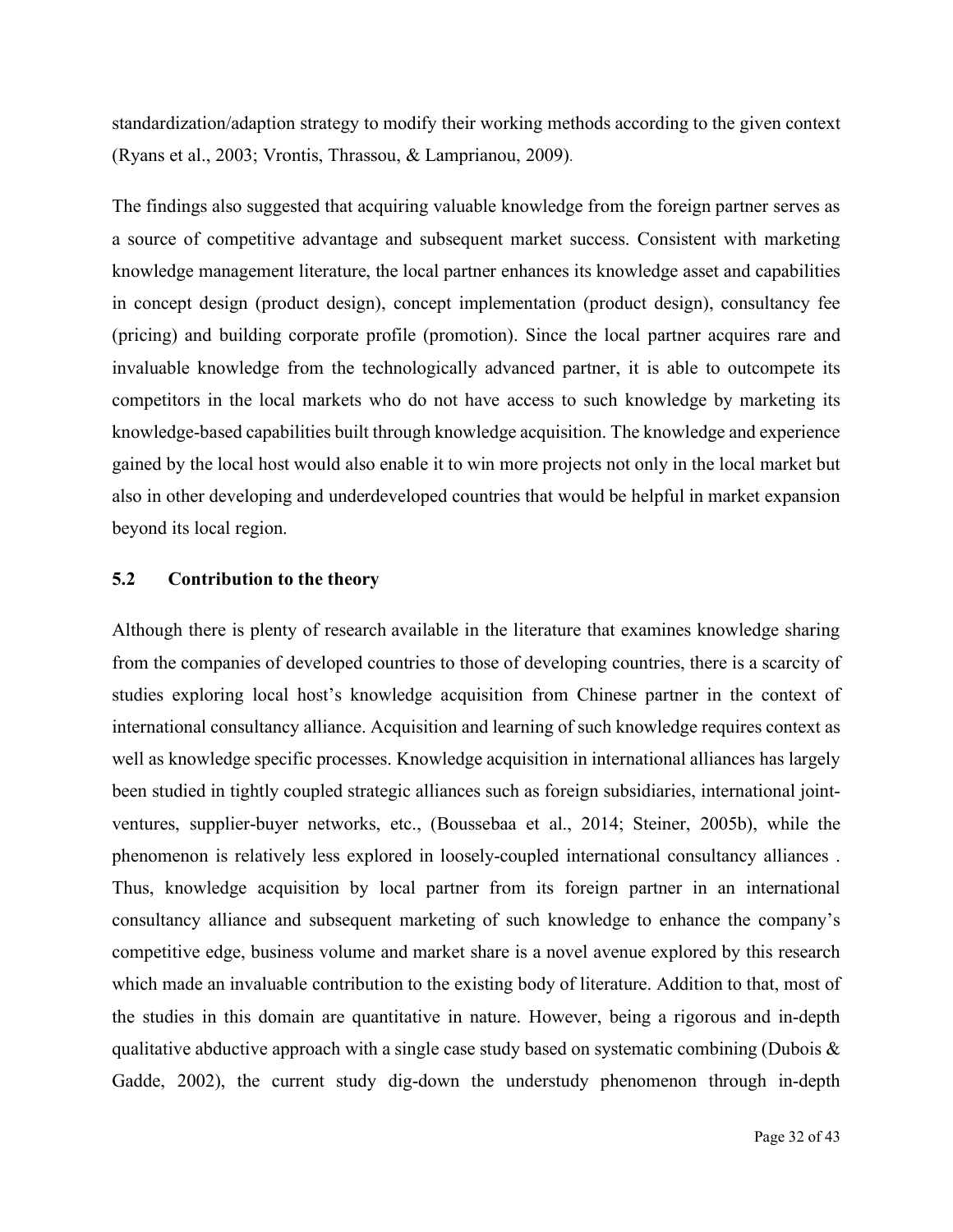interviewing/exploration and detailed analysis of the available data. The study therefore offers indepth insights gained from a rigorous, in-depth exploration of the phenomenon under study and explores unique processes followed by the host-country engineers in knowledge elicitation. This brings to the fore the complex mechanisms involved in host firm's knowledge acquisition from its international partner, showing how knowledge is acquired and learnt; how different factors play a moderating role to make knowledge acquisition happen; and how NESPAK markets itself as having state-of-the-art diverse specialties and knowledge to enhance its competitive edge and market share and success through winning new projects. Such in-depth insights add substantial value to the existing body of literature.

#### **5.3 Implications for practice**

Engineering knowledge involves both explicit and tacit knowledge. Project leaders can get insights from this research and promote their respective ways to acquire and learn knowledge from foreign partners in integrated project working. Similarly, they can understand the interaction of explicit and tacit knowledge in performing consultancy practice and subsequently facilitate engineers to learn such knowledge. Engineers can also understand their ways of learning different kinds of knowledge in performing consultancy work. Although the current study offers few factors moderating learning and knowledge acquisition processes, managers should explore such factors in the given context to understand their influence and make them conducive for knowledge acquisition. Finally, Although NESPAK is already involved in major development projects of CPEC, there are still a large number of projects such being announced by CPEC. NESPAK should establish a marketing strategy to market its state-of-the-art knowledge as a strategic tool to win those projects. Marketing such knowledge and specialties, NESPAK's MD already proposed a broader and wider role in CPEC's projects in rail network and other areas in addition to power and road (NESPAK, n.d.-a). Such an initiative should also be taken to target other projects not only in Pakistan but abroad as well.

#### **5.4 Limitation and future research directions**

Although this research provides an interesting understanding of knowledge acquisition by NESPAK from its counterpart. Findings are embedded in the context of this case study and may not be generalizable to a different context although the findings are in line with other studies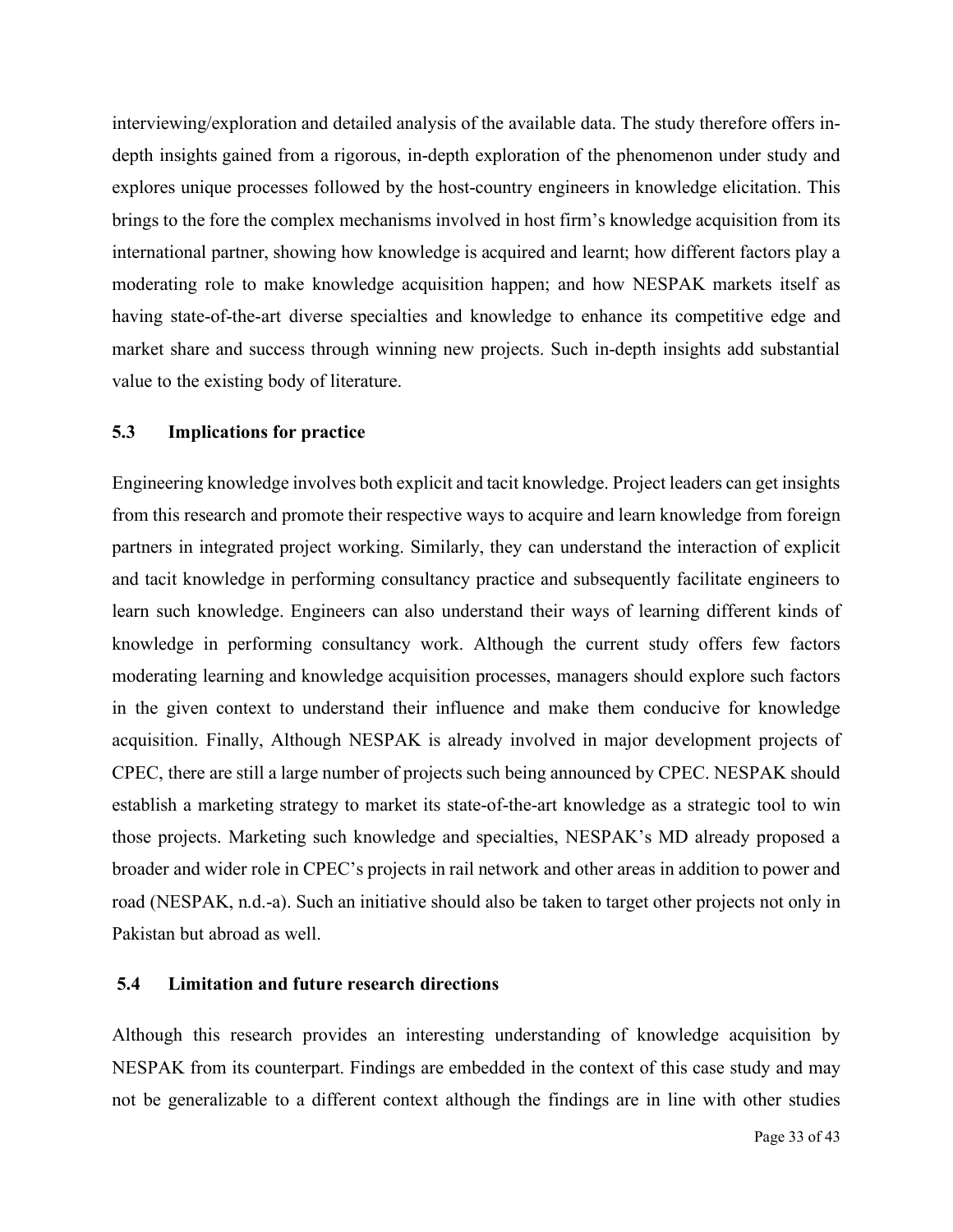conducted in different countries in related streams of literature. The study adopted a qualitative approach using a limited number of in-depth interviews; the model emerged in this study may be validated by using a quantitative research approach. The study examines the knowledge inflow from internationalized Chinese to Pakistan-based host firms but does not focus the knowledge outflow from the host firms to Chinese firms. During the interviews, we noticed that the engineers from NESPAK asked some very intelligent questions, and Chinese engineers working in Pakistan were unable to answer them without referring to their senior engineers for a response. Surprisingly, those questions were also quite new and challenging for the senior engineers from China, and they appreciated the new perspectives identified by the Pakistani engineers. This shows that although the outflow of knowledge from the Pakistani firm was low in comparison to the inflow from Chinese firm, the Chinese firm was still learning some new technical perspectives in terms of application and installation of engineering methods, models, technologies and their adaptation to make them compatible with the unique project site conditions. Thus, future studies may focus on knowledge acquisition by technologically advanced partner from technologically less advanced partner.

We also propose that future studies should use a longitudinal approach to examine the role of culture, socialization processes, technical differences, and ethical considerations in more detail. It is important to examine the role of these factors in different time spans to provide more concrete evidence relating to the knowledge sharing between internationalized Chinese firms and their hostcountries partners. Future studies can also consider the moderating and mediating roles of some other variables, such as the role of partnering firms' absorptive capacity to improve learning and knowledge sharing process in international alliances.

#### **5.5 Conclusion**

The paper makes an important contribution to the domain of marketing knowledge management by studying the process involved in building a competitive edge through knowledge acquisition in interntaional consultancy alliance. The process of knowledge acquistions, complexities and nuances are studied that are likely to enrich both literature and the practice.

Despite its limitations, this study provides useful guidelines for researchers to understand the processes of knowledge acquisition in international alliances and marketing of newly acquired for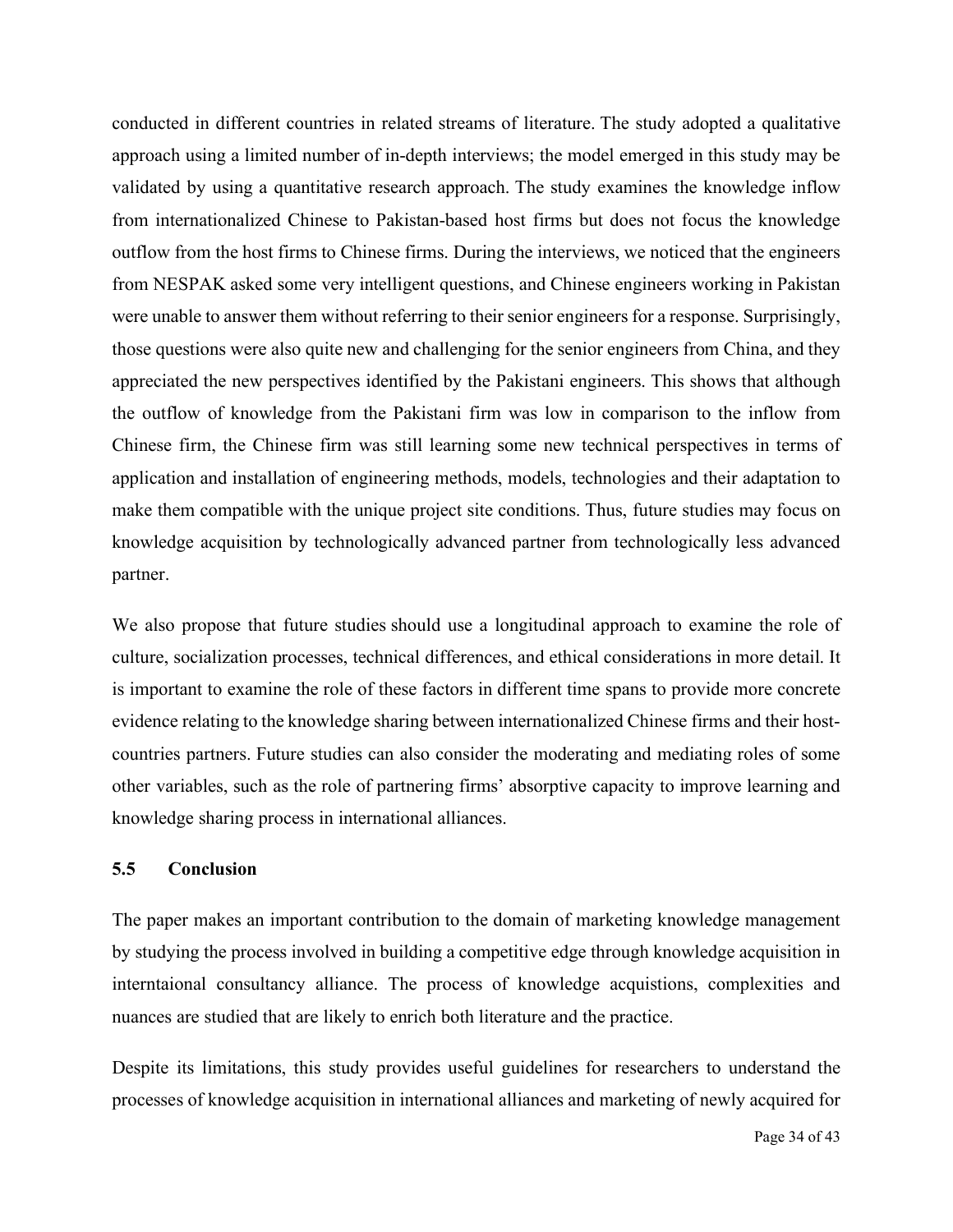competitive edge. The study offers important suggestions to the managers to augment benefits derived from a strategic alliance.

# **6. References**

- Agostini, L., Nosella, A., Sarala, R., Spender, J.-C., & Wegner, D. (2020). Tracing the evolution of the literature on knowledge management in inter-organizational contexts: a bibliometric analysis. *Journal of Knowledge Management*.
- Akroush, M. N., & Al-Mohammad, S. M. (2010). The effect of marketing knowledge management on organizational performance. *International journal of emerging markets*.
- Ali, I., Ali, M., Leal-Rodríguez, A. L., & Albort-Morant, G. (2019). The role of knowledge spillovers and cultural intelligence in enhancing expatriate employees' individual and team creativity. *Journal of Business Research, 101*, 561-573.
- Alrawi, K., & Elkhatib, S. (2009). Knowledge management practices in the banking industry: Present and future state-case study. *Journal of Knowledge Management Practice, 10*(4), 68- 84.
- Andreou, A. N., & Bontis, N. (2007). A model for resource allocation using operational knowledge assets. *The Learning Organization*.
- Ang, S., & Van Dyne, L. (2008). Conceptualization of cultural intelligence: Definition, distinctiveness, and nomological network. In S. Ang & L. Van Dyne (Eds.), *Handbook of cultural intelligence: Theory, measurement, and applications* (pp. 3-15).
- Bamel, N., Pereira, V., Bamel, U., & Cappiello, G. (2021). Knowledge management within a strategic alliances context: past, present and future. *Journal of Knowledge Management, ahead-of-print*(ahead-of-print). doi:10.1108/JKM-06-2020-0443
- Barney, J. B., & Hansen, M. H. (1994). Trustworthiness as a source of competitive advantage. *Strategic management journal, 15*(S1), 175-190.
- Bazeley, P., & Jackson, K. (2013). Qualitative data analysis with NVivo. 2nd edn Thousand Oaks: Sage.
- Becerra, M., Lunnan, R., & Huemer, L. (2008). Trustworthiness, risk, and the transfer of tacit and explicit knowledge between alliance partners. *Journal of management studies, 45*(4), 691-713.
- Bell, G. G., & Zaheer, A. (2007). Geography, networks, and knowledge flow. *Organization science, 18*(6), 955-972.
- Bereznoy, A., Meissner, D., & Scuotto, V. (2021). The intertwining of knowledge sharing and creation in the digital platform based ecosystem. A conceptual study on the lens of the open innovation approach. *Journal of Knowledge Management*.
- Berry, J. W. (1997). Immigration, acculturation, and adaptation. *Applied psychology, 46*(1), 5-34.
- Berry, J. W., Kim, U., Power, S., Young, M., & Bujaki, M. (1989). Acculturation attitudes in plural societies. *Applied psychology, 38*(2), 185-206.
- Betz, F. (2003). *Managing Technological Innovation: Competitive Advantage from Change*: Wiley.
- Bhatti, W. A., Larimo, J., & Servais, P. (2020). Relationship learning: A conduit for internationalization. *International Business Review, 29*(3), 101694. doi[:https://doi.org/10.1016/j.ibusrev.2020.101694](https://doi.org/10.1016/j.ibusrev.2020.101694)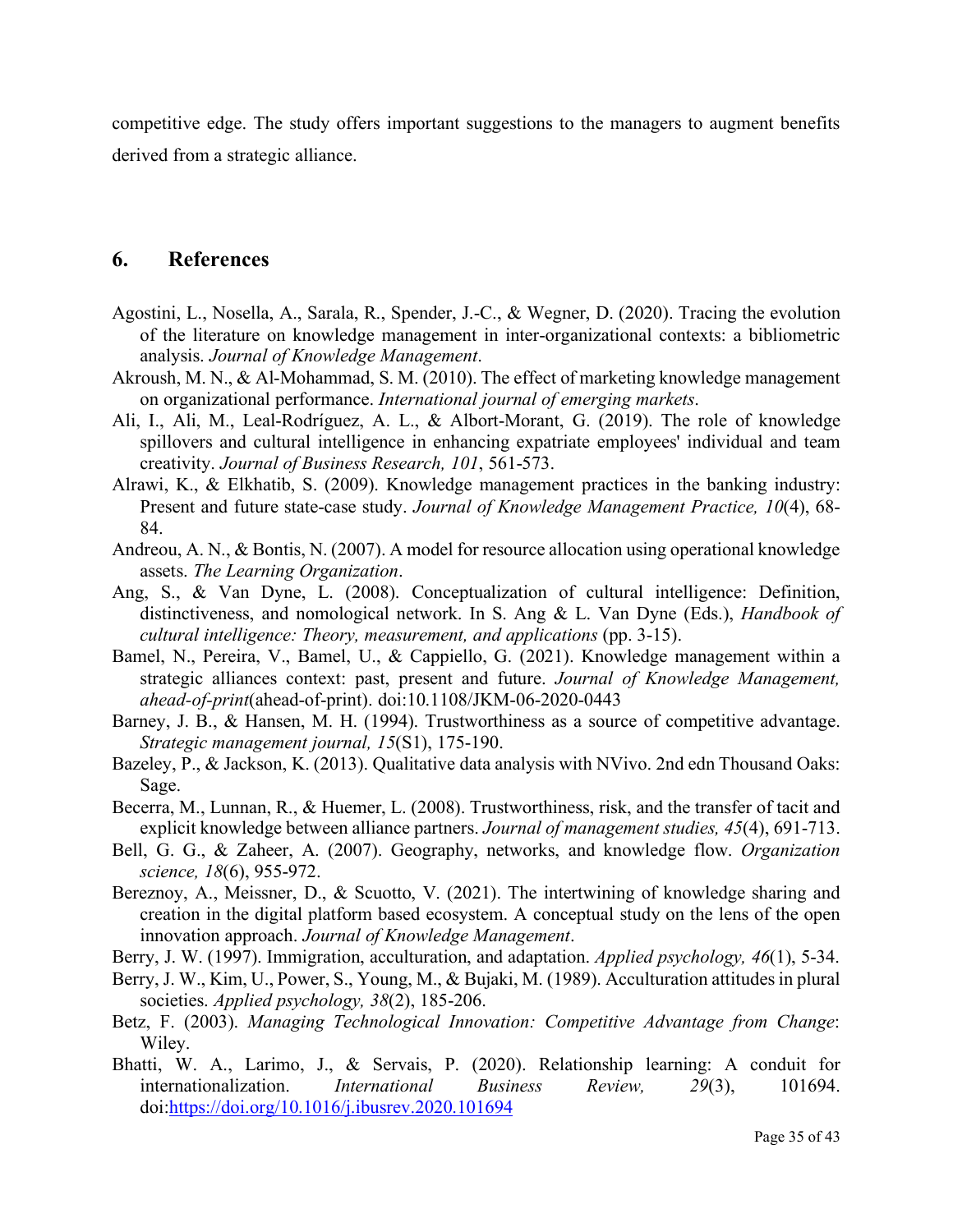- Bock, G.-W., Zmud, R. W., Kim, Y.-G., & Lee, J.-N. (2005). Behavioral intention formation in knowledge sharing: Examining the roles of extrinsic motivators, social-psychological forces, and organizational climate. *MIS quarterly*, 87-111.
- Boussebaa, M., Sturdy, A., & Morgan, G. (2014). Learning from the world? Horizontal knowledge flows and geopolitics in international consulting firms. *The International Journal of Human Resource Management, 25*(9), 1227-1242.
- Cadogan, J. W. (2012). International marketing, strategic orientations and business success. *International Marketing Review*.
- Charmaz, K. (2006). *Constructing Grounded Theory*: SAGE Publications.
- Chi, R., Zhang, J., & Deng, G. (2021). How cooperative innovation could be more effective in China: a relationship perspective. *Journal of Business & Industrial Marketing*.
- Christopher, M. (2017). Relationships and alliances Embracing the era of network competition *Strategic Supply Chain Alignment* (pp. 286-351): Routledge.
- Coluccia, D., Dabić, M., Del Giudice, M., Fontana, S., & Solimene, S. (2020). R&D innovation indicator and its effects on the market. An empirical assessment from a financial perspective. *Journal of Business Research, 119*, 259-271.
- Cong, X., & Pandya, K. V. (2003). Issues of knowledge management in the public sector. *Electronic journal of knowledge management, 1*(2), 25-33.
- Cook, S. D., & Brown, J. S. (1999). Bridging epistemologies: The generative dance between organizational knowledge and organizational knowing. *Organization science, 10*(4), 381-400.
- Damanpour, F., Devece, C., Chen, C. C., & Pothukuchi, V. (2012). Organizational culture and partner interaction in the management of international joint ventures in India. *Asia Pacific Journal of Management, 29*(2), 453-478.
- de Chernatony, L. (1999). The challenge of services branding: Knowledge management to the rescue? *Journal of Brand Management, 6*(4), 271-277.
- De Marchi, V., Giuliani, E., & Rabellotti, R. (2018). Do global value chains offer developing countries learning and innovation opportunities? *The European Journal of Development Research, 30*(3), 389-407.
- Del Giudice, M., Arslan, A., Scuotto, V., & Caputo, F. (2017). Influences of cognitive dimensions on the collaborative entry mode choice of small-and medium-sized enterprises. *International Marketing Review*.
- Del Giudice, M., Carayannis, E. G., & Della Peruta, M. R. (2011). *Cross-cultural knowledge management: Fostering innovation and collaboration inside the multicultural enterprise* (Vol. 11): Springer Science & Business Media.
- Del Giudice, M., & Della Peruta, M. R. (2016). The impact of IT-based knowledge management systems on internal venturing and innovation: a structural equation modeling approach to corporate performance. *Journal of Knowledge Management*.
- Del Giudice, M., Della Peruta, M. R., & Maggioni, V. (2013). Collective knowledge and organizational routines within academic communities of practice: an empirical research on science–entrepreneurs. *Journal of the Knowledge Economy, 4*(3), 260-278.
- Del Giudice, M., & Maggioni, V. (2014). Managerial practices and operative directions of knowledge management within inter-firm networks: a global view. *Journal of Knowledge Management*.
- Del Giudice, M., Scuotto, V., Garcia-Perez, A., & Petruzzelli, A. M. (2019). Shifting Wealth II in Chinese economy. The effect of the horizontal technology spillover for SMEs for international growth. *Technological Forecasting and Social Change, 145*, 307-316.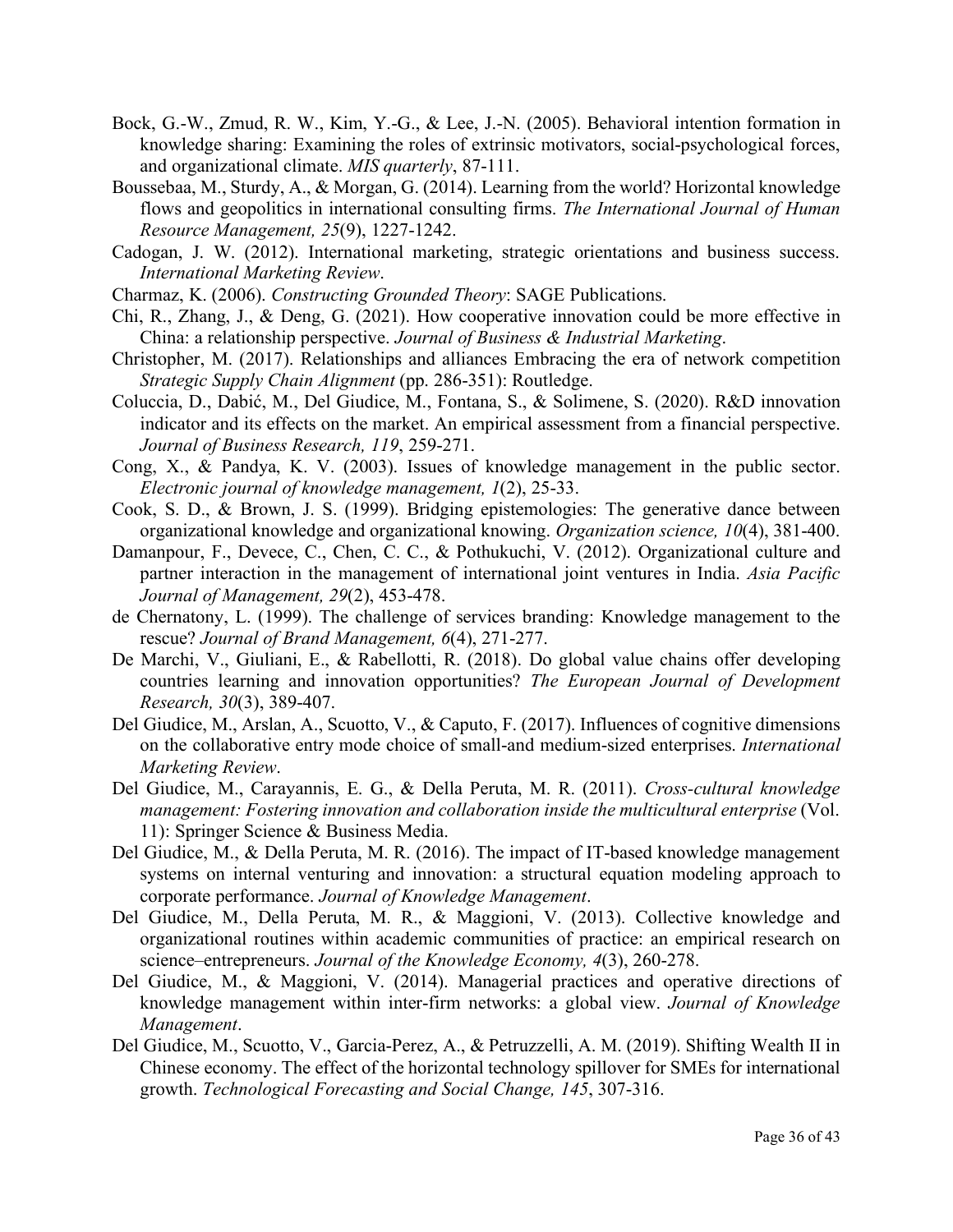- Denison, D. R., & Mishra, A. K. (1995). Toward a theory of organizational culture and effectiveness. *Organization science, 6*(2), 204-223.
- Diugwu, I. (2011). *Knowledge acquisition and sharing: a sustainable source of competitive advantage in supply chains.* Paper presented at the Proceedings of the International Conference on Intellectual Capital, Knowledge Management & Organizational Learning.
- Dubois, A., & Gadde, L.-E. (2002). Systematic combining: an abductive approach to case research. *Journal of Business Research, 55*(7), 553-560.
- Dussauge, P., Garrette, B., & Mitchell, W. (2000). Learning from competing partners: Outcomes and durations of scale and link alliances in Europe, North America and Asia. *Strategic management journal, 21*(2), 99-126.
- Dyer Jr, W. G., & Wilkins, A. L. (1991). Better stories, not better constructs, to generate better theory: A rejoinder to Eisenhardt. *Academy of management review, 16*(3), 613-619.
- Easterby-Smith, M., Thorpe, R., & Jackson, P. R. (2015). *Management and Business Research*: SAGE Publications.
- Easterby‐Smith, M., Lyles, M. A., & Tsang, E. W. (2008). Inter‐organizational knowledge transfer: Current themes and future prospects. *Journal of management studies, 45*(4), 677-690. doi[:https://doi.org/10.1111/j.1467-6486.2008.00773.x](https://doi.org/10.1111/j.1467-6486.2008.00773.x)
- Ford, D. P. (2004). Trust and knowledge management: the seeds of success. In C. Holsapple (Ed.), *Handbook on Knowledge Management: Knowledge Matters* (pp. 553-575).
- Fu, X., Pietrobelli, C., & Soete, L. (2011). The role of foreign technology and indigenous innovation in the emerging economies: technological change and catching-up. *World development, 39*(7), 1204-1212.
- Galbreath, J., & Galvin, P. (2004). *WHICH RESOURCES MATTER? A FINE-GRAINED TEST OF THE RESOURCE-BASED VIEW OF THE FIRM.* Paper presented at the Academy of Management Proceedings.
- Giju, G. C., Badea, L., Ruiz, V. R. L., & Peña, D. N. (2010). Knowledge Management-the Key Resource in the Knowledge Economy. *Theoretical & Applied Economics, 17*(6).
- Glaser, B. G. (1978). *G. Theoretical sensibility*. Mill Valley, CA: Sociology Press.
- Grant, R. M. (1996). Toward a knowledge‐based theory of the firm. *Strategic management journal, 17*(S2), 109-122.
- Gunasekaran, A., & Ngai, E. (2007). Knowledge management in 21st century manufacturing. *International Journal of Production Research, 45*(11), 2391-2418.
- Hamel, G. (1991). Competition for competence and interpartner learning within international strategic alliances. *Strategic management journal, 12*(S1), 83-103.
- Hammond, R. A., & Axelrod, R. (2006). The evolution of ethnocentrism. *Journal of conflict resolution, 50*(6), 926-936.
- Hansen, M. T., & Løvås, B. (2004). How do multinational companies leverage technological competencies? Moving from single to interdependent explanations. *Strategic management journal, 25*(8‐9), 801-822.
- Hau, L. N., & Evangelista, F. (2007). Acquiring tacit and explicit marketing knowledge from foreign partners in IJVs. *Journal of Business Research, 60*(11), 1152-1165.
- Heirman, A., & Clarysse, B. (2007). Which tangible and intangible assets matter for innovation speed in start‐ups? *Journal of Product Innovation Management, 24*(4), 303-315.
- Henard, D. H., & McFadyen, M. A. (2012). Resource dedication and new product performance: A resource‐based view. *Journal of Product Innovation Management, 29*(2), 193-204.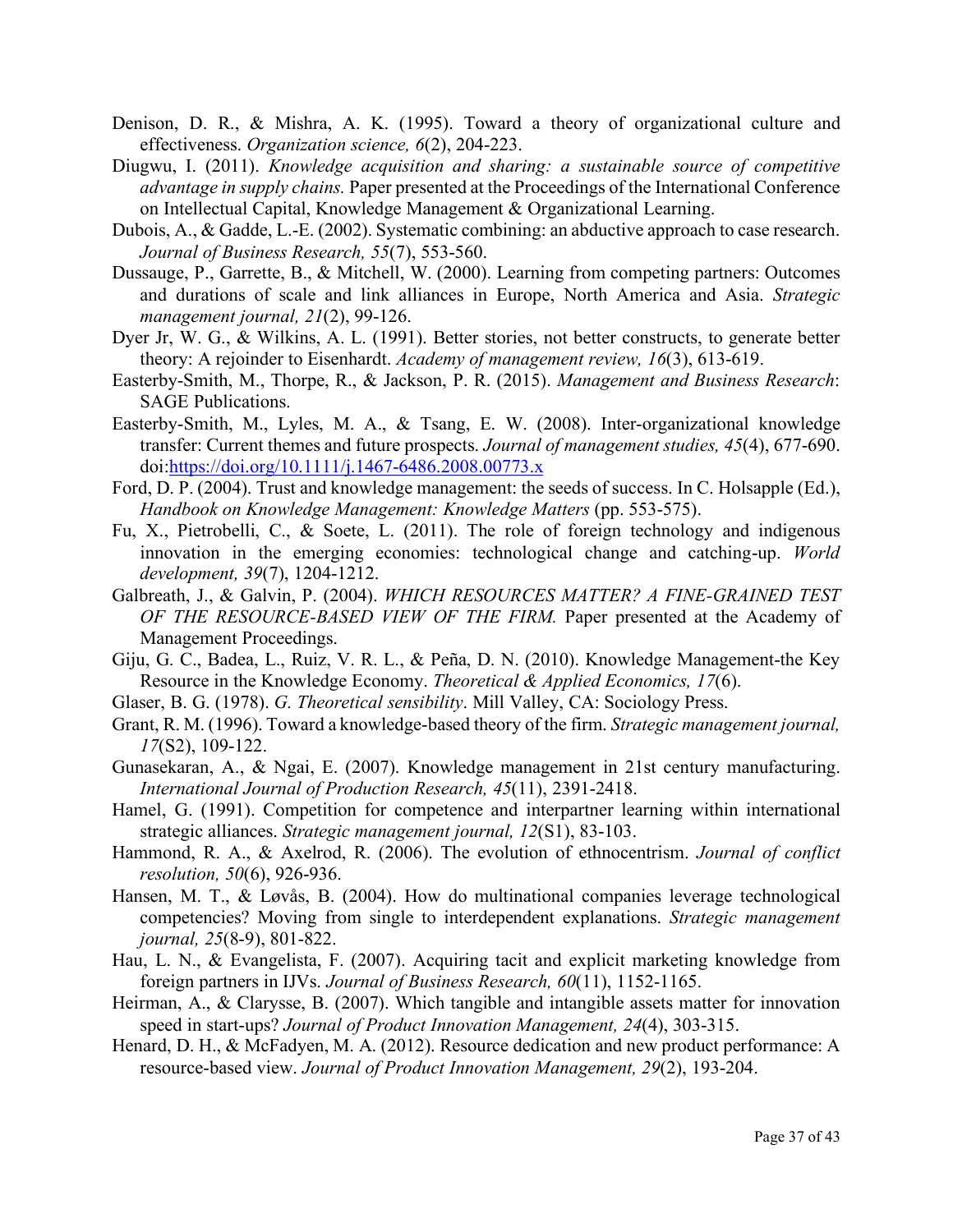- Hesami, M., & Rad, S. S. (2020). The relationship between knowledge management and employee education knowledge in Power Distribution Company of Golestan province. *Journal of management and accounting studies, 8*(2).
- Hoetker, G., & Mellewigt, T. (2009). Choice and performance of governance mechanisms: matching alliance governance to asset type. *Strategic management journal, 30*(10), 1025-1044.
- Holmqvist, M. (2004). Experiential learning processes of exploitation and exploration within and between organizations: An empirical study of product development. *Organization science, 15*(1), 70-81.
- Hong, J. F., Easterby‐Smith, M., & Snell, R. S. (2006). Transferring Organizational Learning Systems to Japanese Subsidiaries in China. *Journal of management studies, 43*(5), 1027-1058. doi[:https://doi.org/10.1111/j.1467-6486.2006.00628.x](https://doi.org/10.1111/j.1467-6486.2006.00628.x)
- Hora, M., & Klassen, R. D. (2013). Learning from others' misfortune: Factors influencing knowledge acquisition to reduce operational risk. *Journal of Operations Management, 31*(1- 2), 52-61.
- Ingram, P., & Roberts, P. W. (2000). Friendships among competitors in the Sydney hotel industry. *American journal of sociology, 106*(2), 387-423.
- Inkpen, A. C. (2000). Learning through joint ventures: a framework of knowledge acquisition. *Journal of management studies, 37*(7), 1019-1044.
- Ismail, M., Sobri, S. S., Zulkifly, N. A., Hamzah, S. R. a., & Yamato, E. (2016). Knowledge transfer between expatriates and host country nationals: contribution of individual and social capital factors. *Organizations and Markets in Emerging Economies, 7*(2), 65-87.
- Jafari-Sadeghi, V., Dutta, D. K., Ferraris, A., & Del Giudice, M. (2020). Internationalisation business processes in an under-supported policy contexts: evidence from Italian SMEs. *Business Process Management Journal*.
- Jelenic, D. (2011). *The importance of knowledge management in Organizations–with emphasis on the balanced scorecard learning and growth Perspective.* Paper presented at the Management, Knowledge and Learning, International Conference.
- Jennex, M. E., & Durcikova, A. (2020). Creating Sustainable Knowledge Systems: Towards a Risk and Threat Assessment Framework. *Journal of Strategic Innovation and Sustainability, 15*(4), 138-152.
- Jeon, J. C. C. E. P. S. P. (2009). Success Factors for a Lessons-Learned System in a Construction Organization: a Publication of the American Association of Cost Engineers. *Cost Engineering, 51*(5), 13-20.
- Kale, P., & Anand, J. (2006). The decline of emerging economy joint ventures: The case of India. *California Management Review, 48*(3), 62-76.
- Kale, P., Singh, H., & Perlmutter, H. (2000). Learning and protection of proprietary assets in strategic alliances: building relational capital. *Strategic management journal, 21*(3), 217-237. doi[:https://doi.org/10.1002/\(SICI\)1097-0266\(200003\)21:3<](https://doi.org/10.1002/(SICI)1097-0266(200003)21:3)217::AID-SMJ95>3.0.CO;2-Y
- Kalling, T. (2003). Knowledge management and the occasional links with performance. *Journal of Knowledge Management*.
- Katila, R., & Ahuja, G. (2002). Something old, something new: A longitudinal study of search behavior and new product introduction. *Academy of Management Journal, 45*(6), 1183-1194.
- Khan, N. A., & Khan, A. N. (2019). What followers are saying about transformational leaders fostering employee innovation via organisational learning, knowledge sharing and social media use in public organisations? *Government Information Quarterly, 36*(4), 101391.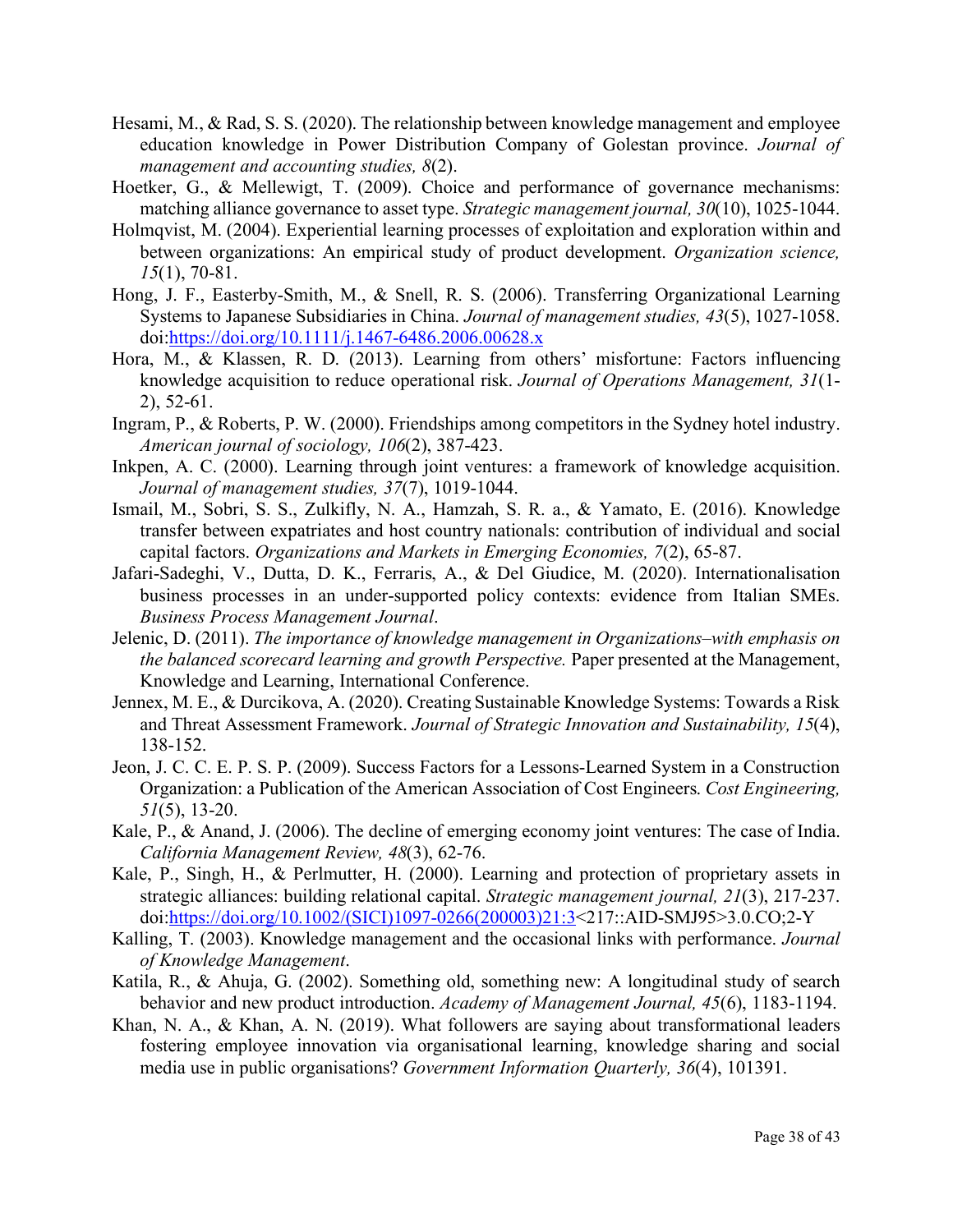Kogut, B., & Zander, U. (1993). Knowledge of the firm and the evolutionary theory of the multinational corporation. *Journal of international business studies, 24*(4), 625-645.

Kotler, Armstrong, G., Harris, L. C., & He, H. (2019). *Principles of Marketing*: Pearson Education.

- Kotler, P., Keller, K. L., & Manceau, D. (2016). Marketing Management, 15e édition. *New Jersy: Pearson Education*.
- Krackhardt, D., & Kilduff, M. (1990). Friendship patterns and culture: The control of organizational diversity. *American anthropologist, 92*(1), 142-154.
- Landaeta, R. E. (2008). Evaluating Benefits and Challenges of Knowledge Transfer Across Projects. *Engineering Management Journal, 20*(1), 29-38. doi:10.1080/10429247.2008.11431753
- Le Meunier-FitzHugh, K., & Piercy, N. F. (2007). Does collaboration between sales and marketing affect business performance? *Journal of Personal Selling & Sales Management, 27*(3), 207- 220.
- Lei, D., & Slocum Jr, J. W. (1991). Global strategic alliances: Payoffs and pitfalls. *Organizational Dynamics, 19*(3), 44-62.
- Levitt, B., & March, J. G. (1988). Organizational learning. *Annual review of sociology, 14*(1), 319- 338.
- Liu, C. C. (2008). The relationship between Machiavellianism and knowledge sharing willingness. *Journal of Business and Psychology, 22*(3), 233-240.
- Liu, P., Turel, O., & Bart, C. (2019). Board IT Governance in Context: Considering Governance Style and Environmental Dynamism Contingencies. *Information Systems Management, 36*(3), 212-227.
- Lupton, N. C., & Beamish, P. W. (2016). The mutual construction of knowledge transfer and shared context in capability development within the networked MNC. *Knowledge Management Research & Practice, 14*(1), 150-157.
- Ma, Z., Huang, Y., Wu, J., Dong, W., & Qi, L. (2014). What matters for knowledge sharing in collectivistic cultures? Empirical evidence from China. *Journal of Knowledge Management, 18*(5), 1004-1019. doi:10.1108/JKM-06-2014-0252
- Maiti, M., Krakovich, V., Shams, S. R., & Vukovic, D. B. (2020). Resource-based model for small innovative enterprises. *Management Decision*.
- Masood, T. (2020). NESPAK's role in OLMT Project. Retrieved from [https://nation.com.pk/26-](https://nation.com.pk/26-Nov-2020/nespak-s-role-in-olmt-project) [Nov-2020/nespak-s-role-in-olmt-project](https://nation.com.pk/26-Nov-2020/nespak-s-role-in-olmt-project)
- Massa, S., & Testa, S. (2009). A knowledge management approach to organizational competitive advantage: Evidence from the food sector. *European Management Journal, 27*(2), 129-141.
- McDermott, R., & O'dell, C. (2001). Overcoming cultural barriers to sharing knowledge. *Journal of Knowledge Management*.
- McKelvie, A., Wiklund, J., & Davidsson, P. (2006). A resource-based view on organic and acquired growth *Entrepreneurship: Frameworks And Empirical Investigations From Forthcoming Leaders Of European Research*: Emerald Group Publishing Limited.
- Meier, M. (2011). Knowledge management in strategic alliances: A review of empirical evidence. *International journal of management reviews, 13*(1), 1-23.
- Meso, P., & Smith, R. (2000). A resource-based view of organizational knowledge management systems. *Journal of Knowledge Management*.
- Minbaeva, D., Park, C., Vertinsky, I., & Cho, Y. S. (2018). Disseminative capacity and knowledge acquisition from foreign partners in international joint ventures. *Journal of World Business, 53*(5), 712-724. doi[:https://doi.org/10.1016/j.jwb.2018.03.011](https://doi.org/10.1016/j.jwb.2018.03.011)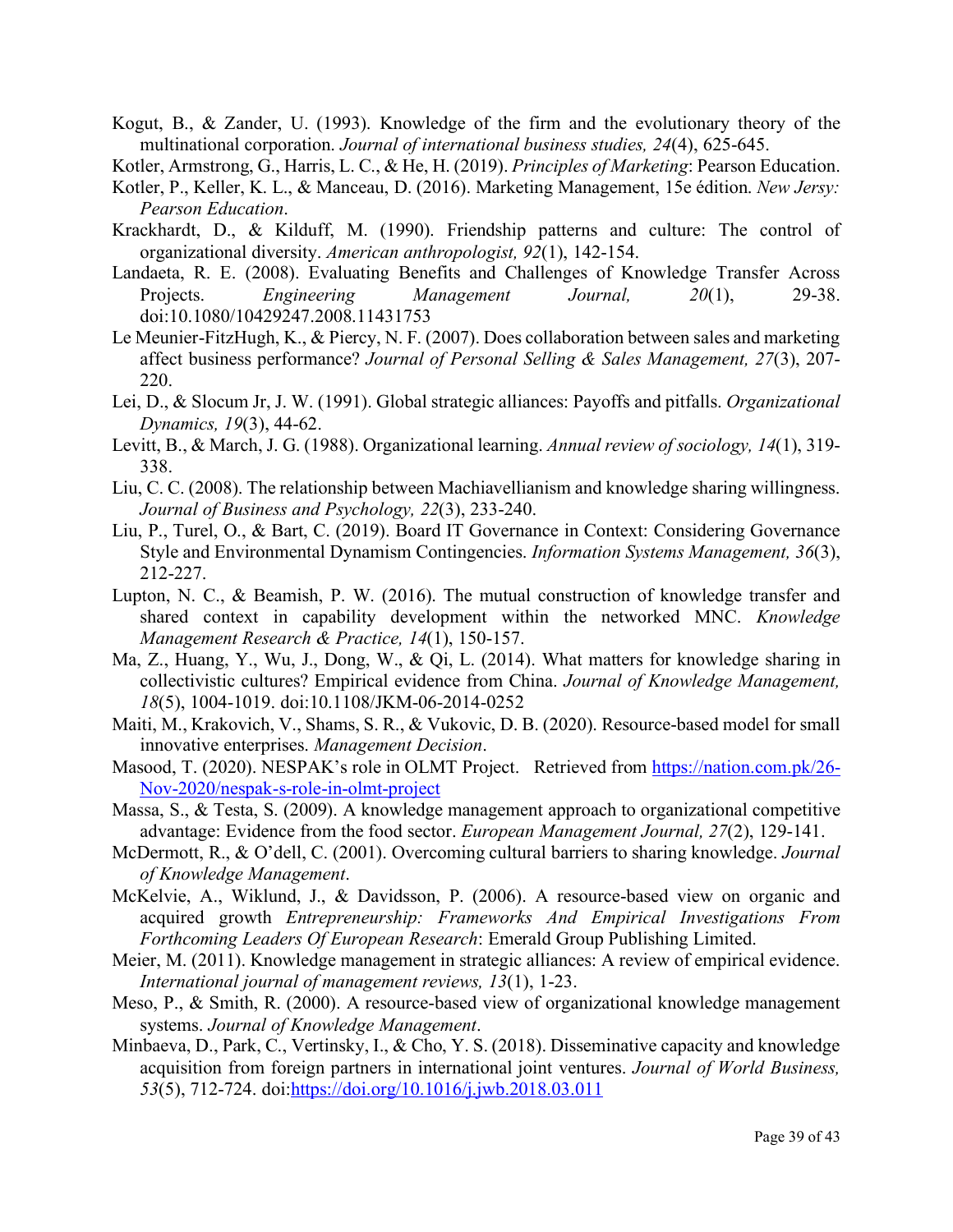- Mowery, D. C., Oxley, J. E., & Silverman, B. S. (1996). Strategic alliances and interfirm knowledge transfer. *Strategic management journal, 17*(S2), 77-91.
- Muddaha, G., Yeoh, K. K., & Sulaiman, Y. (2018). Impact of management capabilities and environmental dynamism on Nigerian SMEs marketing innovation performance. *International Journal of Management Research & Review, 8*(1), 20-35.
- NESPAK. (2020). MD-Report-2020. Retrieved from [http://www.nespak.com.pk/pdf/MDR-](http://www.nespak.com.pk/pdf/MDR-2020.pdf)[2020.pdf](http://www.nespak.com.pk/pdf/MDR-2020.pdf)
- NESPAK. (n.d.-a). Corporate News. Retrieved from<http://www.nespak.com.pk/Corporate.html>
- NESPAK. (n.d.-b). Home Introduction. Retrieved from<http://www.nespak.com.pk/>
- NESPAK. (n.d.-c). Home Services. Retrieved from<http://www.nespak.com.pk/>
- NESPAK. (n.d.-d). Major Projects. Retrieved from<http://www.nespak.com.pk/portfolio.html> NESPAK. (n.d.-e). MD Message. Retrieved from <http://www.nespak.com.pk/MD%20Message.html>
- Nonaka, I. (1994). A dynamic theory of organizational knowledge creation. *Organization science, 5*(1), 14-37.
- Nonaka, I., & Takeuchi, H. (1995). *The knowledge-creating company: How Japanese companies create the dynamics of innovation*: Oxford university press.
- Nygaard, S., & Russo, A. (2008). Trust, coordination and knowledge flows in R&D projects: the case of fuel cell technologies. *Business Ethics: A European Review, 17*(1), 23-34.
- O'Donnell, S., & Blumentritt, T. (1999). The contribution of foreign subsidiaries to host country national competitiveness. *Journal of International Management, 5*(3), 187-206.
- Oliveira, M., Curado, C., Balle, A. R., & Kianto, A. (2020). Knowledge sharing, intellectual capital and organizational results in SMES: are they related? *Journal of Intellectual Capital*.
- Orlikowski, W. J. (1996). Improvising organizational transformation over time: A situated change perspective. *Information systems research, 7*(1), 63-92.
- Pan, P.-W. (2007). Multinational corporation (MNC) organizational learning: A new perspective on MNC's behavior. *Journal of Accounting, Finance & Management Strategy, 3*(1), 1.
- Park, B. I., Whitelock, J., & Giroud, A. (2009). Acquisition of marketing knowledge in small and medium‐sized IJVs. *Management Decision*.
- Park, C., & Vertinsky, I. (2016). Reverse and conventional knowledge transfers in international joint ventures. *Journal of Business Research, 69*(8), 2821-2829.
- Patton, M. Q. (2002). *Qualitative Research & Evaluation Methods*. London: SAGE Publications.
- Pereira, V., Bamel, U., Temouri, Y., Budhwar, P., & Del Giudice, M. (2021). Mapping the evolution, current state of affairs and future research direction of managing cross-border knowledge for innovation. *International Business Review*, 101834. doi[:https://doi.org/10.1016/j.ibusrev.2021.101834](https://doi.org/10.1016/j.ibusrev.2021.101834)
- Pérez‐Nordtvedt, L., Kedia, B. L., Datta, D. K., & Rasheed, A. A. (2008). Effectiveness and efficiency of cross‐border knowledge transfer: An empirical examination. *Journal of management studies, 45*(4), 714-744.
- Perez, J. R., & de Pablos, P. O. (2003). Knowledge management and organizational competitiveness: a framework for human capital analysis. *Journal of Knowledge Management*.
- Pisano, G. P. (1994). Knowledge, integration, and the locus of learning: An empirical analysis of process development. *Strategic management journal, 15*(S1), 85-100.
- Polanyi, M. (1962). Tacit knowing. *Philosophy Today, 6*(4), 239-262.
- Politis, J. D. (2003). The connection between trust and knowledge management: what are its implications for team performance. *Journal of Knowledge Management*.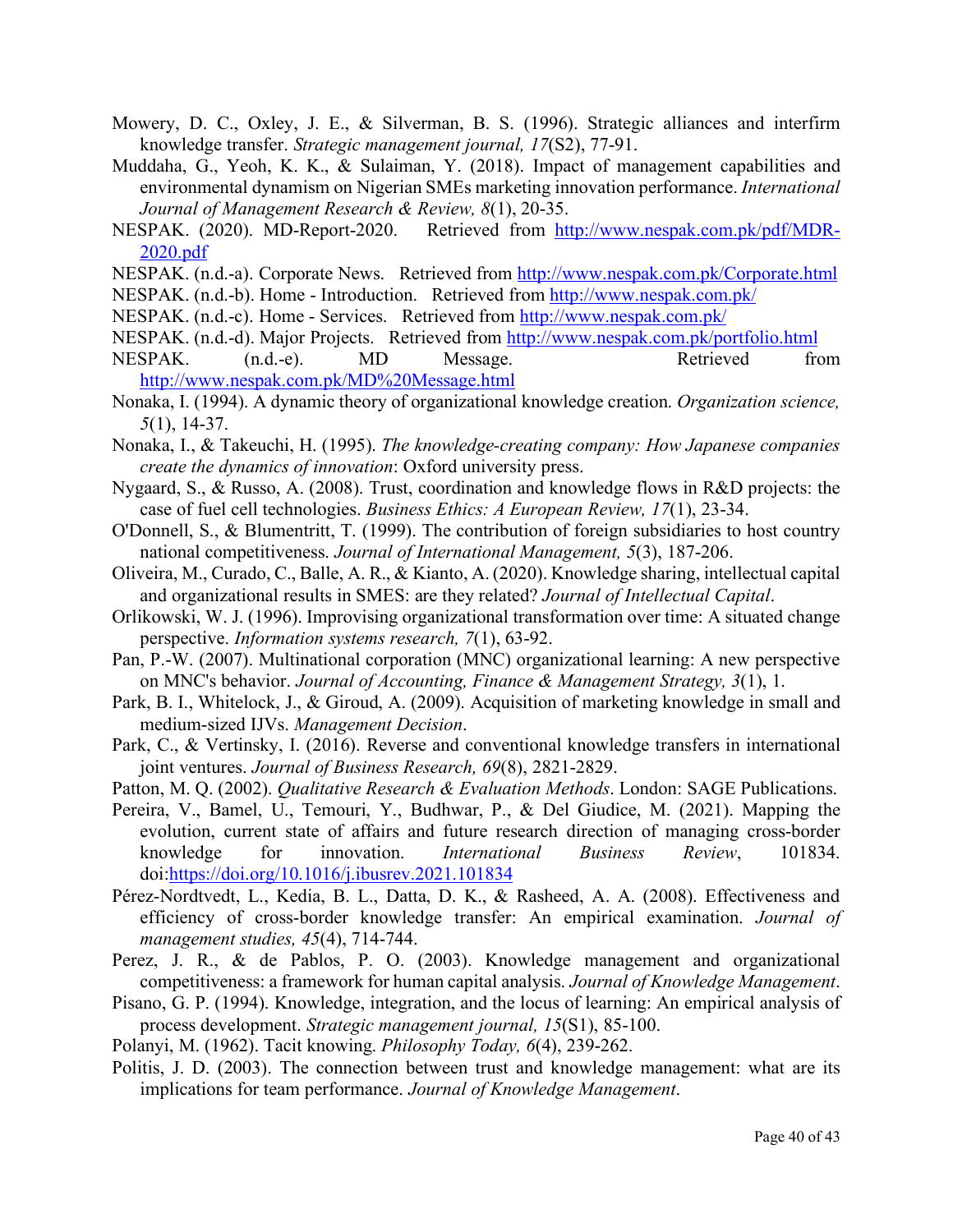- Puranam, P., Singh, H., & Zollo, M. (2006). Organizing for innovation: Managing the coordination-autonomy dilemma in technology acquisitions. *Academy of Management Journal, 49*(2), 263-280.
- Roberts, J. (2000). From know-how to show-how? Questioning the role of information and communication technologies in knowledge transfer. *Technology Analysis & Strategic Management, 12*(4), 429-443.
- Ryans, J. K., Griffith, D. A., & White, D. S. (2003). Standardization/adaptation of international marketing strategy: Necessary conditions for the advancement of knowledge. *International Marketing Review*.
- Saldana, J. (2012). *The Coding Manual for Qualitative Researchers*: SAGE Publications.
- Salk, J. E., & Simonin, B. L. (2011). Collaborating Learning, and Leveraging Knowledge Across Borders. In M. Easterby-Smith & M. A. Lyles (Eds.), *Handbook of Organizational Learning and Knowledge Management* (pp. 605-634). Chichester: Wiley.
- Scuotto, V., Del Giudice, M., Bresciani, S., & Meissner, D. (2017). Knowledge-driven preferences in informal inbound open innovation modes. An explorative view on small to medium enterprises. *Journal of Knowledge Management, 21*(3), 640-655. doi:10.1108/JKM-10-2016- 0465
- Scuotto, V., Garcia-Perez, A., Nespoli, C., & Petruzzelli, A. M. (2020). A repositioning organizational knowledge dynamics by functional upgrading and downgrading strategy in global value chain. *Journal of International Management, 26*(4), 100795.
- Sharkie, R. (2003). Knowledge creation and its place in the development of sustainable competitive advantage. *Journal of Knowledge Management*.
- Siggelkow, N. (2007). Persuasion with case studies. *Academy of Management Journal, 50*(1), 20- 24.
- Simonin, B. L. (2004). An empirical investigation of the process of knowledge transfer in international strategic alliances. *Journal of international business studies, 35*(5), 407-427.
- Siraphatthada, Y. (2021). Effect of knowledge management on competitive advantage of public bus, taxi cooperatives in Thailand. *Psychology and Education Journal, 58*(2), 7554-7563.
- Spender, J. C. (1996). Making knowledge the basis of a dynamic theory of the firm. *Strategic management journal, 17*(S2), 45-62.
- Steensma, H. K., Tihanyi, L., Lyles, M. A., & Dhanaraj, C. (2005). The evolving value of foreign partnerships in transitioning economies. *Academy of Management Journal, 48*(2), 213-235.
- Steiner, F. (2005a). *Formation and early growth of business webs: modular product systems in network markets* (Vol. 8166): Springer Science & Business Media.
- Steiner, F. (2005b). *Formation and Early Growth of Business Webs: Modular Product Systems in Network Markets*. New York: Physica-Verlag HD.
- Stonehouse, G. H., & Pemberton, J. D. (1999). Learning and knowledge management in the intelligent organisation. *Participation and Empowerment: An international journal*.
- Storey, C., & Kahn, K. B. (2010). The role of knowledge management strategies and task knowledge in stimulating service innovation. *Journal of service research, 13*(4), 397-410.
- Strauss, A., & Corbin, J. M. (1990). *Basics of Qualitative Research: Grounded Theory Procedures and Techniques*: SAGE Publications.
- Strauss, A., & Corbin, J. M. (1998). *Basics of Qualitative Research: Techniques and Procedures for Developing Grounded Theory*: SAGE Publications.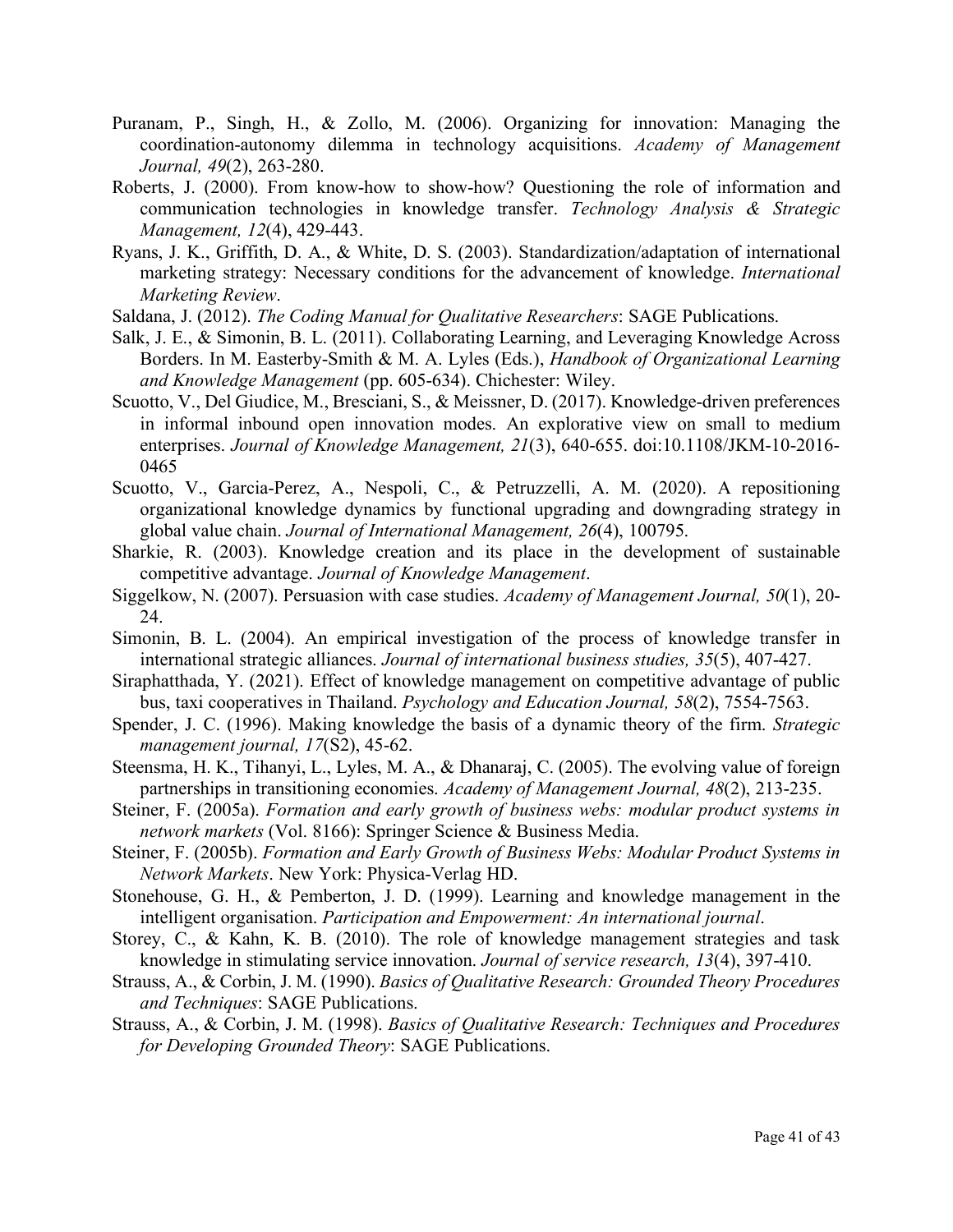- Strayer, R. M., & Beitz, J. M. (2010). Factors influencing pharmacology knowledge acquisition in traditional versus nontraditional baccalaureate nursing students. *Journal of Professional Nursing, 26*(5), 301-308.
- Tsai, M.-T., & Shih, C.-M. (2004). The impact of marketing knowledge among managers on marketing capabilities and business performance. *International journal of management, 21*(4), 524.
- Tsang, E. W., Nguyen, D. T., & Erramilli, M. K. (2004). Knowledge acquisition and performance of international joint ventures in the transition economy of Vietnam. *Journal of International Marketing, 12*(2), 82-103.
- uit Beijerse, R. P. (2000). Knowledge management in small and medium‐sized companies: knowledge management for entrepreneurs. *Journal of Knowledge Management, 4*(2), 162-179. doi:10.1108/13673270010372297
- Uzzi, B., & Lancaster, R. (2003). Relational embeddedness and learning: The case of bank loan managers and their clients. *Management science, 49*(4), 383-399.
- Van Wijk, R., Jansen, J. J., & Lyles, M. A. (2008). Inter‐and Intra‐Organizational Knowledge Transfer: A Meta‐Analytic Review and Assessment of its Antecedents and Consequences. *Journal of management studies, 45*(4), 830-853.
- Vrontis, D., Thrassou, A., & Lamprianou, I. (2009). International marketing adaptation versus standardisation of multinational companies. *International Marketing Review*.
- Wang, J.-F. J., & Tarn, D. D. (2018). Are two heads better than one? Intellectual capital, learning and knowledge sharing in a dyadic interdisciplinary relationship. *Journal of Knowledge Management*.
- Wang, W.-C., Lin, C.-H., & Chu, Y.-C. (2011). Types of competitive advantage and analysis. *International Journal of Business and Management, 6*(5), 100.
- Wang, X., Arnett, D. B., & Hou, L. (2016). Using external knowledge to improve organizational innovativeness: understanding the knowledge leveraging process. *Journal of Business & Industrial Marketing*.
- Wernerfelt, B. (1995). The resource‐based view of the firm: Ten years after. *Strategic management journal, 16*(3), 171-174.
- Wright, P. M., Dunford, B. B., & Snell, S. A. (2001). Human resources and the resource based view of the firm. *Journal of management, 27*(6), 701-721.
- Xu, H. (2007). Chinese Culture: Its Impact on Knowledge Sharing. In K. A. April & M. L. Shockley (Eds.), *Diversity* (pp. 147-153): Springer.
- Yang, J. t. (2007). The impact of knowledge sharing on organizational learning and effectiveness. *Journal of Knowledge Management, 11*(2), 83-90.
- Yoshingo, M., & Rangan, U. (1995). Strategic Alliances: An Entrepreneurial Approach to Globalization. *Harvard Business School Press: Boston*.
- Zhang, M. J. (2020). Interpersonal feelings and knowledge seeking in China. *Asia Pacific Business Review, 26*(1), 50-71.
- Zhao, S., & Priporas, C.-V. (2017). Information technology and marketing performance within international market-entry alliances. *International Marketing Review, 34*(1), 5-28. doi:10.1108/IMR-01-2016-0024
- Zhao, Y., & Wang, G. (2011). The impact of relation-specific investment on channel relationship performance: evidence from China. *Journal of Strategic Marketing, 19*(01), 57-71.